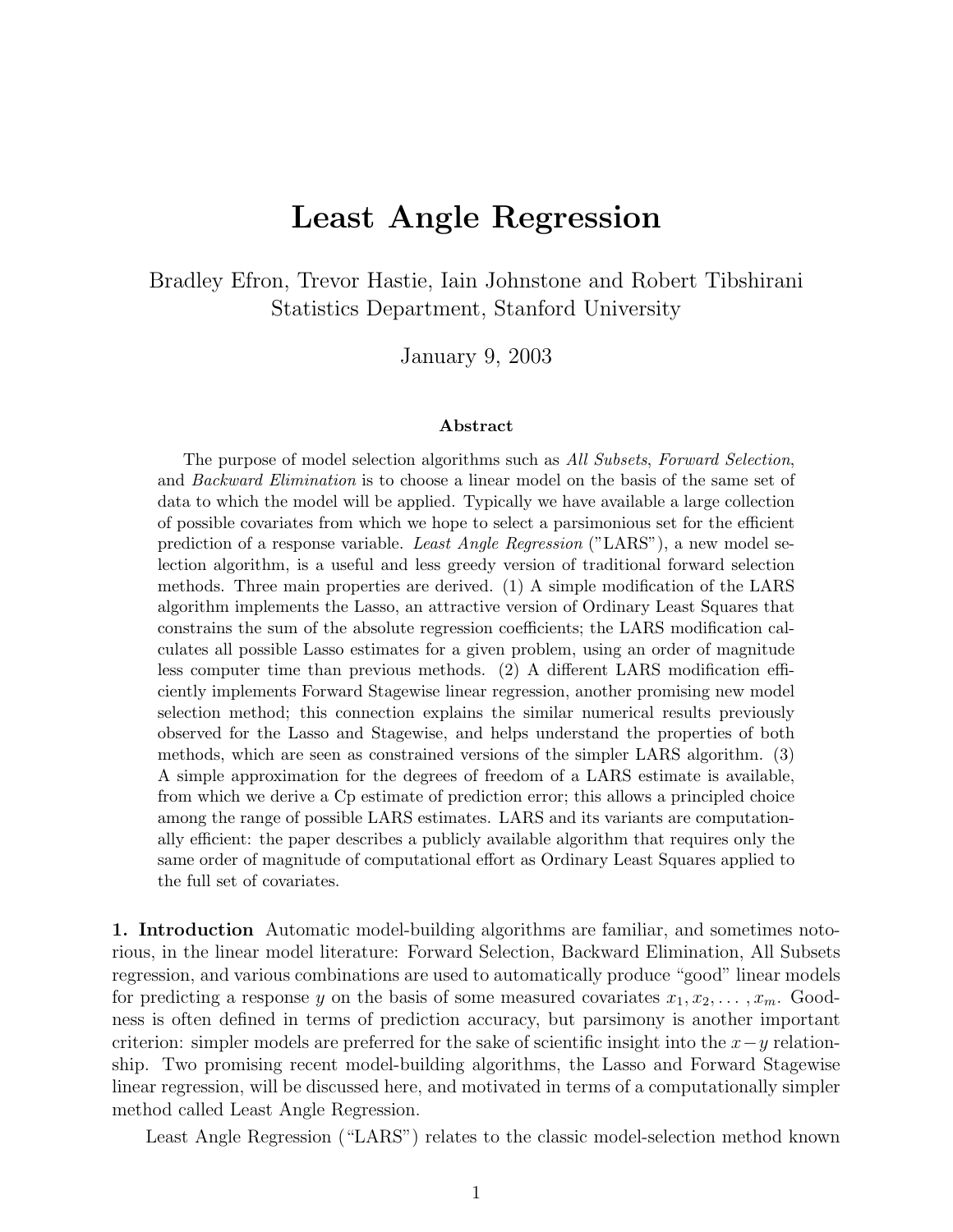as Forward Selection, or "forward stepwise regression", described in Section 8.5 of Weisberg (1980): given a collection of possible predictors, we select the one having largest absolute correlation with the response y, say  $x_{j_1}$ , and perform simple linear regression of y on  $x_{j_1}$ . This leaves a residual vector orthogonal to  $x_{j_1}$ , now considered to be the response. We project the other predictors orthogonally to  $x_{j_1}$  and repeat the selection process. After k steps this results in a set of predictors  $x_{j_1}, x_{j_2}, \ldots, x_{j_k}$  that are then used in the usual way to construct a k-parameter linear model. Forward Selection is an aggressive fitting technique that can be overly greedy, perhaps eliminating at the second step useful predictors that happen to be correlated with  $x_{j_1}$ .

Forward Stagewise, as described below, is a much more cautious version of Forward Selection, which may take thousands of tiny steps as it moves toward a final model. It turns out, and this was the original motivation for the LARS algorithm, that a simple formula allows Forward Stagewise to be implemented using fairly large steps, though not as large as a classic Forward Selection, greatly reducing the computational burden. The geometry of the algorithm, described in Section 2, suggests the name "Least Angle Regression". It then happens that this same geometry applies to another, seemingly quite different selection method called the Lasso (Tibshirani 1996). The LARS/Lasso/Stagewise connection is conceptually as well as computationally useful. The Lasso is described next, in terms of the main example used in this paper.

|                | AGE | <b>SEX</b>     | BMI  | BP  | $\cdots$ Serum Measurements $\cdots$ |       |    |                |     |     | Response |
|----------------|-----|----------------|------|-----|--------------------------------------|-------|----|----------------|-----|-----|----------|
| Patient        | x1  | x2             | x3   | x4  | x5                                   | x6    | x7 | x8             | х9  | x10 | у        |
|                | 59  | $\overline{2}$ | 32.1 | 101 | 157                                  | 93.2  | 38 | 4              | 4.9 | 87  | 151      |
| $\overline{2}$ | 48  | 1              | 21.6 | 87  | 183                                  | 103.2 | 70 | 3              | 3.9 | 69  | 75       |
| 3              | 72  | $\overline{2}$ | 30.5 | 93  | 156                                  | 93.6  | 41 | 4              | 4.7 | 85  | 141      |
| 4              | 24  | 1              | 25.3 | 84  | 198                                  | 131.4 | 40 | 5              | 4.9 | 89  | 206      |
| 5              | 50  |                | 23.0 | 101 | 192                                  | 125.4 | 52 | 4              | 4.3 | 80  | 135      |
| 6              | 23  |                | 22.6 | 89  | 139                                  | 64.8  | 61 | $\overline{2}$ | 4.2 | 68  | 97       |
| ٠<br>$\bullet$ |     |                |      |     |                                      |       | ٠  |                |     |     |          |
| 441            | 36  | 1              | 30.0 | 95  | 201                                  | 125.2 | 42 | 5              | 5.1 | 85  | 220      |
| 442            | 36  |                | 19.6 | 71  | 250                                  | 133.2 | 97 | 3              | 4.6 | 92  | 57       |

Table 1 shows a small part of the data for our main example.

**Table 1.** Diabetes study. 442 diabetes patients were measured on 10 baseline variables. A prediction model was desired for the response variable, a measure of disease progression one year after baseline.

Ten baseline variables, age, sex, body mass index, average blood pressure, and six blood serum measurements were obtained for each of  $n = 442$  diabetes patients, as well as the response of interest, a quantitative measure of disease progression one year after baseline. The statisticians were asked to construct a model that predicted response y from covariates  $x_1, x_2, \ldots, x_{10}$ . Two hopes were evident here, that the model would produce accurate baseline predictions of response for future patients, and also that the form of the model would suggest which covariates were important factors in disease progression.

The Lasso is a constrained version of ordinary least squares (OLS). Let  $\mathbf{x}_1, \mathbf{x}_2, \ldots, \mathbf{x}_m$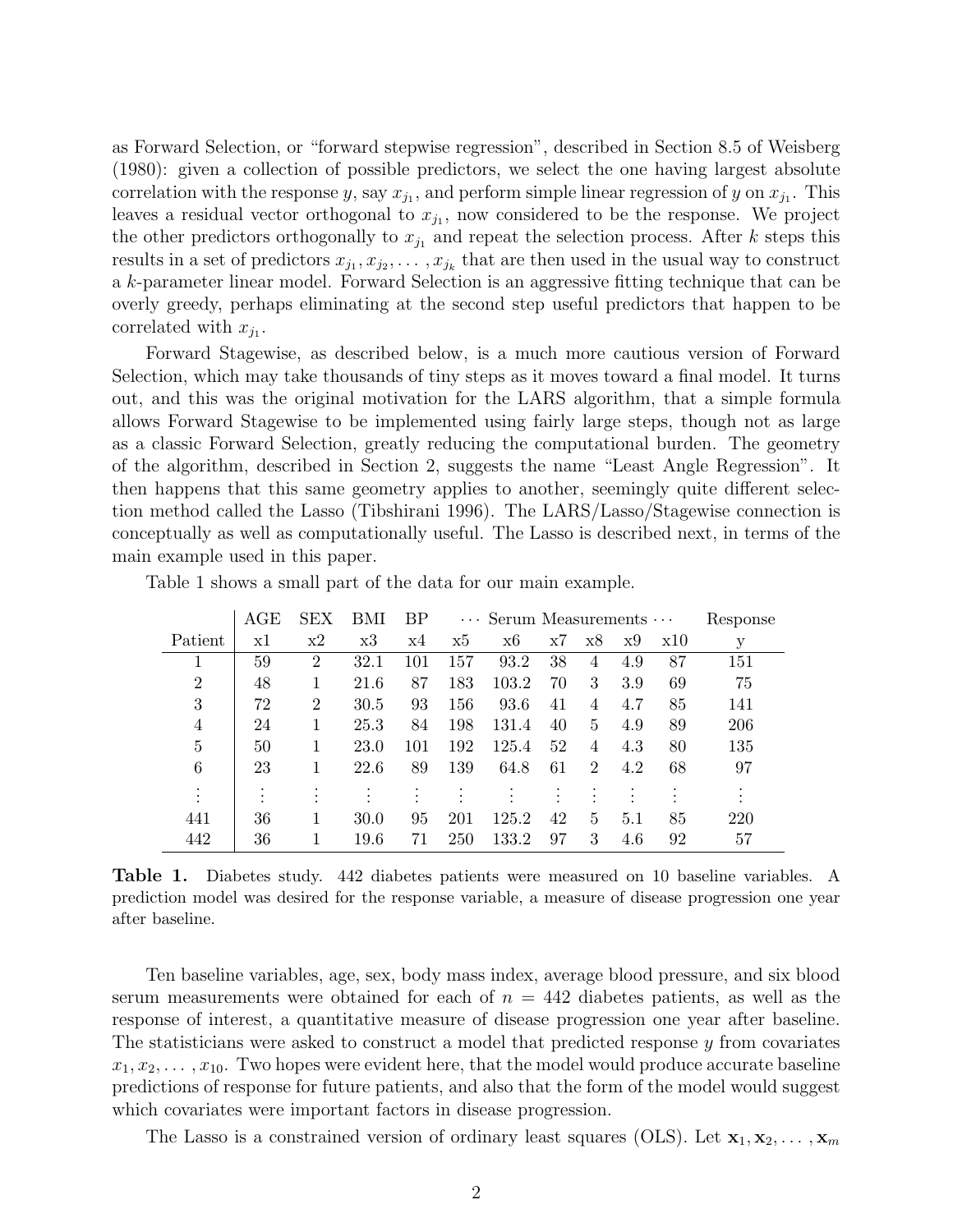be *n*-vectors representing the covariates,  $m = 10$  and  $n = 442$  in the diabetes study, and **y** the vector of responses for the  $n$  cases. By location and scale transformations we can always assume that the covariates have been standardized to have mean 0 and unit length, and that the response has mean 0,

$$
\sum_{i=1}^{n} y_i = 0, \quad \sum_{i=1}^{n} x_{ij} = 0 \quad \text{and} \quad \sum_{i=1}^{n} x_{ij}^2 = 1 \quad \text{for} \quad j = 1, 2, \dots m. \tag{1.1}
$$

This is assumed to be the case in the theory which follows, except that numerical results are expressed in the original units of the diabetes example.

A candidate vector of regression coefficients  $\boldsymbol{\beta} = (\beta_1, \beta_2, \dots, \beta_m)'$  gives prediction vector  $\widehat{\boldsymbol{\mu}},$ 

$$
\widehat{\boldsymbol{\mu}} = \sum_{j=1}^{m} \mathbf{x}_{j} \widehat{\beta}_{j} = X \widehat{\boldsymbol{\beta}} \qquad [X_{n \times m} = (\mathbf{x}_{1}, \mathbf{x}_{2}, \dots \mathbf{x}_{m})] \qquad (1.2)
$$

with total squared error

$$
S(\widehat{\boldsymbol{\beta}}) = \|\mathbf{y} - \widehat{\boldsymbol{\mu}}\|^2 = \sum_{i=1}^n (y_i - \widehat{\mu}_i)^2
$$
\n(1.3)

Let  $T(\beta)$  be the absolute norm of  $\beta$ ,

$$
T(\widehat{\boldsymbol{\beta}}) = \sum_{j=1}^{m} |\widehat{\beta}_j|.
$$
 (1.4)

The Lasso chooses  $\beta$  by minimizing  $S(\beta)$  subject to a bound t on  $T(\beta)$ ,

Lasso: minimize  $S(\boldsymbol{\beta})$  subject to  $T(\boldsymbol{\beta}) \leq t$ . (1.5)

Quadratic programming techniques can be used to solve (1.5) though we will present an easier method here, closely related to the "homotopy method" of Osborne, Presnell & Turlach  $(2000a).$ 

The left panel of Figure 1 shows all Lasso solutions  $\beta(t)$  for the diabetes study, as t increases from 0, where  $\beta = 0$ , to  $t = 3460.00$ , where  $\beta$  equals the OLS regression vector, the constraint in (1.5) no longer binding. We see that the Lasso tends to shrink the OLS coefficients toward 0, more so for small values of  $t$ . Shrinkage often improves prediction accuracy, trading off decreased variance for increased bias as discussed in Hastie, Tibshirani & Friedman (2001).

The Lasso also has a parsimony property: for any given constraint value  $t$ , only a subset of the covariates have non-zero values of  $\beta_j$ . At  $t = 1000$  for example, only variables 3, 9, 4, and 7 enter the Lasso regression model (1.2). If this model provides adequate predictions, a crucial question considered in Section 4, the statisticians could report these four variables as the important ones.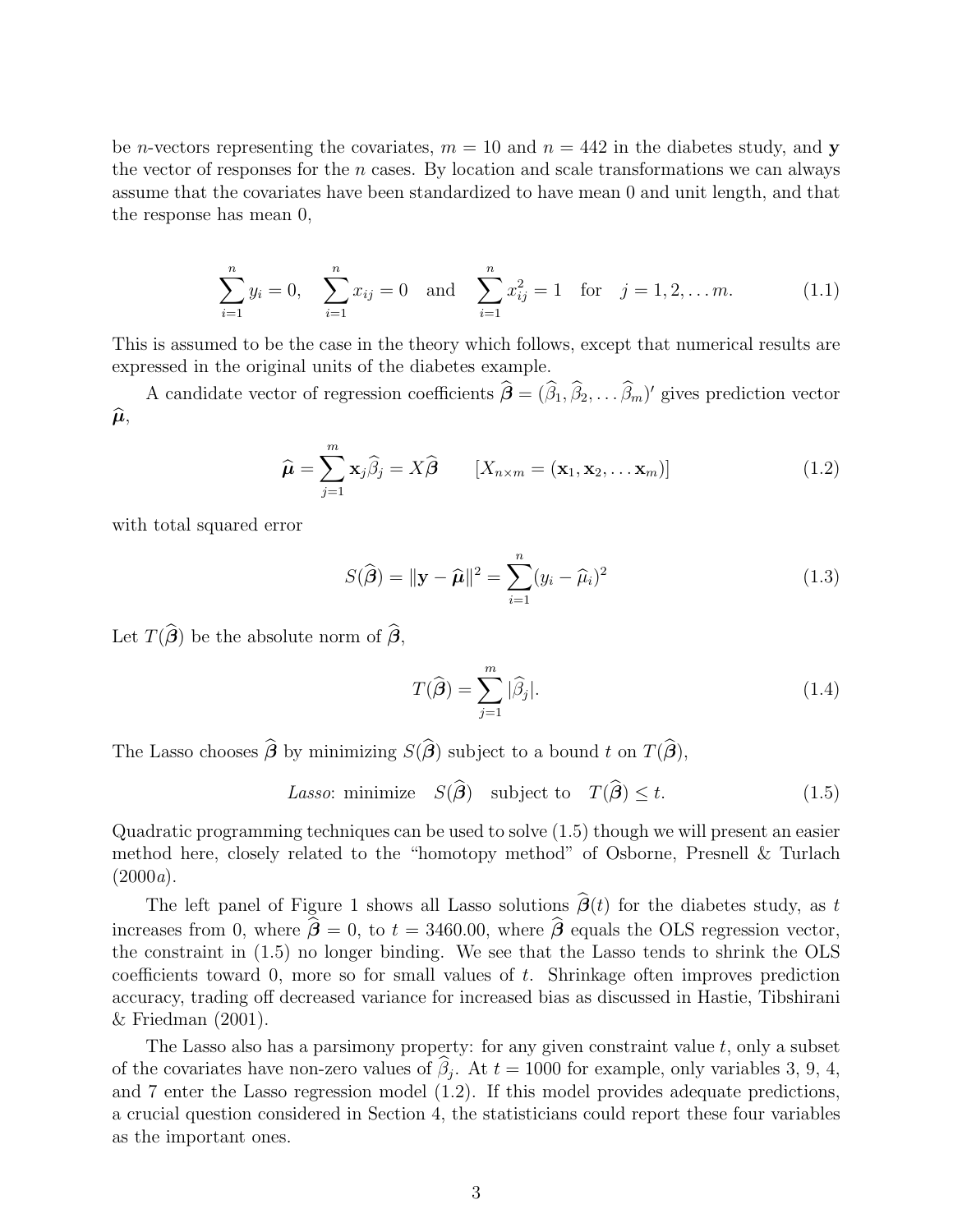

**Figure 1.** Estimates of regression coefficients  $\beta_j$ ,  $j = 1, 2, \ldots, 10$ , for the diabetes study. Left *Panel* Lasso estimates, as a function of  $t = \sum_j |\beta_j|$ . The covariates enter the regression equation sequentially as t increases, in order  $j = 3, 9, 4, 7, \ldots 1$ . Right Panel The same plot for Forward Stagewise Linear Regression. The two plots are nearly identical, but differ slightly for large  $t$  as shown in track of covariate 8.

Forward Stagewise Linear Regression, henceforth called Stagewise, is an iterative technique that begins with  $\hat{\mu} = 0$  and builds up the regression function in successive small steps. If  $\hat{\boldsymbol{\mu}}$  is the current Stagewise estimate, let  $\mathbf{c}(\hat{\boldsymbol{\mu}})$  be the vector of *current correlations* 

$$
\hat{\mathbf{c}} = \mathbf{c}(\hat{\boldsymbol{\mu}}) = X'(\mathbf{y} - \hat{\boldsymbol{\mu}}),\tag{1.6}
$$

so that  $\hat{c}_j$  is proportional to the correlation between covariate  $x_j$  and the current residual vector. The next step of the Stagewise algorithm is taken in the direction of the greatest current correlation,

$$
\widehat{j} = \operatorname{argmax} |\widehat{c}_j| \quad \text{and} \quad \widehat{\boldsymbol{\mu}} \to \widehat{\boldsymbol{\mu}} + \epsilon \cdot \operatorname{sign} (\widehat{c}_j) \cdot \mathbf{x}_j,\tag{1.7}
$$

with  $\epsilon$  some small constant. "Small" is important here: the "big" choice  $\epsilon = |\hat{c}_j|$  leads to the classic Forward Selection technique, which can be overly greedy, impulsively eliminating covariates which are correlated with  $x_{\hat{i}}$ . The Stagewise procedure is related to boosting and also to Friedman's MART algorithm (Friedman 2001); see Section 8, as well as Chapter 10 and Algorithm 10.4 of Hastie et al. (2001).

The right panel of Figure 1 shows the coefficient plot for Stagewise applied to the diabetes data. The estimates were built up in 6000 Stagewise steps (making  $\epsilon$  in (1.7) small enough to conceal the "etch-a-sketch" staircase seen in Figure 2). The striking fact is the similarity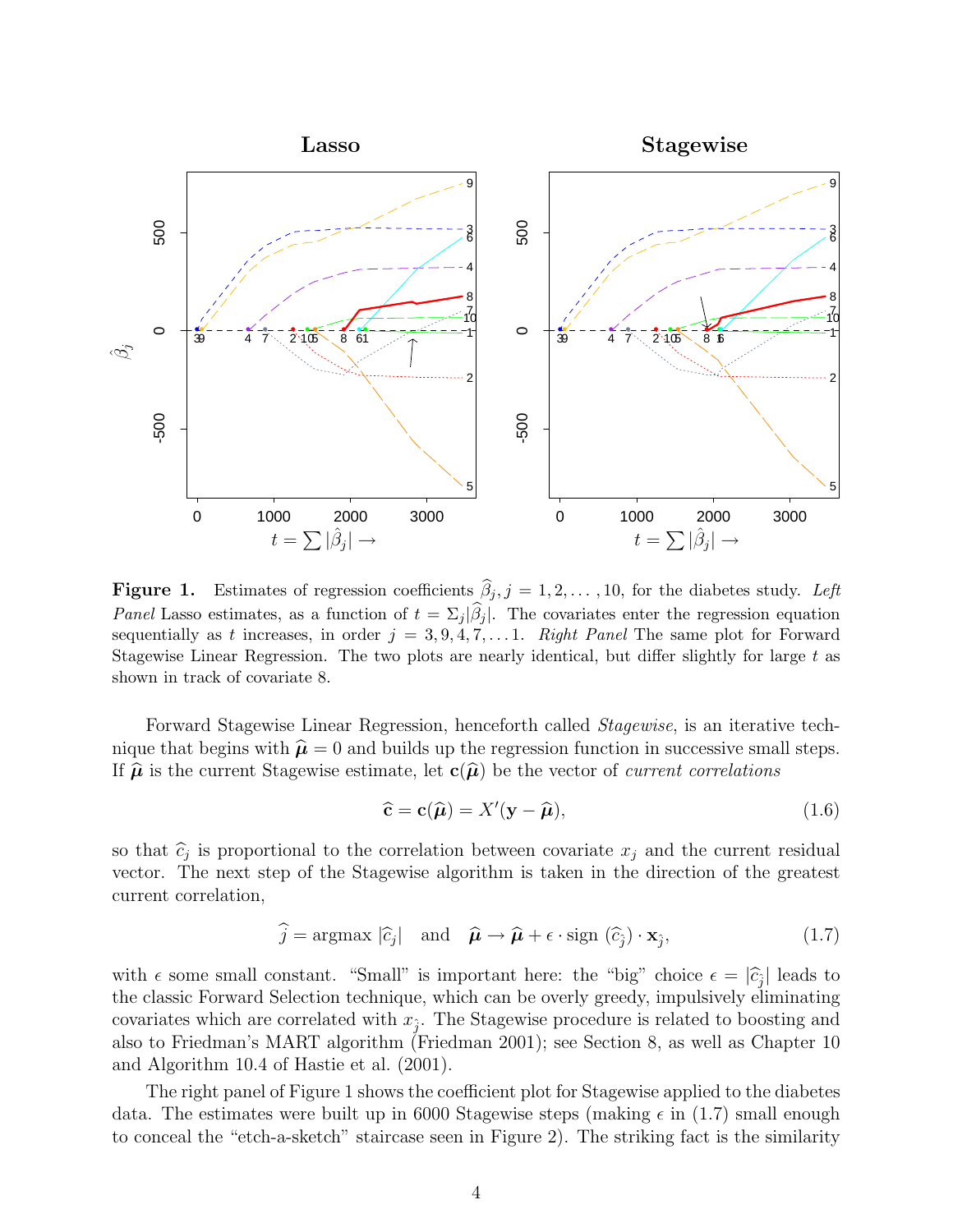between the Lasso and Stagewise estimates. Although their definitions look completely different, the results are nearly, but not exactly, identical.

The main point of this paper is that both Lasso and Stagewise are variants of a basic procedure called "Least Angle Regression", abbreviated LARS (the "S" suggesting "Lasso" and "Stagewise".) Section 2describes the LARS algorithm while Section 3 discusses modifications that turn LARS into Lasso or Stagewise, reducing the computational burden by at least an order of magnitude for either one. Sections 5 and 6 verify the connections stated in Section 3.

Least Angle Regression is interesting in its own right, its simple structure lending itself to inferential analysis. Section 4 analyses the "degrees of freedom" of a LARS regression estimate. This leads to a  $C_p$  type statistic that suggests which estimate we should prefer among a collection of possibilities like those in Figure 1. A particularly simple  $C_p$  approximation, requiring no additional computation beyond that for the  $\beta$  vectors, is available for LARS.

Section 7 briefly discusses computational questions. An efficient S program for all three methods, LARS, Lasso, and Stagewise, is available. Section 8 elaborates on the connections with boosting.

**2. The LARS Algorithm** Least Angle Regression is a stylized version of the Stagewise procedure that uses a simple mathematical formula to accelerate the computations. Only m steps are required for the full set of solutions, where m is the number of covariates:  $m = 10$ in the diabetes example compared to the 6000 steps used in the right panel of Figure 1. This Section describes the LARS algorithm. Modifications of LARS that produce Lasso and Stagewise solutions are discussed in Section 3, and verified in Sections 5 and 6. Section 4 uses the simple structure of LARS to help analyze its estimation properties.

The LARS procedure works roughly as follows. As with classic Forward Selection, we start with all coefficients equal to zero, and find the predictor most correlated with the response, say  $x_{j_1}$ . We take the largest step possible in the direction of this predictor until some other predictor, say  $x_{j_2}$ , has as much correlation with the current residual. At this point LARS parts company with Forward Selection. Instead of continuing along  $x_{j_1}$ , LARS proceeds in a direction equiangular between the two predictors until a third variable  $x_{j3}$ earns its way into the "most correlated" set. LARS then proceeds equiangularly between  $x_{j_1}, x_{j_2}$  and  $x_{j_3}$ , i.e. along the "least angle direction", until a fourth variable enters, etc.

The remainder of this section describes the algebra necessary to execute the equiangular strategy. As usual the algebraic details look more complicated than the simple underlying geometry, but they lead to the highly efficient computational algorithm described in Section 7.

LARS builds up estimates  $\hat{\mu} = X\beta$ , (1.2), in successive steps, each step adding one covariate to the model, so that after k steps just k of the  $\beta_j$ 's are non-zero. Figure 2 illustrates the algorithm in the situation with  $m = 2$  covariates,  $X = (\mathbf{x}_1, \mathbf{x}_2)$ . In this case the current correlations (1.6) depend only on the projection  $\bar{y}_2$  of **y** into the linear space  $\mathcal{L}(X)$  spanned by  $\mathbf{x}_1$  and  $\mathbf{x}_2$ ,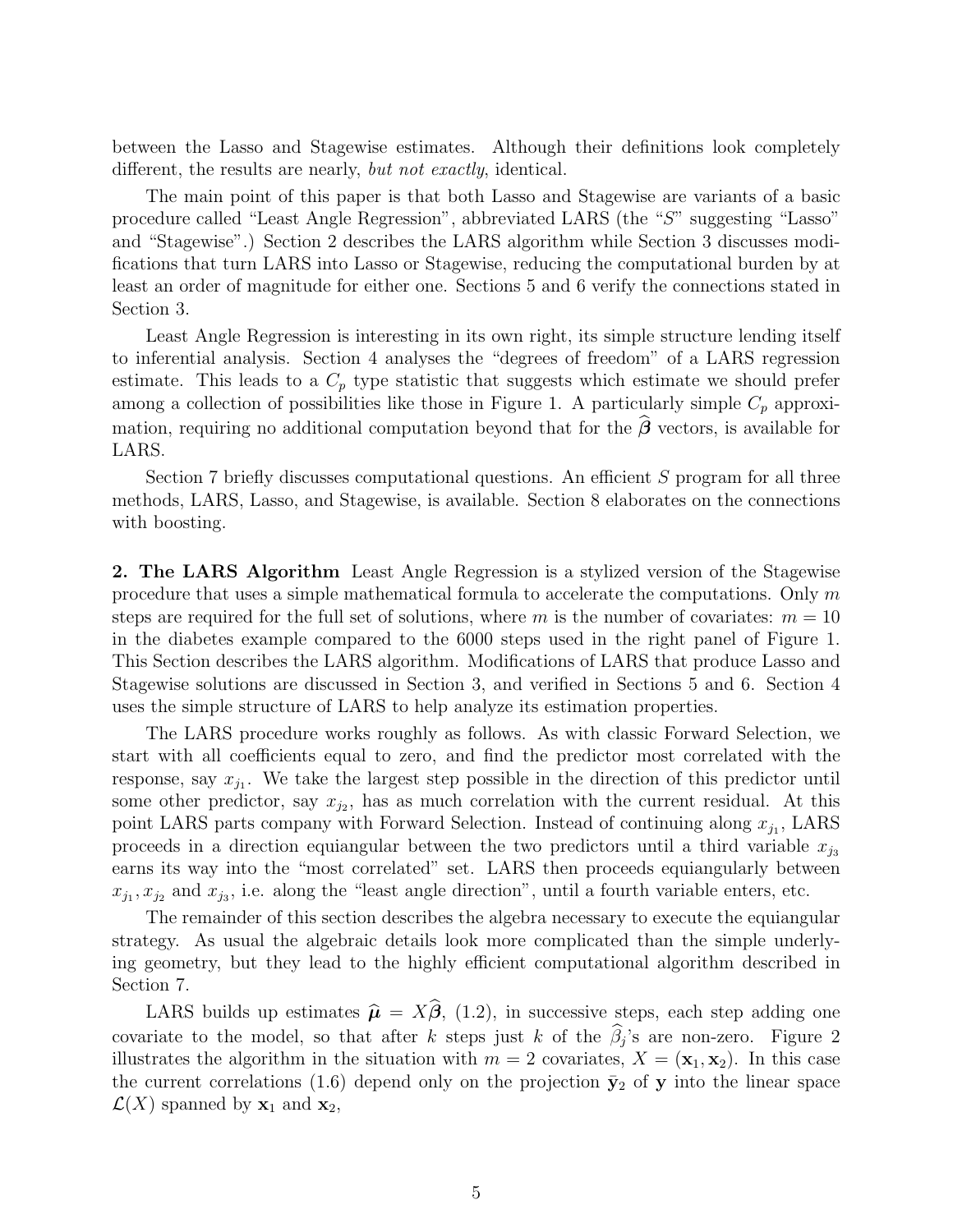$$
\mathbf{c}(\widehat{\boldsymbol{\mu}}) = X'(\mathbf{y} - \widehat{\boldsymbol{\mu}}) = X'(\bar{\mathbf{y}}_2 - \widehat{\boldsymbol{\mu}}).
$$
 (2.1)

The algorithm begins at  $\hat{\mu}_o = 0$  (remembering that the response has had its mean subtracted off, as in (1.1)). Figure 2 has  $\bar{\mathbf{y}}_2 - \hat{\mathbf{\mu}}_o$  making a smaller angle with  $\mathbf{x}_1$  than  $\mathbf{x}_2$ , i.e.  $c_1(\hat{\boldsymbol{\mu}}_o) > c_2(\hat{\boldsymbol{\mu}}_o)$ . LARS then augments  $\hat{\boldsymbol{\mu}}_o$  in the direction of  $\mathbf{x}_1$ , to

$$
\widehat{\boldsymbol{\mu}}_1 = \widehat{\boldsymbol{\mu}}_o + \widehat{\gamma}_1 \mathbf{x}_1. \tag{2.2}
$$

Stagewise would choose  $\hat{\gamma}_1$  equal to some small value  $\epsilon$ , and then repeat the process many times. Classic Forward Selection would take  $\hat{\gamma}_1$  large enough to make  $\hat{\mu}_1$  equal  $\bar{\mathbf{y}}_1$ , the projection of **y** into  $\mathcal{L}(\mathbf{x}_1)$ . LARS uses an intermediate value of  $\hat{\gamma}_1$ , the value that makes  $\bar{\mathbf{y}}_2 - \hat{\boldsymbol{\mu}}$ , equally correlated with  $\mathbf{x}_1$  and  $\mathbf{x}_2$ ; that is  $\bar{\mathbf{y}}_2 - \hat{\boldsymbol{\mu}}_1$  bisects the angle between  $\mathbf{x}_1$  and **x**<sub>2</sub>, so  $c_1(\widehat{\boldsymbol{\mu}}_1) = c_2(\widehat{\boldsymbol{\mu}}_1)$ .



**Figure 2.** The LARS algorithm in the case of  $m = 2$  covariates;  $\bar{y}_2$  is the projection of **y** into  $\mathcal{L}(\mathbf{x}_1, \mathbf{x}_2)$ . Beginning at  $\hat{\boldsymbol{\mu}}_o = \mathbf{0}$ , the residual vector  $\bar{\mathbf{y}}_2 - \hat{\boldsymbol{\mu}}_o$  has greater correlation with  $\mathbf{x}_1$  than **x**<sub>2</sub>; the next LARS estimate is  $\hat{\mu}_1 = \hat{\mu}_0 + \hat{\gamma}_1 \mathbf{x}_1$ , where  $\hat{\gamma}_1$  is chosen such that  $\bar{\mathbf{y}}_2 - \hat{\mu}_1$  bisects the angle between **x**<sub>1</sub> and **x**<sub>2</sub>; then  $\hat{\mu}_2 = \hat{\mu}_1 + \hat{\gamma}_2 \mathbf{u}_2$ , where **u**<sub>2</sub> is the unit bisector;  $\hat{\mu}_2 = \bar{\mathbf{y}}_2$  in the case  $m = 2$ , but not for the case  $m > 2$ ; see Figure 4. The staircase indicates a typical Stagewise path. Here LARS gives the Stagewise track as  $\epsilon \to 0$ , but a modification is necessary to guarantee agreement in higher dimensions, see Section 3.2.

Let **u**<sup>2</sup> be the unit vector lying along the bisector. The next LARS estimate is

$$
\widehat{\boldsymbol{\mu}}_2 = \widehat{\boldsymbol{\mu}}_1 + \widehat{\gamma}_2 \mathbf{u}_2, \tag{2.3}
$$

with  $\hat{\gamma}_2$  chosen to make  $\hat{\mu}_2 = \bar{y}_2$  in the case  $m = 2$ . With  $m > 2$  covariates,  $\hat{\gamma}_2$  would be smaller, leading to another change of direction, as illustrated in Figure 4. The "staircase"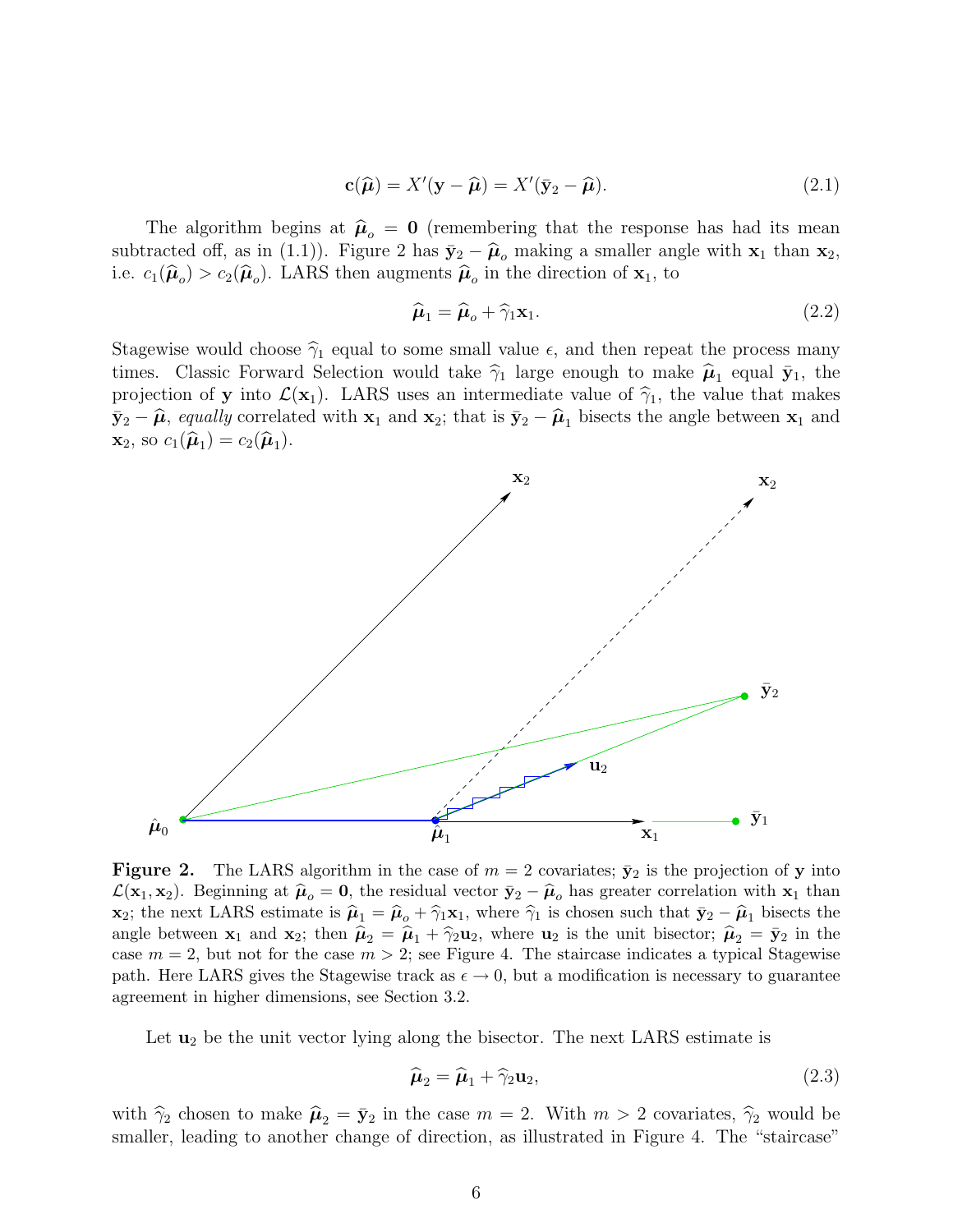in Figure 2indicates a typical Stagewise path. LARS is motivated by the fact that it is easy to calculate the step sizes  $\hat{\gamma}_1, \hat{\gamma}_2, \ldots$  theoretically, short-circuiting the small Stagewise steps.

Subsequent LARS steps, beyond 2 covariates, are taken along *equiangular vectors*, generalizing the bisector  $\mathbf{u}_2$  in Figure 2. We assume that the covariate vectors  $\mathbf{x}_1, \mathbf{x}_2, \ldots, \mathbf{x}_m$  are linearly independent. For A a subset of the indices  $\{1, 2, \ldots, m\}$ , define the matrix

$$
X_{\mathcal{A}} = (\cdots s_j \mathbf{x}_j \cdots)_{j \in \mathcal{A}},\tag{2.4}
$$

where the signs  $s_j$  equal  $\pm 1$ . Let

$$
\mathcal{G}_{\mathcal{A}} = X_{\mathcal{A}}' X_{\mathcal{A}} \quad \text{and} \quad A_{\mathcal{A}} = (1_{\mathcal{A}}' \mathcal{G}_{\mathcal{A}}^{-1} 1_{\mathcal{A}})^{-\frac{1}{2}}, \tag{2.5}
$$

 $1_A$  being a vector of 1's of length equaling  $|\mathcal{A}|$ , the size of  $\mathcal{A}$ . The

equiangular vector: 
$$
\mathbf{u}_{\mathcal{A}} = X_{\mathcal{A}} w_{\mathcal{A}}
$$
 where  $w_{\mathcal{A}} = A_{\mathcal{A}} G_{\mathcal{A}}^{-1} 1_{\mathcal{A}}$  (2.6)

is the unit vector making equal angles, less than 90 $^{\circ}$ , with the columns of  $X_{\mathcal{A}}$ ,

$$
X'_{\mathcal{A}} \mathbf{u}_{\mathcal{A}} = A_{\mathcal{A}} 1_{\mathcal{A}} \quad \text{and} \quad ||\mathbf{u}_{\mathcal{A}}||^2 = 1 \tag{2.7}
$$

We can now fully describe the LARS algorithm. As with the Stagewise procedure we begin at  $\hat{\boldsymbol{\mu}}_o = \mathbf{0}$  and build up  $\hat{\boldsymbol{\mu}}$  by steps, larger steps in the LARS case. Suppose that  $\hat{\boldsymbol{\mu}}_A$ is the current LARS estimate and that

$$
\hat{\mathbf{c}} = X'(\mathbf{y} - \hat{\boldsymbol{\mu}}_{\mathcal{A}}) \tag{2.8}
$$

is the vector of current correlations  $(1.6)$ . The *active set* A is the set of indices corresponding to covariates with the greatest absolute current correlations,

$$
\widehat{C} = \max_{j} \{ |\widehat{c}_j| \} \quad \text{and} \quad \mathcal{A} = \{ j : |\widehat{c}_j| = \widehat{C} \}
$$
\n(2.9)

Letting

$$
s_j = \text{sign}\{\hat{c}_j\} \quad \text{for} \quad j \in \mathcal{A},\tag{2.10}
$$

we compute  $X_A$ ,  $A_A$  and  $\mathbf{u}_A$  as in (2.4)–(2.6), and also the inner product vector

$$
\mathbf{a} \equiv X' \mathbf{u}_{\mathcal{A}} \tag{2.11}
$$

Then the next step of the LARS algorithm updates  $\widehat{\boldsymbol{\mu}}_{\mathcal{A}}$ , say to

$$
\widehat{\boldsymbol{\mu}}_{\mathcal{A}_+} = \widehat{\boldsymbol{\mu}}_{\mathcal{A}} + \widehat{\gamma} \mathbf{u}_{\mathcal{A}},\tag{2.12}
$$

where

$$
\widehat{\gamma} = \min_{j \in \mathcal{A}^c} \left\{ \frac{\widehat{C} - \widehat{c}_j}{A_{\mathcal{A}} - a_j}, \frac{\widehat{C} + \widehat{c}_j}{A_{\mathcal{A}} + a_j} \right\};\tag{2.13}
$$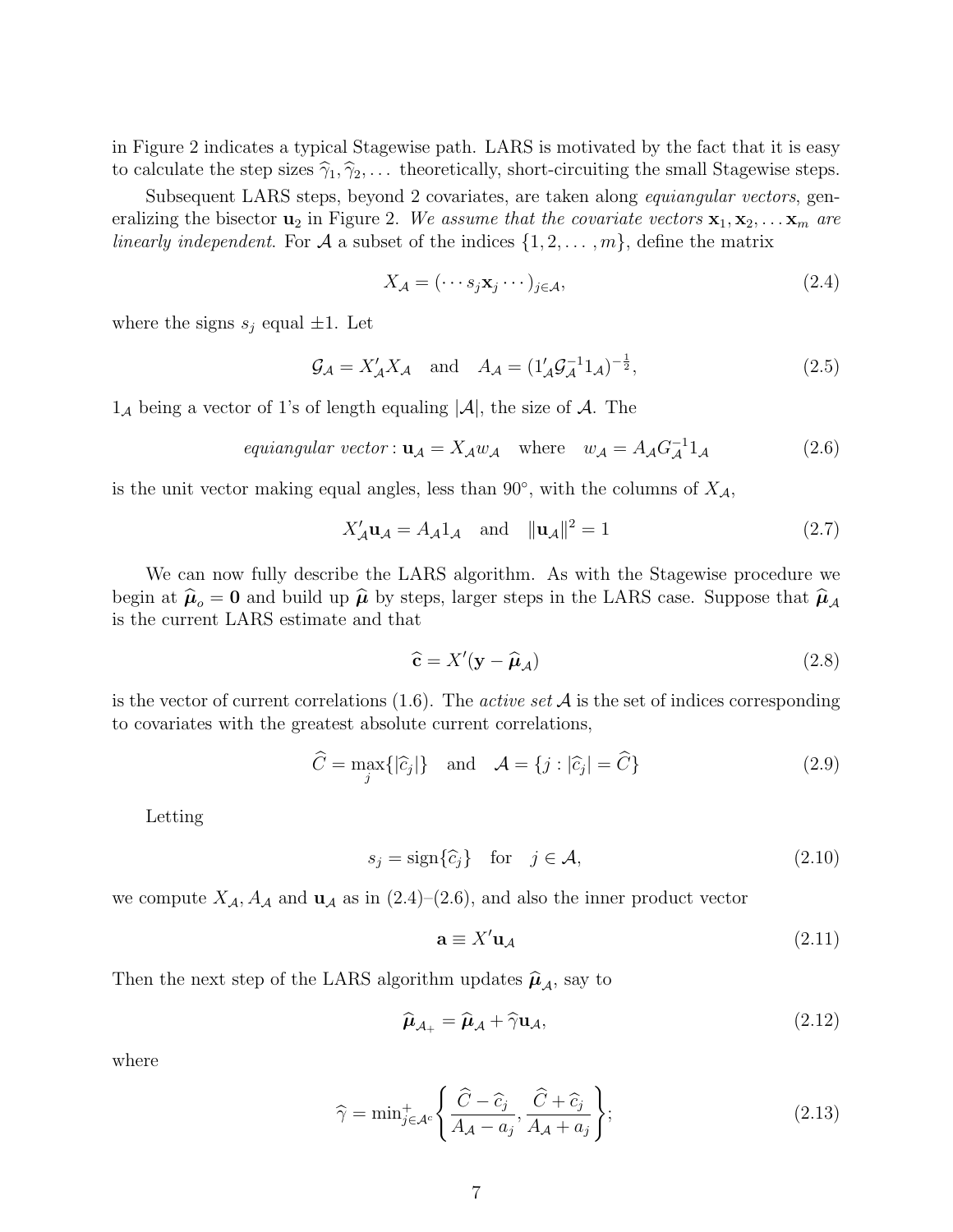"min<sup>+"</sup> indicates that the minimum is taken over only positive components within each choice of  $j$  in  $(2.13)$ 

Formulas  $(2.12)$ – $(2.13)$  have the following interpretation: define

$$
\boldsymbol{\mu}(\gamma) = \widehat{\boldsymbol{\mu}}_{\mathcal{A}} + \gamma \mathbf{u}_{\mathcal{A}},\tag{2.14}
$$

for  $\gamma > 0$ , so that the current correlation

$$
c_j(\gamma) = \mathbf{x}'_j(\mathbf{y} - \boldsymbol{\mu}(\gamma)) = \widehat{c}_j - \gamma a_j.
$$
 (2.15)

For  $j \in \mathcal{A}$ ,  $(2.7)$ – $(2.9)$  yield

$$
|c_j(\gamma)| = \widehat{C} - \gamma A_{\mathcal{A}},\tag{2.16}
$$

showing that all of the maximal absolute current correlations decline equally. For  $j \in \mathcal{L}$  $\mathcal{A}^c$ , equating (2.15) with (2.16) shows that  $c_j(\gamma)$  equals the maximal value at  $\gamma = (\hat{C} - \hat{C})$  $(\widehat{c}_j)/(A_{\mathcal{A}} - a_j)$ . Likewise  $-c_j(\gamma)$ , the current correlation for the reversed covariate  $-\mathbf{x}_j$ , achieves maximality at  $(C + \widehat{c}_j)/(A_{\mathcal{A}} + a_j)$ . Therefore  $\widehat{\gamma}$  in (2.13) is the smallest positive value of  $\gamma$  such that some new index j joins the active set; j is the minimizing index in  $(2.13)$ , and the new active set  $\mathcal{A}_+$  is  $\mathcal{A} \cup \{j\}$ ; the new maximum absolute correlation is  $C_+ = C - \widehat{\gamma} A_{\mathcal{A}}.$ 

Figure 3 concerns the LARS analysis of the diabetes data. The complete algorithm required only  $m = 10$  steps of procedure  $(2.8)$ – $(2.13)$ , with the variables joining the active set A in the same order as for the Lasso:  $3, 9, 4, 7, \ldots, 1$ . Tracks of the regression coefficients  $\beta_j$  are nearly but not exactly the same as either the Lasso or Stagewise tracks of Figure 1.

The right panel shows the absolute current correlations

$$
|\widehat{c}_{kj}| = |\mathbf{x}'_j(\mathbf{y} - \widehat{\boldsymbol{\mu}}_{k-1})|
$$
\n(2.17)

for variables  $j = 1, 2, \ldots, 10$ , as a function of the LARS step k. The maximum correlation

$$
\widehat{C}_k = \max\{|\widehat{c}_{kj}|\} = \widehat{C}_{k-1} - \widehat{\gamma}_{k-1}A_{k-1}
$$
\n(2.18)

declines with  $k$ , as it must. At each step a new variable  $j$  joins the active set, henceforth having  $|\hat{c}_{kj}| = C_k$ . The sign  $s_j$  of each  $\mathbf{x}_j$  in (2.4) stays constant as the active set increases.

Section 4 makes use of the relationship between Least Angle Regression and Ordinary Least Squares illustrated in Figure 4. Suppose LARS has just completed step  $k - 1$ , giving  $\hat{\mu}_{k-1}$ , and is embarking upon step k. The active set  $\mathcal{A}_k$ , (2.9), will have k members, giving  $X_k, \mathcal{G}_k, A_k$ , and  $\mathbf{u}_k$  as in (2.4)–(2.6) (here replacing subscript A with "k"). Let  $\bar{\mathbf{y}}_k$  indicate the projection of **y** into  $\mathcal{L}(X_k)$ , which, since  $\widehat{\boldsymbol{\mu}}_{k-1} \in \mathcal{L}(X_{k-1})$ , is

$$
\bar{\mathbf{y}}_k = \widehat{\boldsymbol{\mu}}_{k-1} + X_k \mathcal{G}_k^{-1} X'_k (\mathbf{y} - \widehat{\boldsymbol{\mu}}_{k-1}) = \widehat{\boldsymbol{\mu}}_{k-1} + \frac{\widehat{C}_k}{A_k} \mathbf{u}_k, \qquad (2.19)
$$

the last equality following from (2.6) and the fact that the signed current correlations in  $\mathcal{A}_k$ all equal  $C_k$ ,

$$
X'_{k}(\mathbf{y} - \widehat{\boldsymbol{\mu}}_{k-1}) = \widehat{C}_{k} 1_{\mathcal{A}}.
$$
\n(2.20)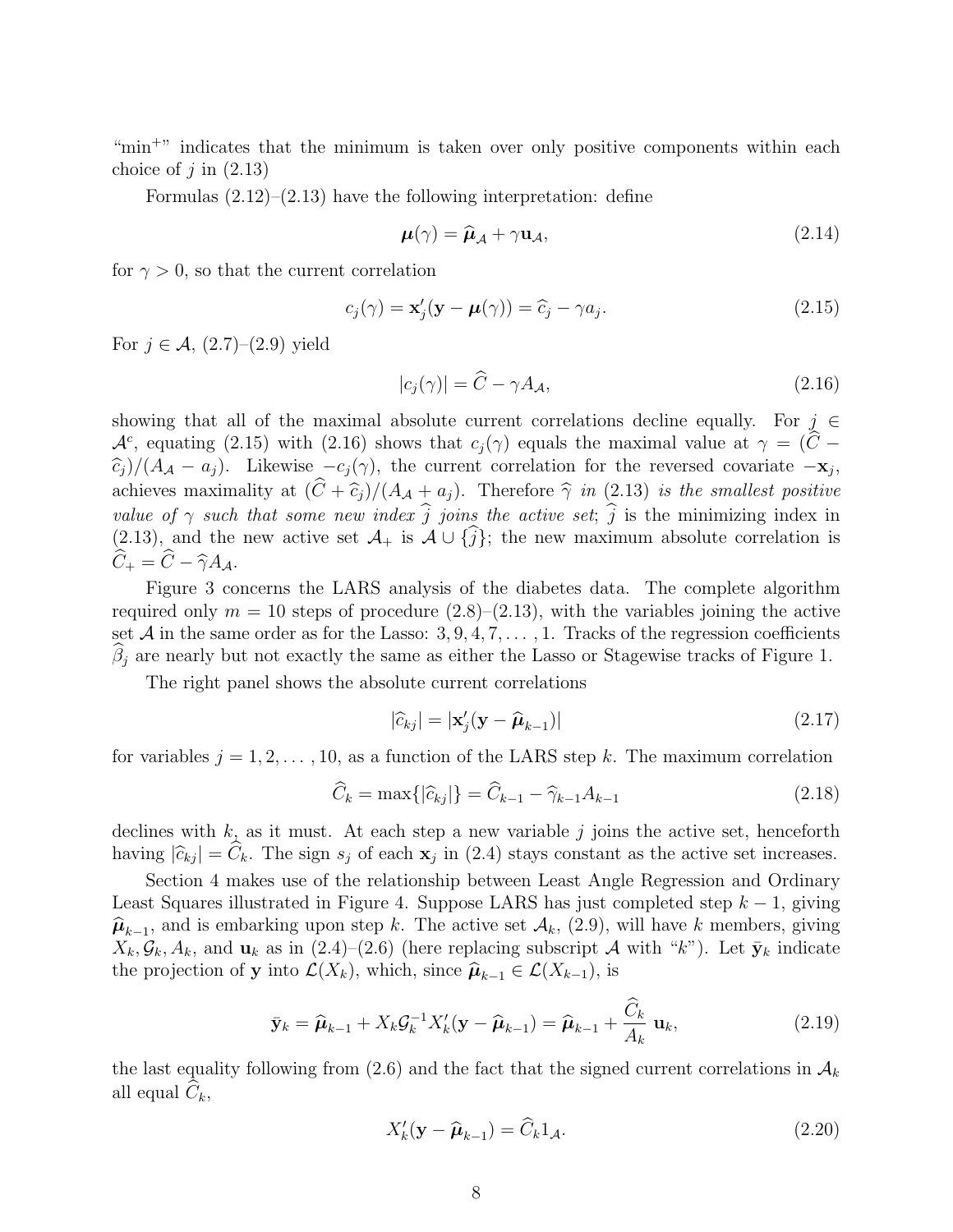

**Figure 3.** LARS analysis of the diabetes study. Left: estimates of regression coefficients  $\beta_j$ ,  $j =$ 1, 2,... 10; plotted versus  $\Sigma|\beta_j|$ ; plot is slightly different than either Lasso or Stagewise, Figure 1. Right: Absolute current correlations as function of LARS step; variables enter active set  $(2.9)$  in order 3, 9, 4, 7, ..., 1; heavy curve shows maximum current correlation  $C_k$  declining with k.

Since  $\mathbf{u}_k$  is a unit vector, (2.19) says that  $\bar{\mathbf{y}}_k - \hat{\boldsymbol{\mu}}_{k-1}$  has length

$$
\bar{\gamma}_k \equiv \frac{\widehat{C}_k}{A_k}.\tag{2.21}
$$

Comparison with (2.12) shows that the LARS estimate  $\hat{\mu}_k$  lies on the line from  $\hat{\mu}_{k-1}$  to  $\bar{\mathbf{y}}_k,$ 

$$
\widehat{\boldsymbol{\mu}}_k - \widehat{\boldsymbol{\mu}}_{k-1} = \frac{\widehat{\gamma}_k}{\overline{\gamma}_k} \left( \bar{\mathbf{y}}_k - \widehat{\boldsymbol{\mu}}_{k-1} \right)
$$
\n(2.22)

It is easy to see that  $\hat{\gamma}_k$ , (2.12), is always less than  $\bar{\gamma}_k$ , so that  $\hat{\mu}_k$  lies closer than  $\bar{\mathbf{y}}_k$  to  $\hat{\mu}_{k-1}$ . Figure 4 shows the successive LARS estimates  $\hat{\mu}_k$  always approaching but never reaching  $\hat{\mu}_k$  and  $\hat{\mu}_k$ the OLS estimates  $\bar{y}_k$ .

The exception is at the last stage: since  $\mathcal{A}_m$  contains all covariates, (2.13) is not defined. By convention the algorithm takes  $\widehat{\gamma}_m = \overline{\gamma}_m = C_m/A_m$ , making  $\widehat{\mu}_m = \overline{\mathbf{y}}_m$  and  $\beta_m$  equal the OLS estimate for the full set of m covariates.

The LARS algorithm is computationally thrifty. Organizing the calculations correctly, the computational cost for the entire  $m$  steps is of the same order as that required for the usual Least Squares solution for the full set of  $m$  covariates. Section  $7$  describes an efficient LARS program available from the authors. With the modifications described in the next section, this program also provides economical Lasso and Stagewise solutions.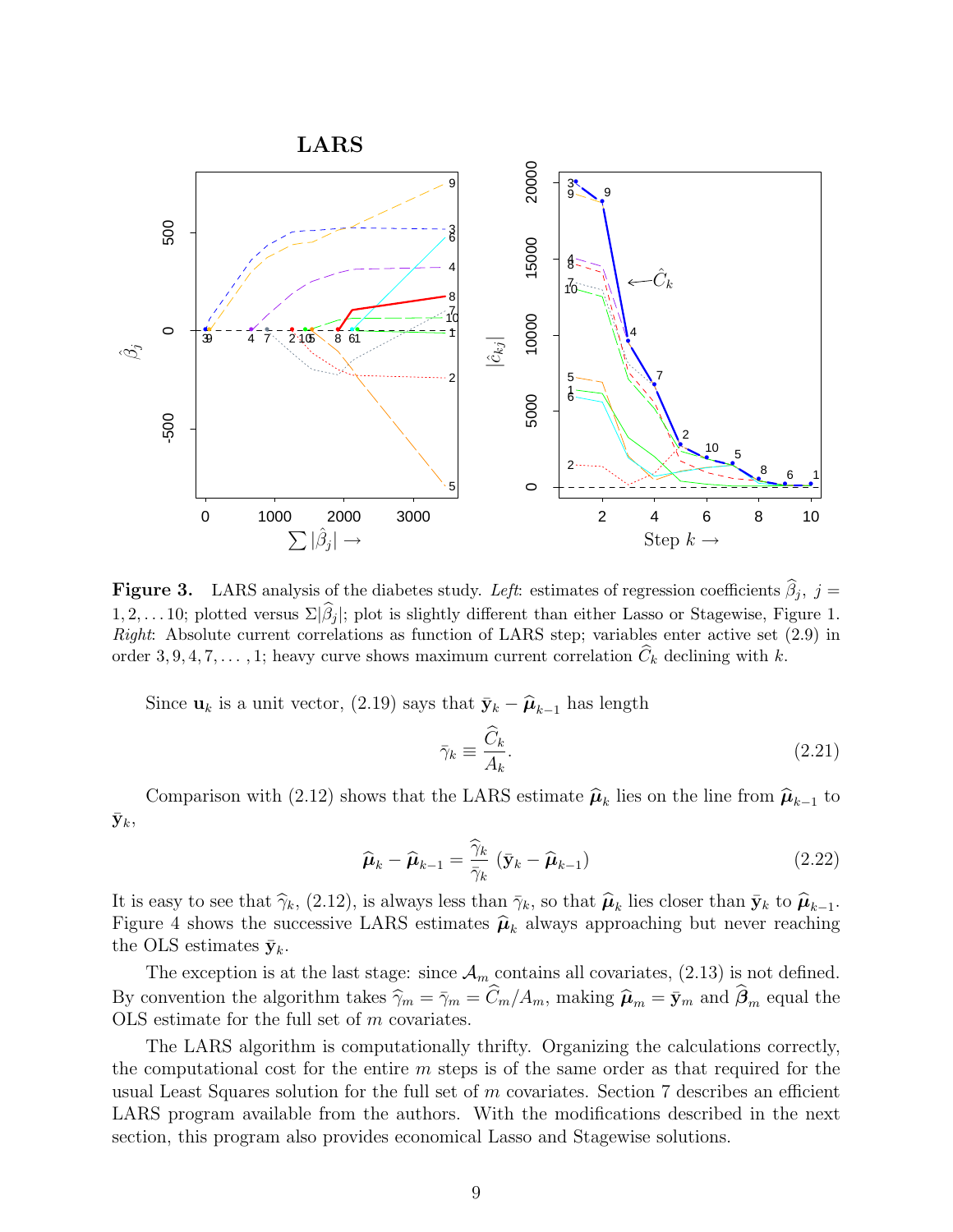

**Figure 4.** At each stage the LARS estimate  $\hat{\mu}_k$  approaches, but does not reach, the corresponding OLS estimate  $\bar{y}_k$ .

**3. Modified Versions of Least Angle Regression** Figures 1 and 3 show Lasso, Stagewise, and LARS yielding remarkably similar estimates for the diabetes data. The similarity is no coincidence. This section describes simple modifications of the LARS algorithm that produce Lasso or Stagewise estimates. Besides improved computational efficiency, these relationships elucidate the methods' rationale: all three algorithms can be viewed as moderately greedy forward stepwise procedures whose forward progress is determined by compromise among the currently most correlated covariates. LARS moves along the most obvious compromise direction, the equiangular vector (2.6), while Lasso and Stagewise put some restrictions on the equiangular strategy.

3.1. The LARS/Lasso Relationship The full set of Lasso solutions, as shown for the diabetes study in Figure 1, can be generated by a minor modification of the LARS algorithm (2.8)– (2.13). Our main result is described here and verified in Section 5. It closely parallels the homotopy method in the papers by Osborne, Presnell, and Turlach (2000a, 2000b), though the LARS approach is somewhat more direct.

Let  $\beta$  be a Lasso solution (1.5), with  $\hat{\mu} = X\beta$ . Then it is easy to show that the sign of any non-zero coordinate  $\beta_j$  must agree with the sign  $s_j$  of the current correlation  $\widehat{c}_j = \mathbf{x}'_j(\mathbf{y} - \widehat{\boldsymbol{\mu}}),$ 

$$
sign(\widehat{\beta}_j) = sign(\widehat{c}_j) = s_j,
$$
\n(3.1)

see Lemma 8 of Section 5. The LARS algorithm does not enforce restriction (3.1), but it can easily be modified to do so.

Suppose we have just completed a LARS step, giving a new active set  $A$  as in (2.9), and that the corresponding LARS estimate  $\hat{\mu}_A$  corresponds to a Lasso solution  $\hat{\mu} = X\beta$ . Let

$$
w_{\mathcal{A}} = A_{\mathcal{A}} \mathcal{G}_{\mathcal{A}}^{-1} 1_{\mathcal{A}},\tag{3.2}
$$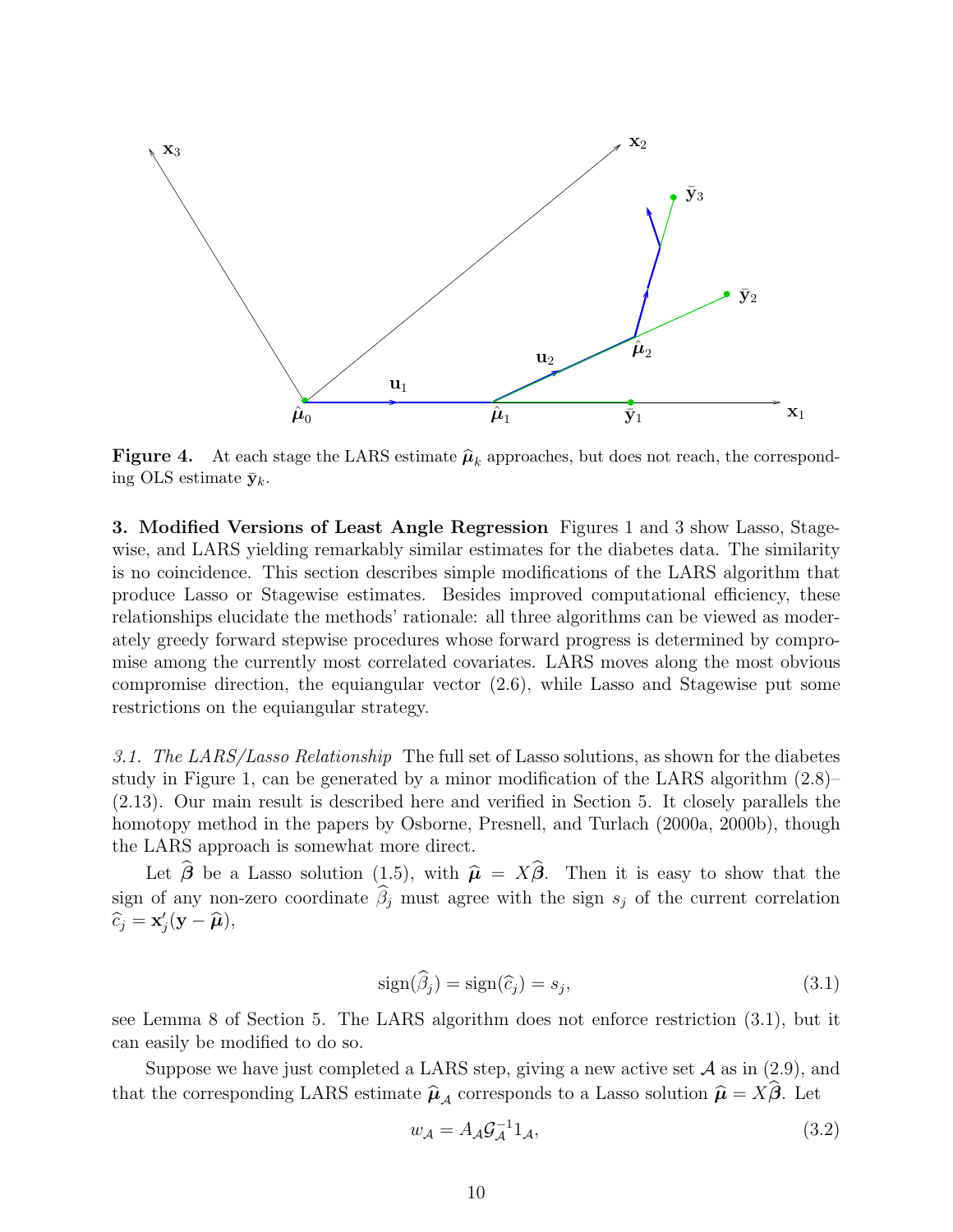a vector of length the size of  $A$ , and (somewhat abusing subscript notation) define **d** to be the m-vector equaling  $s_jw_{\mathcal{A}j}$  for  $j \in \mathcal{A}$  and zero elsewhere. Moving in the positive  $\gamma$  direction along the LARS line (2.14), we see that

$$
\boldsymbol{\mu}(\gamma) = X\boldsymbol{\beta}(\gamma) \quad \text{where} \quad \beta_j(\gamma) = \widehat{\beta}_j + \gamma \widehat{d}_j \tag{3.3}
$$

for  $j \in \mathcal{A}$ . Therefore  $\beta_i(\gamma)$  will change sign at

$$
\gamma_j = -\widehat{\beta}_j / \widehat{d}_j,\tag{3.4}
$$

the first such change occurring at

$$
\widetilde{\gamma} = \min_{\gamma_j > 0} \{ \gamma_j \},\tag{3.5}
$$

say for covariate  $x_{\tilde{i}}$ ;  $\tilde{\gamma}$  equals infinity by definition if there is no  $\gamma_j > 0$ .

If  $\tilde{\gamma}$  is less than  $\hat{\gamma}$ , (2.13), then  $\beta_j(\gamma)$  cannot be a Lasso solution for  $\gamma > \tilde{\gamma}$  since the sign restriction (3.1) must be violated:  $\beta_{\tilde{i}}(\gamma)$  has changed sign while  $c_{\tilde{i}}(\gamma)$  has not. (The continuous function  $c_j(\gamma)$  cannot change sign within a single LARS step since  $|c_j(\gamma)| =$  $C - \gamma A_{\mathcal{A}} > 0, (2.16).$ 

Lasso Modification If  $\tilde{\gamma} < \hat{\gamma}$ , stop the ongoing LARS step at  $\gamma = \tilde{\gamma}$  and remove  $\tilde{j}$  from the calculation of the next equiangular direction. That is

$$
\widehat{\boldsymbol{\mu}}_{\mathcal{A}_+} = \widehat{\boldsymbol{\mu}}_{\mathcal{A}} + \widetilde{\gamma} \mathbf{u}_{\mathcal{A}} \quad \text{and} \quad \mathcal{A}_+ = \mathcal{A} - \{\widetilde{j}\},\tag{3.6}
$$

rather than (2.12).

**Theorem 1.** Under the Lasso modification, and assuming the "one at a time" condition discussed below, the LARS algorithm yields all Lasso solutions.

The active sets  $\mathcal A$  grow monotonically larger as the original LARS algorithm progresses, but the Lasso modification allows  $\mathcal A$  to decrease. "One at a time" means that the increases and decreases never involve more than a single index  $j$ . This is the usual case for quantitative data, and can always be realized by adding a little jitter to the y values. Section 5 discusses tied situations.

The Lasso diagram in Figure 1 was actually calculated using the modified LARS algorithm. Modification (3.6) came into play only once, at the arrowed point in the left panel. There A contained all 10 indices while  $A_+ = A - \{7\}$ . Variable 7 was restored to the active set one LARS step later, the next and last step then taking  $\beta$  all the way to the full OLS solution. The brief absence of variable 7 had an effect on the tracks of the others, noticeably  $\beta_8$ . The price of using Lasso instead of unmodified LARS comes in the form of added steps, 12instead of 10 in this example. For the more complicated "quadratic model" of Section 4, the comparison was 103 Lasso steps versus 64 for LARS.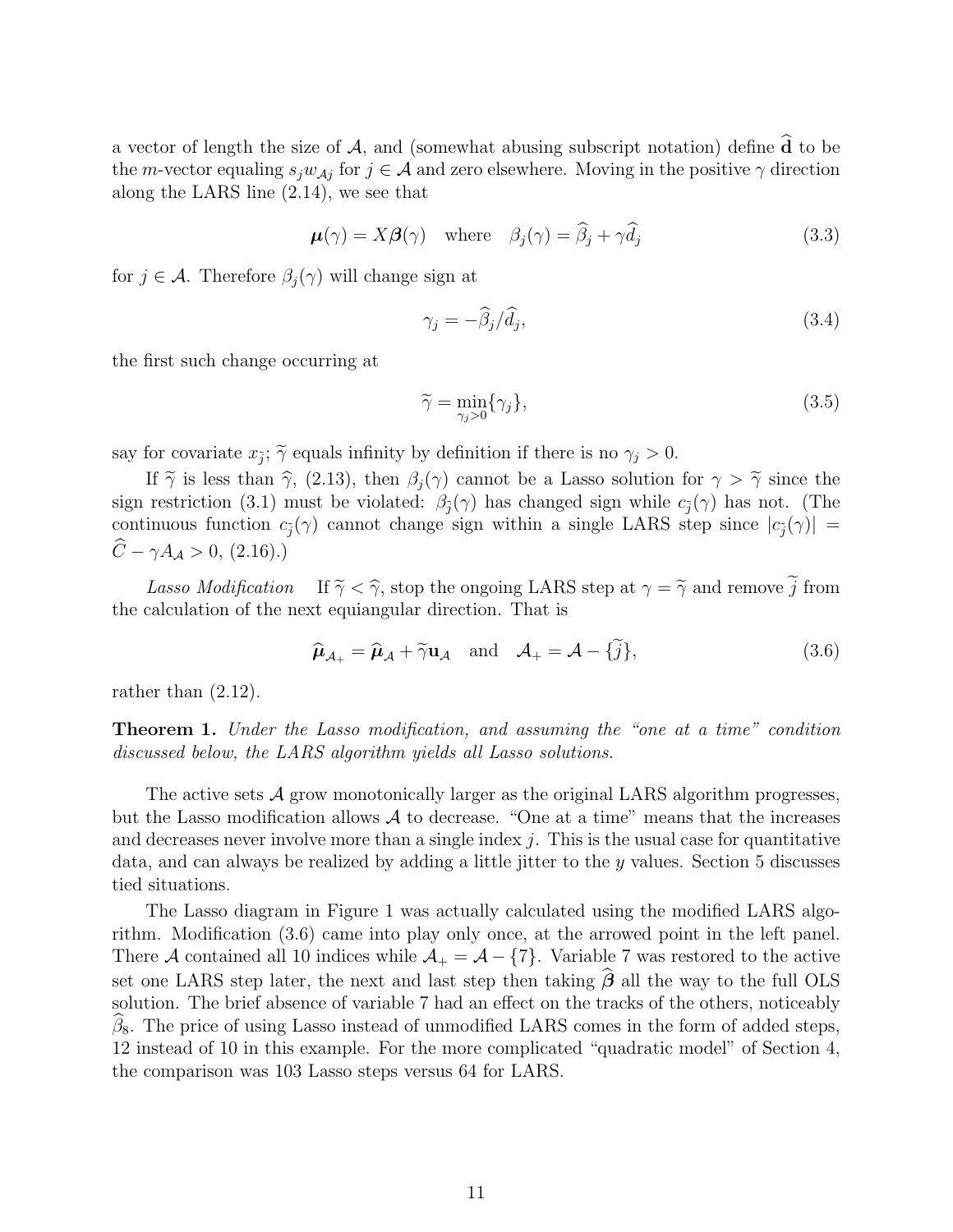3.2. The LARS/Stagewise Relationship The staircase in Figure 2 indicates how the Stagewise algorithm might proceed forward from  $\hat{\mu}_1$ , a point of equal current correlations  $\hat{c}_1 = \hat{c}_2$ , (2.8). The first small step has (randomly) selected index  $j = 1$ , taking us to  $\hat{\mu}_1 + \epsilon \mathbf{x}_1$ . Now variable 2 is more correlated,

$$
\mathbf{x}_2'(\mathbf{y} - \widehat{\boldsymbol{\mu}}_1 - \epsilon \mathbf{x}_1) > \mathbf{x}_1'(\mathbf{y} - \widehat{\boldsymbol{\mu}}_1 - \epsilon \mathbf{x}_1),\tag{3.7}
$$

forcing  $j = 2$  to be the next Stagewise choice, etc.

We will consider an idealized Stagewise procedure in which the step size  $\epsilon$  goes to zero. This collapses the staircase along the direction of the bisector **u**<sup>2</sup> in Figure 2, making the Stagewise and LARS estimates agree. They always agree for  $m = 2$  covariates, but another modification is necessary for LARS to produce Stagewise estimates in general. Section 6 verifies the main result described next.

Suppose that the Stagewise procedure has taken N steps of infinitesimal size  $\epsilon$  from some previous estimate  $\hat{\boldsymbol{\mu}}$ , with

$$
N_j \equiv #\{\text{steps with selected index } j\}, \quad j = 1, 2, \dots, m. \tag{3.8}
$$

It is easy to show, as in Lemma 11 of Section 6, that  $N_j = 0$  for j not in the active set A defined by the current correlations  $\mathbf{x}'_j(\mathbf{y} - \hat{\boldsymbol{\mu}})$ , (2.9). Letting

$$
P \equiv (N_1, N_2, \dots, N_m)/N, \tag{3.9}
$$

with  $P_A$  indicating the coordinates of P for  $j \in \mathcal{A}$ , the new estimate is

$$
\mu = \hat{\mu} + N\epsilon X_A P_A \tag{3.10}
$$

(2.4). (Notice that the Stagewise steps are taken along the directions  $s_j \mathbf{x}_j$ .)

The LARS algorithm (2.14) progresses along

$$
\mu_{\mathcal{A}} + \gamma X_{\mathcal{A}} w_{\mathcal{A}} \quad \text{where} \quad w_{\mathcal{A}} = A_{\mathcal{A}} \mathcal{G}_{\mathcal{A}}^{-1} 1_{\mathcal{A}}, \tag{3.11}
$$

(2.6)–(3.2). Comparing (3.10) with (3.11) shows that LARS cannot agree with Stagewise if  $w_{\mathcal{A}}$  has negative components, since  $P_{\mathcal{A}}$  is non-negative. To put it another way, the direction of Stagewise progress  $X_{\mathcal{A}}P_{\mathcal{A}}$  must lie in the convex cone generated by the columns of  $X_{\mathcal{A}}$ ,

$$
\mathcal{C}_{\mathcal{A}} = \left\{ \mathbf{v} = \sum_{j \in \mathcal{A}} s_j \mathbf{x}_j P_j, \ P_j \ge 0 \right\}.
$$
 (3.12)

If  $u_A \in C_A$  then there is no contradiction between (3.12) and (3.13). If not it seems natural to replace  $\mathbf{u}_{\mathcal{A}}$  with its projection into  $\mathcal{C}_{\mathcal{A}}$ , i.e. the nearest point in the convex cone.

Stagewise Modification Proceed as in  $(2.8)$ – $(2.13)$ , except with **u**<sub>A</sub> replaced by **u**<sub> $\hat{B}$ , the unit</sub> vector lying along the projection of  $\mathbf{u}_{\mathcal{A}}$  into  $\mathcal{C}_{\mathcal{A}}$ . (See Figure 9 in Section 6.)

**Theorem 2.** Under the Stagewise modification, the LARS algorithm yields all Stagewise solutions.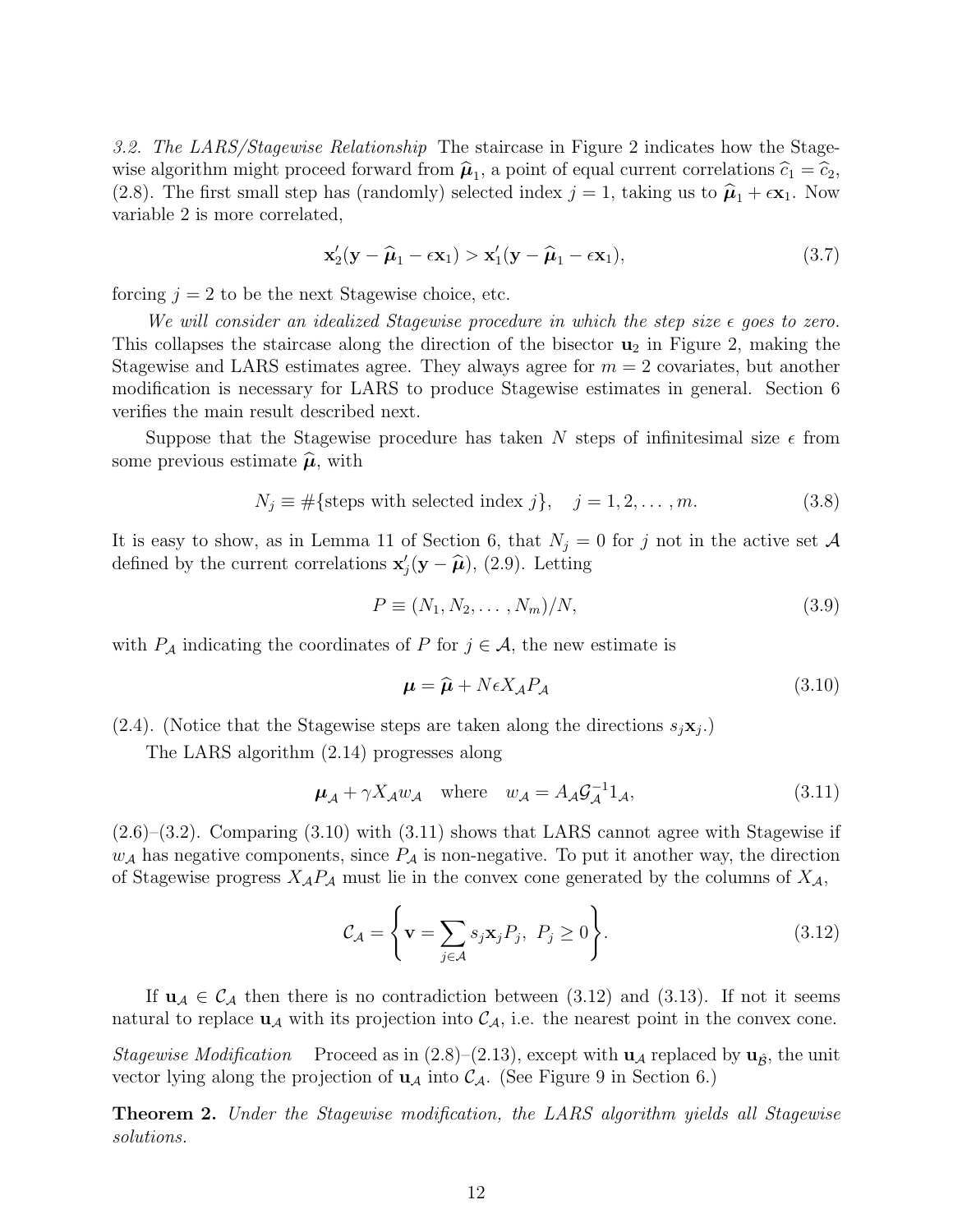The vector  $\mathbf{u}_{\hat{\beta}}$  in the Stagewise Modification is the equiangular vector (2.6) for the subset  $\mathcal{B} \subseteq \mathcal{A}$  corresponding to the face of  $\mathcal{C}_{\mathcal{A}}$  into which the projection falls. Stagewise is a LARStype algorithm that allows the active set to decrease by one or more indices. This happened at the arrowed point in the right panel of Figure 1: there the set  $\mathcal{A} = \{3, 9, 4, 7, 2, 10, 5, 8\}$ was decreased to  $\mathcal{B} = \mathcal{A} - \{3, 7\}$ . It took a total of 13 modified LARS steps to reach the full OLS solution  $\bar{\beta}_m = (X'X)^{-1}X'$ y. The three methods, LARS, Lasso, and Stagewise, always reach OLS eventually, but LARS does so in only  $m$  steps while Lasso and especially Stagewise, can take longer. For the  $m = 64$  quadratic model of Section 4, Stagewise took 255 steps.

According to Theorem 2 the difference between successive Stagewise-modified LARS estimates is

$$
\widehat{\boldsymbol{\mu}}_{\mathcal{A}_{+}} - \widehat{\boldsymbol{\mu}}_{\mathcal{A}} = \widehat{\gamma} \mathbf{u}_{\widehat{\mathcal{B}}} = \widehat{\gamma} X_{\widehat{\mathcal{B}}} w_{\widehat{\mathcal{B}}},\tag{3.13}
$$

as in (3.13). Since  $\mathbf{u}_{\beta}$  exists in the convex cone  $\mathcal{C}_{\mathcal{A}}$ ,  $w_{\beta}$  must have non-negative components. This says that the difference of successive coefficient estimates for coordinate  $j \in \mathcal{B}$  satisfies

$$
\text{sign}(\widehat{\beta}_{+j} - \widehat{\beta}_j) = s_j,\tag{3.14}
$$

where  $s_j = \text{sign}\{\mathbf{x}'_j(\mathbf{y} - \hat{\boldsymbol{\mu}})\}.$ 

We can now make a useful comparison of the three methods:

- Stagewise: successive differences of  $\beta_j$  agree in sign with the current correlation  $\hat{c}_j =$  $\mathbf{x}'_j(\mathbf{y}-\widehat{\boldsymbol{\mu}}).$
- Lasso:  $\beta_j$  agrees in sign with  $\widehat{c}_j$ .
- *LARS*: no sign restrictions (but see Lemma 4 of Section 5).

From this point of view, Lasso is intermediate between the LARS and Stagewise methods.

The successive difference property (3.19) makes the Stagewise  $\beta_j$  estimates move monotonically away from 0. Reversals are possible only if  $\hat{c}_j$  changes sign while  $\beta_j$  is "resting" between two periods of change. This happened to variable 7 in Figure 1 between the 8th and 10th Stagewise-modified LARS steps.

3.3. Simulation Study A small simulation study was carried out comparing the LARS, Lasso, and Stagewise algorithms. The X matrix for the simulation was based on the diabetes example of Table 1, but now using a "Quadratic Model" having  $m = 64$  predictors, including interactions and squares of the 10 original covariates:

Quadratic Model 10 main effects, 45 interactions, 9 squares, 
$$
(3.15)
$$

the last being the squares of each  $x_j$  except the dichotomous variable  $x_2$ . The true mean vector  $\mu$  for the simulation was  $\mu = X\beta$ , where  $\beta$  was obtained by running LARS for 10 steps on the original (X, **y**) diabetes data (agreeing in this case with the 10 step Lasso or Stagewise analysis.) Subtracting  $\mu$  from a centered version of the original **y** vector of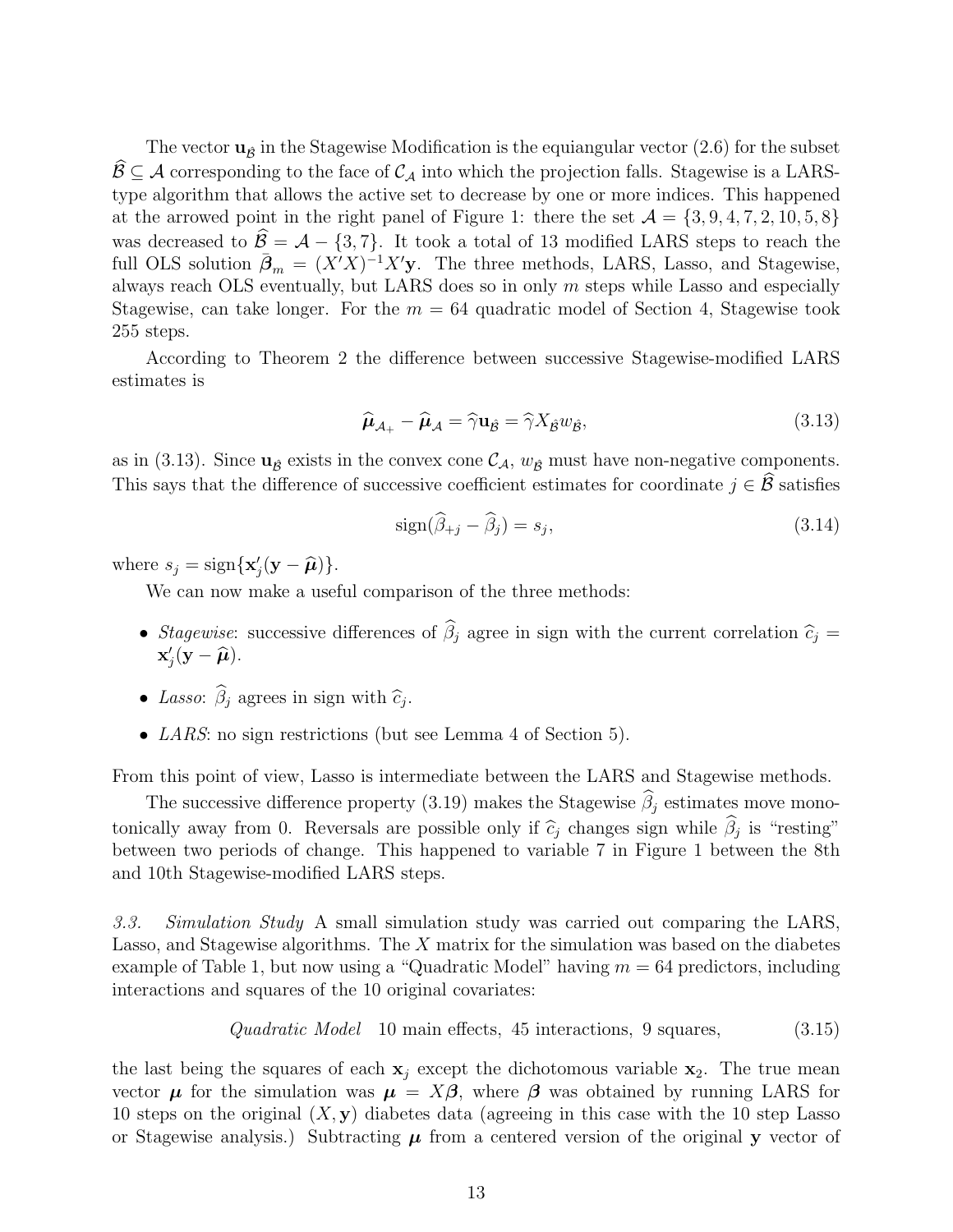Table 1 gave a vector  $\epsilon = y - \mu$  of  $n = 442$  residuals. The "true  $R^{2n}$  for this model,  $\|\mu\|^2/(\|\mu\|^2 + \|\epsilon\|^2)$ , equaled 0.416.

100 simulated response vectors **y**<sup>∗</sup> were generated from the model

$$
\mathbf{y}^* = \boldsymbol{\mu} + \boldsymbol{\epsilon}^*,\tag{3.16}
$$

with  $\boldsymbol{\epsilon}^* = (\epsilon_1^*, \epsilon_2^*, \dots \epsilon_n^*)$  a random sample, with replacement, from the components of  $\boldsymbol{\epsilon}$ . The LARS algorithm with  $K = 40$  steps was run for each simulated data set  $(X, y^*)$ , yielding a sequence of estimates  $\hat{\mu}^{(k)*}$ ,  $k = 1, 2, ..., 40$ , and likewise using the Lasso and Stagewise algorithms.

Figure 5 compares the LARS, Lasso, and Stagewise estimates. For a given estimate  $\hat{\mu}$ define the *proportion explained*  $pe(\hat{\boldsymbol{\mu}})$  to be

$$
pe(\widehat{\boldsymbol{\mu}}) = 1 - ||\widehat{\boldsymbol{\mu}} - \boldsymbol{\mu}||^2 / ||\boldsymbol{\mu}||^2, \tag{3.17}
$$

so  $pe(0) = 0$  and  $pe(\mu) = 1$ . The solid curve graphs the average of  $pe(\hat{\mu}^{(k)*})$  over the 100 simulations, versus step number k for LARS,  $k = 1, 2, \ldots, 40$ . The corresponding curves are graphed for Lasso and Stagewise, except that the horizontal axis is now the average number of non-zero  $\hat{\beta}_j^*$  terms composing  $\hat{\mu}^{(k)*}$ . For example  $\hat{\mu}^{(40)*}$  averaged 33.23 non-zero terms with Stagewise, compared to 35.83 for Lasso and 40 for LARS.

Figure 5's most striking message is that the three algorithms performed almost identically, and rather well. The average proportion explained rises quickly, reaching a maximum of 0.963 at  $k = 10$ , and then declines slowly as k grows to 40. The light dots display the small standard deviation of  $pe(\hat{\boldsymbol{\mu}}^{(k)*})$  over the 100 simulations, roughly  $\pm 0.02$ . Stopping at any point between  $k = 5$  and 25 typically gave a  $\hat{\mu}^{(k)*}$  with true predictive  $R^2$  about 0.40, compared to the ideal value 0.416 for *µ*.

The dashed curve in Figure 5 tracks the average proportion explained by classic Forward Selection. It rises very quickly, to a maximum of 0.950 after  $k = 3$  steps, and then falls back more abruptly than the LARS/Lasso/Stagewise curves. This behavior agrees with the characterization of Forward Selection as a dangerously greedy algorithm.

3.4. Other LARS Modifications Here are a few more examples of LARS-type modelbuilding algorithms.

Positive Lasso Constraint (1.5) can be strengthened to

minimize 
$$
S(\hat{\boldsymbol{\beta}})
$$
 subject to  $T(\hat{\boldsymbol{\beta}}) \le t$  and all  $\hat{\beta}_j \ge 0$ . (3.18)

This would be appropriate if the statisticians or scientists believed that the variables  $x_i$  must enter the prediction equation in their defined directions. Situation (3.18) is a more difficult quadratic programming problem than (1.5), but it can be solved by a further modification of the Lasso-modified LARS algorithm: change  $|\hat{c}_j|$  to  $\hat{c}_j$  at both places in (2.9), set  $s_j = 1$ instead of  $(2.10)$ , and change  $(2.13)$  to

$$
\widehat{\gamma} = \min_{j \in \mathcal{A}^c} \left\{ \frac{\widehat{C} - \widehat{c}_j}{A_{\mathcal{A}} - a_j} \right\}.
$$
\n(3.19)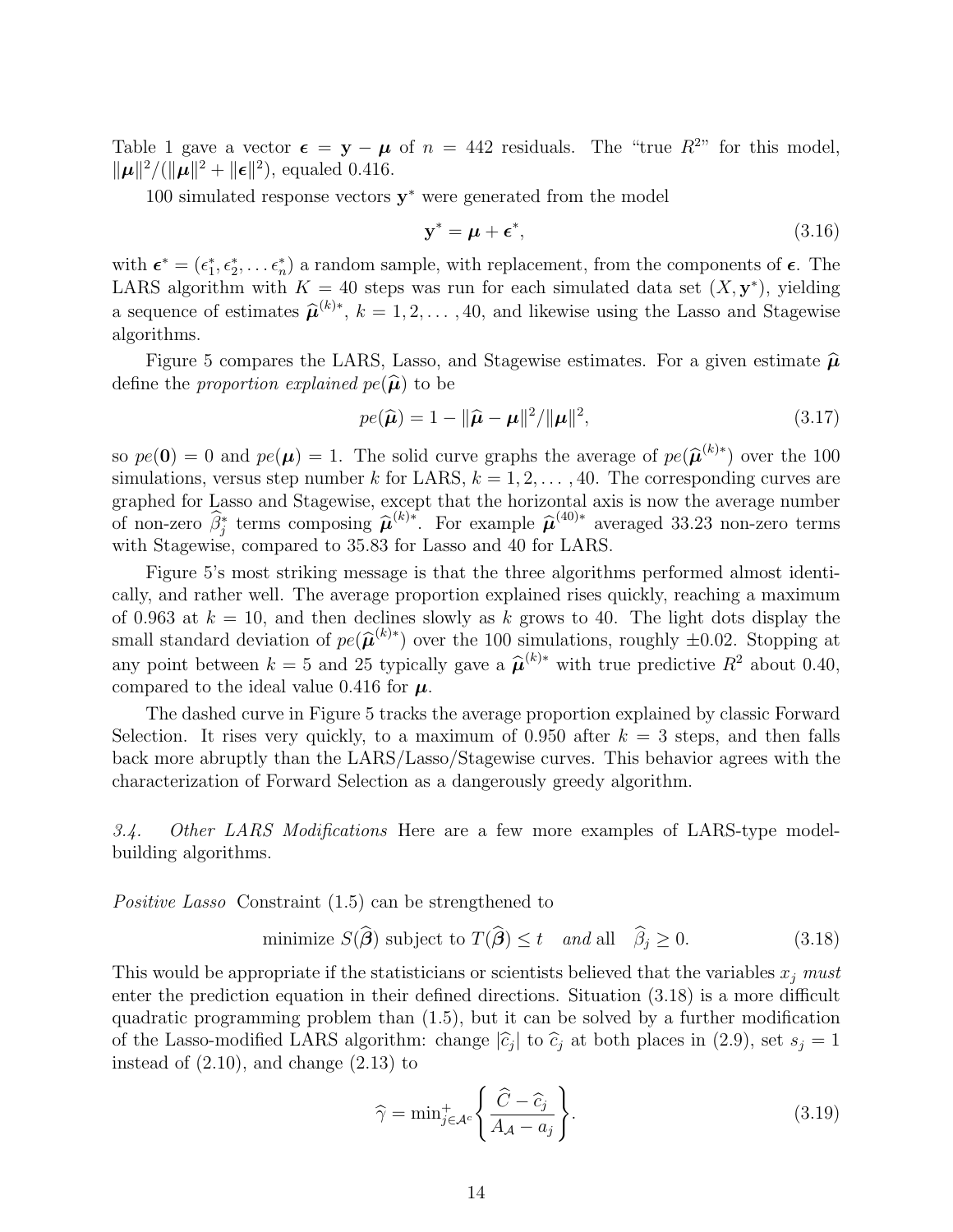

**Figure 5.** Simulation study comparing LARS, Lasso, and Stagewise algorithms; 100 replications of model (3.15)-(3.16). Solid curve shows average proportion explained, (3.17), for LARS estimates as function of number of steps  $k = 1, 2, \ldots, 40$ ; Lasso and Stagewise give nearly identical results; small dots indicate  $\pm$  one standard deviation over the 100 simulations. Classic Forward Selection (heavy dashed curve) rises and falls more abruptly.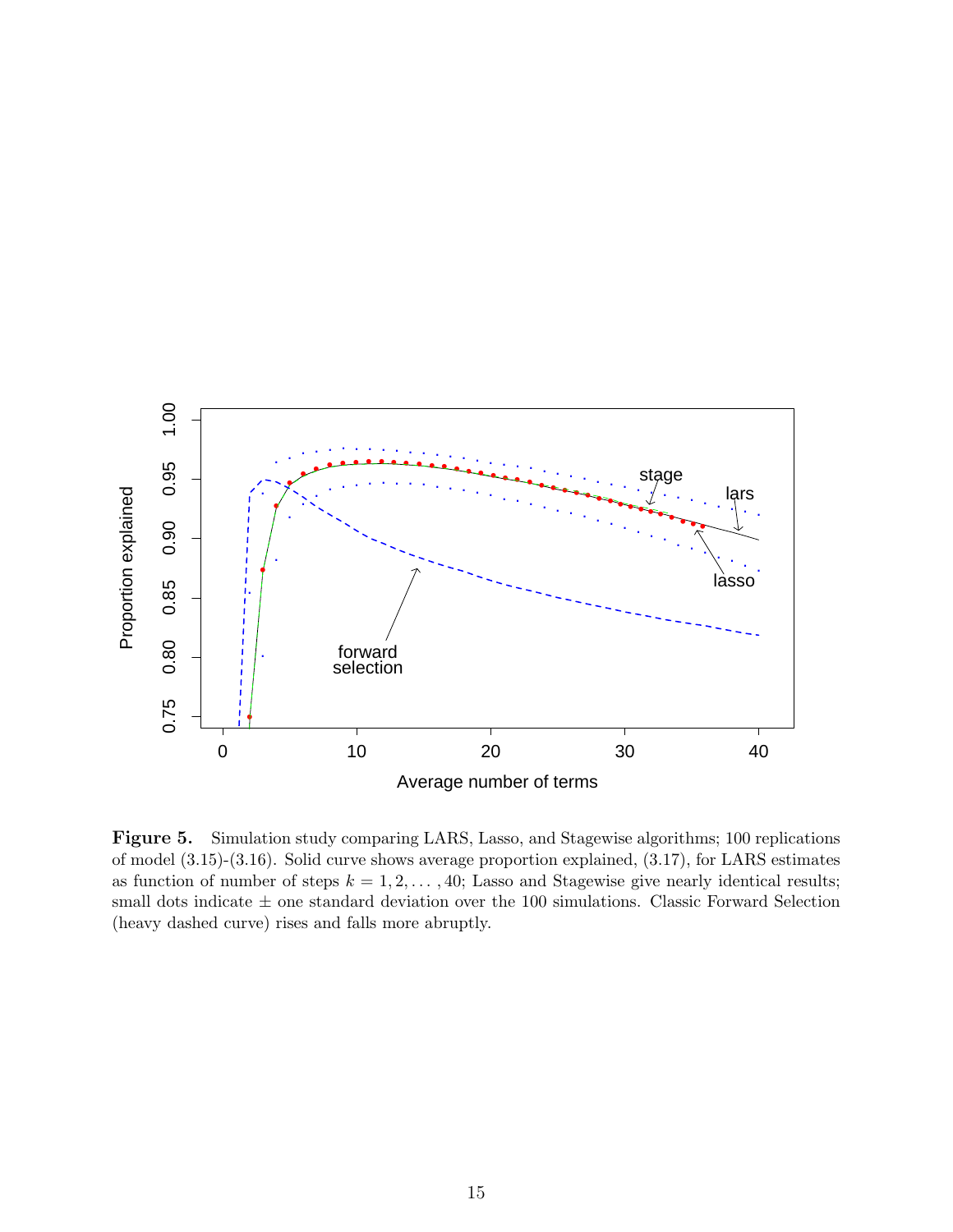The positive Lasso usually does *not* converge to the full OLS solution  $\bar{\beta}_m$ , even for very large choices of t.

The changes above amount to considering the  $x_j$  as generating half-lines rather than full one-dimensional spaces. A positive Stagewise version can be developed in the same way, and has the property that the  $\beta_j$  tracks are always monotone.

LARS/OLS Hybrid After k steps the LARS algorithm has identified a set  $\mathcal{A}_k$  of covariates,  $\mathcal{A}_4 = \{3, 9, 4, 7\}$  in the diabetes study. Instead of  $\widehat{\boldsymbol{\beta}}_k$  we might prefer  $\bar{\boldsymbol{\beta}}_k$ , the OLS coefficients based on the linear model with covariates in  $A_k$  – using LARS to find the model but not to estimate the coefficients. Besides looking more familiar, this will always increase the usual empirical  $R^2$  measure of fit (though not necessarily the true fitting accuracy),

$$
R^{2}(\bar{\beta}_{k}) - R^{2}(\hat{\beta}_{k}) = \frac{1 - \rho_{k}^{2}}{\rho_{k}(2 - \rho_{k})} [R^{2}(\hat{\beta}_{k}) - R^{2}(\hat{\beta}_{k-1})],
$$
\n(3.20)

where  $\rho_k = \hat{\gamma}_k / \bar{\gamma}_k$  as in (2.22).

The increases in  $R^2$  were small in the diabetes example, on the order of .01 for  $k \geq 4$ compared with  $R^2 \doteq 0.50$ , which is expected from (3.20) since we would usually continue LARS until  $R^2(\hat{\beta}_k) - R^2(\hat{\beta}_{k-1})$  was small. For the same reason  $\bar{\beta}_k$  and  $\hat{\beta}_k$  are likely to lie near each other as they did in the diabetes example.

Main Effects First It is straightforward to restrict the order in which variables are allowed to enter the LARS algorithm. For example having obtained  $\mathcal{A}_4 = \{3, 9, 4, 7\}$  for the diabetes study, we might then wish to check for interactions. To do this we begin LARS again, replacing **y** with **y**− $\hat{\mu}_4$  and **x** with the  $n \times 6$  matrix whose columns represent the interactions  $\mathbf{x}_{3:9}, \mathbf{x}_{3:4}, \ldots, \mathbf{x}_{4:7}.$ 

Backwards Lasso The Lasso-modified LARS algorithm can be run backwards, starting from the full OLS solution  $\bar{\beta}_m$ . Assuming that all the coordinates of  $\bar{\beta}_m$  are non-zero, their signs must agree with the signs  $s_j$  that the current correlations had during the final LARS step. This allows us to calculate the last equiangular direction  $\mathbf{u}_{\mathcal{A}}$ ,  $(2.4)$ – $(2.6)$ . Moving backwards from  $\hat{\mu}_m = X \bar{\beta}_m$  along the line  $\mu(\gamma) = \hat{\mu}_m - \gamma \mathbf{u}_A$ , we eliminate from the active set the index of the first  $\beta_j$  that becomes zero. Continuing backwards, we keep track of all coefficients  $\beta_j$ and current correlations  $\hat{c}_j$ , following essentially the same rules for changing A as in Section (3.1). As in (2.3), (3.5) the calculation of  $\tilde{\gamma}$  and  $\hat{\gamma}$  is easy.

The crucial property of the Lasso that makes backward navigation possible is (3.1), which permits calculation of the correct equiangular direction  $\mathbf{u}_{\mathcal{A}}$  at each step. In this sense Lasso can be just as well thought of as a backwards-moving algorithm. This is not the case for LARS or Stagewise, both of which are inherently forward-moving algorithms.

**4. Degrees of Freedom and C<sup>p</sup> Estimates** Figures 1 and 3 show all possible Lasso, Stagewise, or LARS estimates of the vector  $\beta$  for the diabetes data. The scientists want just a single  $\beta$  of course, so we need some rule for selecting among the possibilities. This Section concerns a  $C_p$ -type selection criterion, especially as it applies to the choice of LARS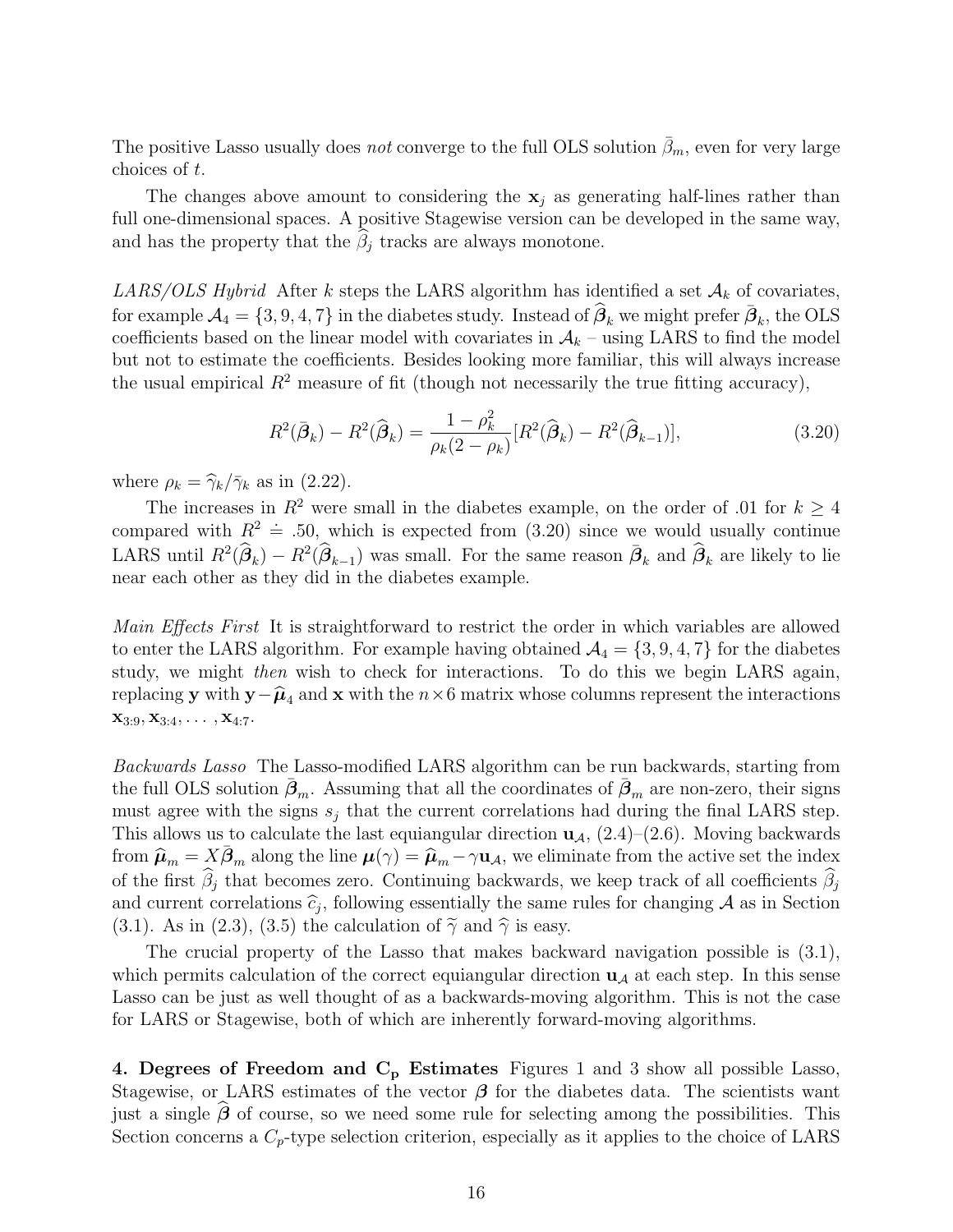estimate.

Let  $\hat{\mu} = g(\mathbf{y})$  represent a formula for estimating  $\mu$  from the data vector **y**. Here, as usual in regression situations, we are considering the covariate vectors  $\mathbf{x}_1, \mathbf{x}_2, \ldots, \mathbf{x}_m$  fixed at their observed values. We assume that given the **x**'s, **y** is generated according to an homoskedastic model

$$
\mathbf{y} \sim (\boldsymbol{\mu}, \sigma^2 \mathbf{I}),\tag{4.1}
$$

meaning that the components  $y_i$  are uncorrelated, with mean  $\mu_i$  and variance  $\sigma^2$ . Taking expectations in the identity

$$
(\hat{\mu}_i - \mu_i)^2 = (y_i - \hat{\mu}_i)^2 - (y_i - \mu_i)^2 + 2(\hat{\mu}_i - \mu_i)(y_i - \mu_i),
$$
\n(4.2)

and summing over  $i$ , yields

$$
E\left\{\frac{\|\widehat{\boldsymbol{\mu}} - \boldsymbol{\mu}\|^2}{\sigma^2}\right\} = E\left\{\frac{\|\mathbf{y} - \widehat{\boldsymbol{\mu}}\|^2}{\sigma^2} - n\right\} + 2\sum_{i=1}^n \text{cov}(\widehat{\mu}_i, y_i) / \sigma^2.
$$
 (4.3)

The last term of  $(4.3)$  leads to a convenient definition of the *degrees of freedom* for an estimator  $\hat{\boldsymbol{\mu}} = g(\mathbf{y}),$ 

$$
df_{\mu,\sigma^2} = \sum_{i=1}^n \text{cov}(\widehat{\mu}_i, y_i) / \sigma^2,
$$
\n(4.4)

and a  $C_p$ -type risk estimation formula,

$$
C_p(\widehat{\boldsymbol{\mu}}) = \frac{\|\mathbf{y} - \widehat{\boldsymbol{\mu}}\|^2}{\sigma^2} - n + 2df_{\mu,\sigma^2}.
$$
\n(4.5)

If  $\sigma^2$  and  $df_{\mu,\sigma^2}$  are known,  $C_p(\hat{\mu})$  is an unbiased estimator of the true risk  $E\{\|\hat{\mu} - \mu\|^2/\sigma^2\}$ . For linear estimators  $\hat{\mu} = M y$ , model (4.1) makes  $df_{\mu,\sigma^2} = \text{trace}(M)$ , equaling the usual definition of degrees of freedom for OLS, and coinciding with the proposal of Mallows (1973). Section 6 of Efron & Tibshirani (1997) and Section 7 of Efron (1986) discuss formulas (4.4)–  $(4.5)$  and their role in  $C_p$ , AIC, and SURE estimation theory, a more recent reference being Ye (1998).

Practical use of  $C_p$  formula (4.5) requires preliminary estimates of  $\mu$ ,  $\sigma^2$ , and  $df_{\mu,\sigma^2}$ . In the numerical results below, the usual OLS estimates  $\bar{\mu}$  and  $\bar{\sigma}^2$  from the full OLS model were used to calculate bootstrap estimates of  $df_{\mu,\sigma^2}$ ; bootstrap samples **y**<sup>\*</sup> and replications  $\hat{\boldsymbol{\mu}}^*$  were then generated according to

$$
\mathbf{y}^* \sim N(\bar{\boldsymbol{\mu}}, \bar{\sigma}^2) \quad \text{and} \quad \hat{\boldsymbol{\mu}}^* = g(\mathbf{y}^*). \tag{4.6}
$$

Independently repeating  $(4.6)$  say B times gives straightforward estimates for the covariances in (4.4),

$$
\widehat{\text{cov}}_i = \frac{\sum_{b=1}^B \widehat{\boldsymbol{\mu}}_i^*(b)[\mathbf{y}_i^*(b) - \mathbf{y}_i^*(\cdot)]}{B - 1} \quad \text{where} \quad \mathbf{y}^*(\cdot) = \frac{\sum_{b=1}^B \mathbf{y}^*(b)}{B},\tag{4.7}
$$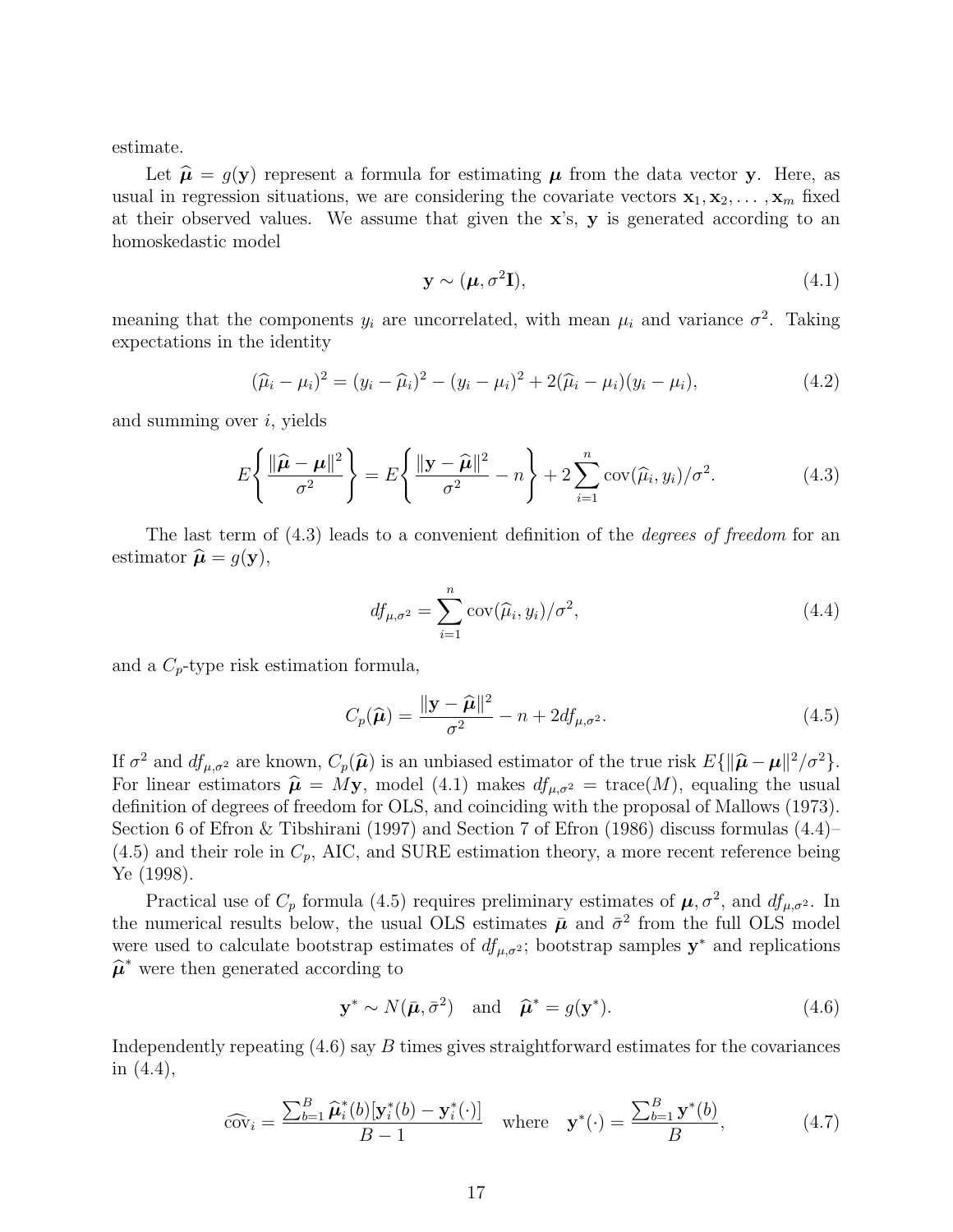

**Figure 6.** Degrees of freedom for LARS estimates  $\hat{\mu}_k$ . Left Panel diabetes study, Table 1,  $k = 1, 2, \dots, m = 10$ ; Right Panel quadratic model (3.15) for the diabetes data,  $m = 64$ . Solid line is simple approximation  $df_k = k$ . Dashed lines are approximate 95% confidence intervals for the bootstrap estimates. Each panel based on  $B = 500$  bootstrap replications.

and then

$$
\widehat{df} = \sum_{i=1}^{n} \widehat{\text{cov}}_i / \bar{\sigma}^2. \tag{4.8}
$$

Normality is not crucial in (4.6). Nearly the same results were obtained using  $\mathbf{y}^* = \bar{\boldsymbol{\mu}}^* + \mathbf{e}^*$ , where the components of  $e^*$  were resampled from  $e = y - \bar{\mu}$ .

The left panel of Figure 6 shows  $df_k$  for the diabetes data LARS estimates  $\hat{\mu}_k$ ,  $k =$  $1, 2, \dots, m = 10$ . It portrays a startlingly simple situation that we will call the "simple approximation",

$$
df(\hat{\boldsymbol{\mu}}_k) \doteq k \tag{4.9}
$$

The right panel also applies to the diabetes data, but this time with the quadratic model  $(3.15)$ , having  $m = 64$  predictors. We see that the simple approximation  $(4.9)$  is again accurate within the limits of the bootstrap computation  $(4.8)$ , where  $B = 500$  replications were divided into 10 groups of 50 each in order to calculate student-t confidence intervals.

If (4.9) can be believed, and we will offer some evidence in its behalf, we can estimate the risk of a *k*-step LARS estimator  $\hat{\boldsymbol{\mu}}_k$  by

$$
C_p(\widehat{\boldsymbol{\mu}}_k) \doteq ||\mathbf{y} - \widehat{\boldsymbol{\mu}}_k||^2 / \bar{\sigma}^2 - n + 2k. \tag{4.10}
$$

The formula, which is the same as the  $C_p$  estimate of risk for an OLS estimator based on a subset of k preselected predictor vectors, has the great advantage of not requiring any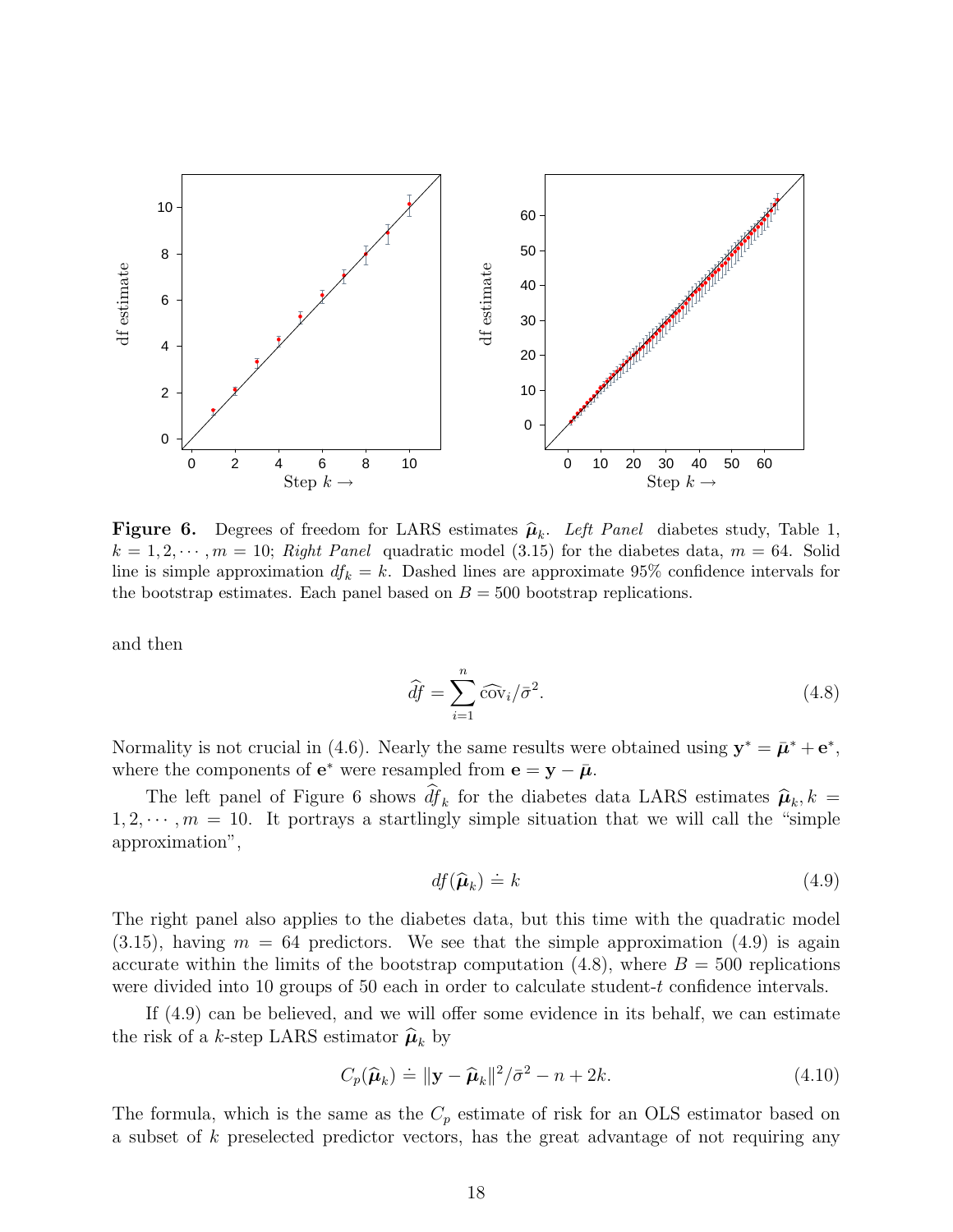

**Figure 7.**  $C_p$  estimates of risk (4.10) for the two situations of Figure 6. Left Panel  $m = 10$ model has smallest  $C_p$  at  $k = 7$ ; Right Panel  $m = 64$  model has smallest  $C_p$  at  $k = 16$ .

further calculations beyond those for the original LARS estimates. The formula applies only to LARS, and not to Lasso or Stagewise.

Figure 7 displays  $C_p(\hat{\mu}_k)$  as a function of k for the two situations of Figure 6. Minimum  $C_p$  was achieved at steps  $k = 7$  and  $k = 16$  respectively. Both of the minimum  $C_p$  models looked sensible, their first several selections of "important" covariates agreeing with an earlier model based on a detailed inspection of the data assisted by medical expertise.

The simple approximation becomes a theorem in two cases.

**Theorem 3.** If the covariate vectors  $x_1, x_2, \ldots, x_m$  are mutually orthogonal, then the k–step LARS estimate  $\hat{\boldsymbol{\mu}}_k$  has  $df(\hat{\boldsymbol{\mu}}_k) = k$ .

To state the second more general setting we introduce the

Positive Cone condition For all possible subsets  $X_{\mathcal{A}}$  of the full design matrix X,

$$
G_{\mathcal{A}}^{-1}1_{\mathcal{A}} > 0, \tag{4.11}
$$

where the inequality is taken element-wise.

The positive cone condition holds if X is orthogonal. It is strictly more general than orthogonality, but counterexamples (such as the diabetes data) show that not all design matrices  $X$  satisfy it.

It is also easy to show that LARS, Lasso and Stagewise all coincide under the positive cone condition, so the degrees-of-freedom formula applies to them too in this case.

**Theorem 4.** Under the positive cone condition,  $df(\hat{\boldsymbol{\mu}}_k) = k$ .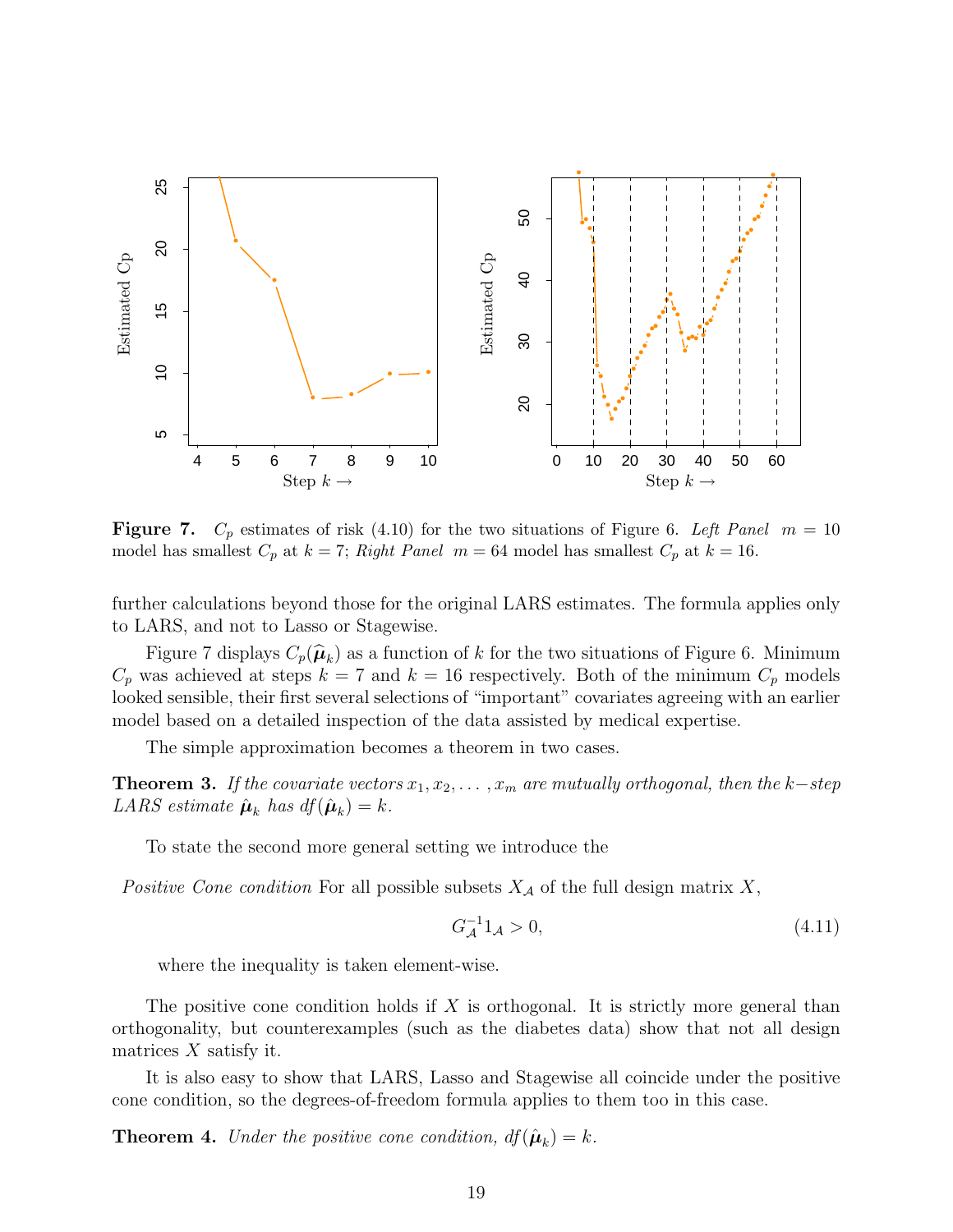The proof, which appears later in this Section, is an application of Stein's unbiased risk estimate (SURE), (Stein 1981). Suppose that  $g : \mathbb{R}^n \to \mathbb{R}^n$  is almost differentiable (see Remark A.1 in Appendix) and set  $\nabla \cdot g = \sum_{i=1}^n \partial g_i / \partial x_i$ . If  $\mathbf{y} \sim N_n(\boldsymbol{\mu}, \sigma^2 \mathbf{I})$ , then Stein's formula states that

$$
\sum_{i=1}^{n} \text{cov}(g_i, y_i) / \sigma^2 = E[\nabla \cdot g(\mathbf{y})]. \tag{4.12}
$$

The left side is  $df(g)$  for the general estimator  $g(y)$ . Focusing specifically on LARS, it will turn out that  $\nabla \cdot \hat{\boldsymbol{\mu}}_k(\mathbf{y}) = k$  in all situations with probability one, but that the continuity assumptions underlying formula (4.12) and SURE can fail in certain nonorthogonal cases where the positive cone condition does not hold.

A range of simulations suggested that the simple approximation is quite accurate even when the  $x_j$ 's are highly correlated, and that it requires concerted effort at pathology to make  $df(\hat{\boldsymbol{\mu}}_k)$  much different than k.

Stein's formula assumes normality,  $y \sim N(\mu, \sigma^2 I)$ . A cruder "delta method" rationale for the simple approximation requires only homoskedasticity (4.1). The geometry of Figure 4 implies

$$
\widehat{\boldsymbol{\mu}}_k = \bar{\mathbf{y}}_k - \cot_k \cdot \|\bar{\mathbf{y}}_{k+1} - \bar{\mathbf{y}}_k\|,\tag{4.13}
$$

where  $\cot_k$  is the cotangent of the angle between  $\mathbf{u}_k$  and  $\mathbf{u}_{k+1}$ ,

$$
\cot_k = \frac{\mathbf{u}_k' \mathbf{u}_{k+1}}{[1 - (\mathbf{u}_k' \mathbf{u}_{k+1})^2]^{1/2}} \,. \tag{4.14}
$$

Let  $\mathbf{v}_k$  be the unit vector orthogonal to  $\mathcal{L}(X_b)$ , the linear space spanned by the first k covariates selected by LARS, and pointing into  $\mathcal{L}(X_{k+1})$  along the direction of  $\bar{\mathbf{y}}_{k+1} - \bar{\mathbf{y}}_k$ . For **y**<sup>∗</sup> near **y** we can re-express (4.13) as a locally linear transformation,

$$
\widehat{\boldsymbol{\mu}}_k^* = \widehat{\boldsymbol{\mu}}_k + M_k(\mathbf{y}^* - \mathbf{y}) \quad \text{with} \quad M_k = P_k - \cot_k \cdot \mathbf{u}_k \mathbf{v}_k', \tag{4.15}
$$

 $P_k$  being the usual projection matrix from  $R^n$  into  $\mathcal{L}(X_k)$ ; (4.15) holds within a neighborhood of **y** such that the LARS choices  $\mathcal{L}(X_k)$  and  $\mathbf{v}_k$  remain the same.

The matrix  $M_k$  has trace( $M_k$ ) = k. Since the trace equals the degrees of freedom for linear estimators, the simple approximation (4.9) is seen to be a delta method approximation to the bootstrap estimate  $(4.6)$ – $(4.7)$ .

It is clear that formula  $(4.9)$   $df(\hat{\mu}_k) = k$  cannot hold for the Lasso, since the degrees of freedom is m for the full model but the total number of steps taken can exceed m. However we have found empirically that an intuitively plausible result holds: the degrees of freedom is well approximated by the number of non-zero predictors in the model. Specifically, starting at step 0, let  $\ell(k)$  be the index of the last model in the Lasso sequence containing k predictors. Then  $df(\hat{\boldsymbol{\mu}}_{\ell(k)}) \doteq k$ . We do not yet have any mathematical support for this claim.

4.1. Orthogonal designs In the orthogonal case, we assume that  $\mathbf{x}_j = \mathbf{e}_j$  for  $j = 1, \ldots, m$ . The LARS algorithm then has a particularly simple form, reducing to soft thresholding at the order statistics of the data.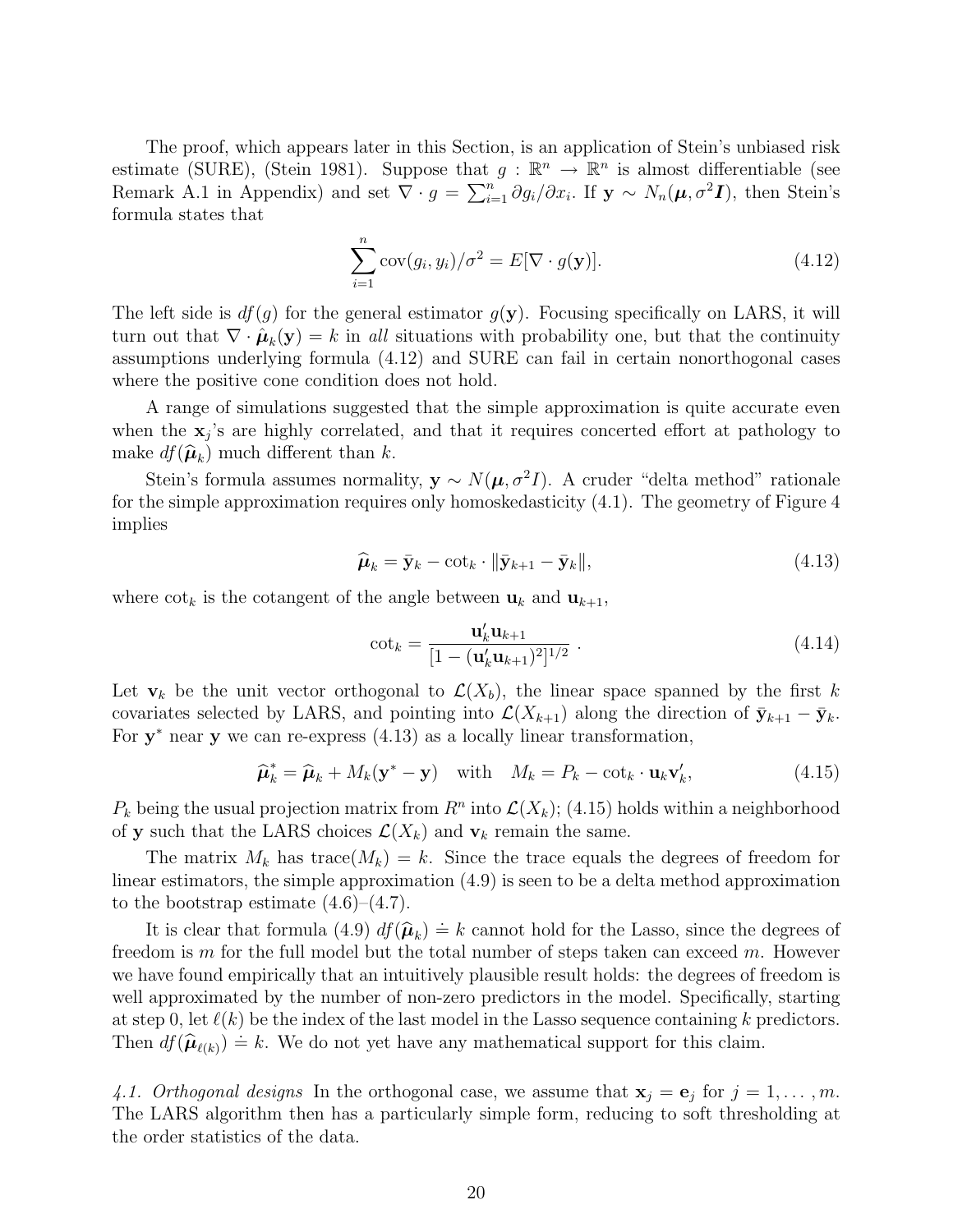To be specific, define the soft thresholding operation on a scalar  $y_1$  at threshold t by

$$
\eta(y_1; t) = \begin{cases} y_1 - t & \text{if } y_1 > t \\ 0 & \text{if } |y_1| \le t \\ y_1 + t & \text{if } y_1 < -t. \end{cases}
$$

The order statistics of the absolute values of the data are denoted by

$$
|y|_{(1)} \ge |y|_{(2)} \ge \cdots \ge |y|_{(n)} \ge |y|_{(n+1)} := 0. \tag{4.16}
$$

We note that  $y_{m+1},\ldots,y_n$  do not enter into the estimation procedure, and so we may as well assume that  $m = n$ .

**Lemma 1.** For an orthogonal design with  $\mathbf{x}_j = \mathbf{e}_j, j = 1, ..., n$ , the kth LARS estimate  $(0 \leq k \leq n)$  is given by

$$
\hat{\mu}_{k,i}(\mathbf{y}) = \begin{cases}\ny_i - |y|_{(k+1)} & \text{if } y_i > |y|_{(k+1)} \\
0 & \text{if } |y_i| \le |y|_{(k+1)} \\
y_i + |y|_{(k+1)} & \text{if } y_i < -|y|_{(k+1)}\n\end{cases}\n\tag{4.17}
$$
\n
$$
= \eta(y_i; |y|_{(k+1)}).
$$
\n(4.18)

Proof. The proof is by induction, stepping through the LARS sequence. First note that the LARS parameters take a simple form in the orthogonal setting:

$$
G_{\mathcal{A}} = I_{\mathcal{A}}, \qquad A_{\mathcal{A}} = |\mathcal{A}|^{-1/2}, \qquad \mathbf{u}_{\mathcal{A}} = |\mathcal{A}|^{-1/2} \mathbf{1}_{\mathcal{A}}, \qquad a_{k,j} = 0, \quad j \notin \mathcal{A}_{k}.
$$

We assume for the moment that there are no ties in the order statistics (4.16), so that the variables enter one at a time. Let  $j(l)$  be the index corresponding to the lth order statistic:  $|y|_{(l)} = s_l y_{j(l)}$ : we will see that  $A_k = \{j(1), \ldots, j(k)\}.$ 

We have  $\mathbf{x}'_j \mathbf{y} = y_j$ , and so at the first step, LARS picks variable  $j(1)$  and sets  $\hat{C}_1 = |y|_{(1)}$ . It is easily seen that

$$
\hat{\gamma}_1 = \min_{j \neq j(1)} \{|y|_{(1)} - |y_j|\} = |y|_{(1)} - |y|_{(2)},
$$

and so

$$
\hat{\boldsymbol{\mu}}_1 = [|y|_{(1)} - |y|_{(2)}] \mathbf{e}_{j(1)},
$$

which is precisely  $(4.17)$  for  $k = 1$ .

Suppose now that step  $k-1$  has been completed, so that  $\mathcal{A}_k = \{j(1), \ldots, j(k)\}\$ and (4.17) holds for  $\hat{\mu}_{k-1}$ . The current correlations  $\hat{C}_k = |y|_{(k)}$  and  $\hat{c}_{k,j} = y_j$  for  $j \notin \mathcal{A}_k$ . Since  $A_k - a_{k,j} = k^{-1/2}$ , we have

$$
\hat{\gamma}_k = \min_{j \notin \mathcal{A}_k} k^{1/2} \{ |y|_{(k)} - |y_j| \},\
$$

and

$$
\hat{\gamma}_k \mathbf{u}_k = [|y|_{(k)} - |y|_{(k+1)}] \mathbf{1} \{ j \in \mathcal{A}_k \}.
$$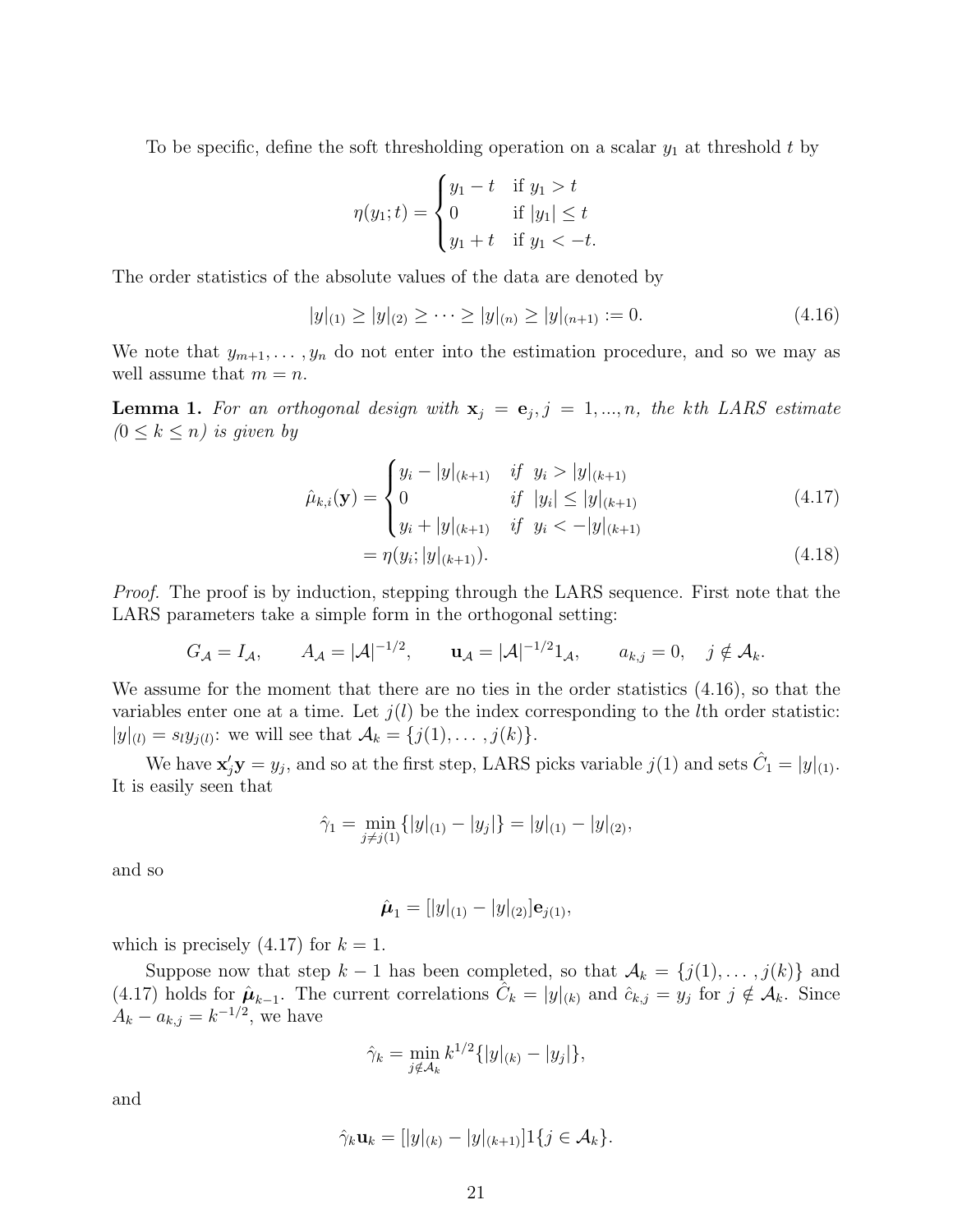Adding this term to  $\hat{\mu}_{k-1}$  yields (4.17) for step k.

The argument clearly extends to the case in which there are ties in the order statistics  $(4.16)$ : if  $|y|_{(k+1)} = \ldots = |y|_{(k+r)}$ , then  $\mathcal{A}_k(\mathbf{y})$  expands by r variables at step  $k+1$  and  $\hat{\boldsymbol{\mu}}_{k+\nu}(\mathbf{y}), \nu = 1, ..., r$  are all determined at the same time and are equal to  $\hat{\boldsymbol{\mu}}_{k+1}(\mathbf{y}).$  $\Box$ 

Proof of Theorem 4 in Orthogonal Case. The argument is particularly simple in this setting, and so worth giving separately. First we note from  $(4.17)$  that  $\hat{\mu}_k$  is continuous and Lipschitz $(1)$  and so certainly almost differentiable. Hence  $(4.12)$  shows that we simply have to calculate  $\nabla \cdot \hat{\boldsymbol{\mu}}_k$ . Inspection of (4.17) shows that

$$
\nabla \cdot \hat{\boldsymbol{\mu}}_k = \sum_i \frac{\partial \hat{\mu}_{k,i}}{\partial y_i}(\mathbf{y})
$$
  
= 
$$
\sum_i I\{|y_i| > |y|_{(k+1)}\} = k
$$

almost surely, i.e. except for ties. This completes the proof!

4.2. The divergence formula While for the most general design matrices  $X$ , it can happen that  $\hat{\mu}_k$  fails to be almost differentiable, we will see that the divergence formula

$$
\nabla \cdot \hat{\boldsymbol{\mu}}_k(\mathbf{y}) = k \tag{4.19}
$$

does hold almost everywhere. Indeed, certain authors (e.g. Meyer & Woodroof (2000)) have argued that the divergence  $\nabla \cdot \hat{\boldsymbol{\mu}}$  of an estimator provides itself a useful measure of the effective dimension of a model.

Turning to LARS, we shall say that  $\hat{\mu}(\mathbf{y})$  is locally linear at a data point  $y_0$  if there is some small open neighborhood of  $y_0$  on which  $\hat{\mu}(y) = My$  is exactly linear. Of course, the matrix  $M = M(y_0)$  can depend on  $y_0$  - in the case of LARS, it will be seen to be constant on the interior of polygonal regions, with jumps across the boundaries. We say that a set G has full measure if its complement has Lebesgue measure zero.

**Lemma 2.** There is an open set  $G_k$  of full measure such that at all  $y \in G_k$ ,  $\hat{\mu}_k(y)$  is locally linear and  $\nabla \cdot \hat{\boldsymbol{\mu}}_k(\mathbf{y}) = k$ .

*Proof.* We give here only the part of the proof that relates to actual calculation of the divergence in (4.19). The arguments establishing continuity and local linearity are delayed to the Appendix.

So, let us fix a point **y** in the interior of  $G_k$ . From Appendix Lemma 13, this means that near **y** the active set  $\mathcal{A}_k(\mathbf{y})$  is locally constant, that a single variable enters at the next step, this variable being the same near **y**. In addition,  $\hat{\mu}_k(y)$  is locally linear, and hence in particular differentiable. Since  $G_k \subset G_l$  for  $l \leq k$ , the same story applies at all previous steps and we have

$$
\hat{\boldsymbol{\mu}}_k(\mathbf{y}) = \sum_{l=1}^k \gamma_l(\mathbf{y}) \mathbf{u}_l.
$$
\n(4.20)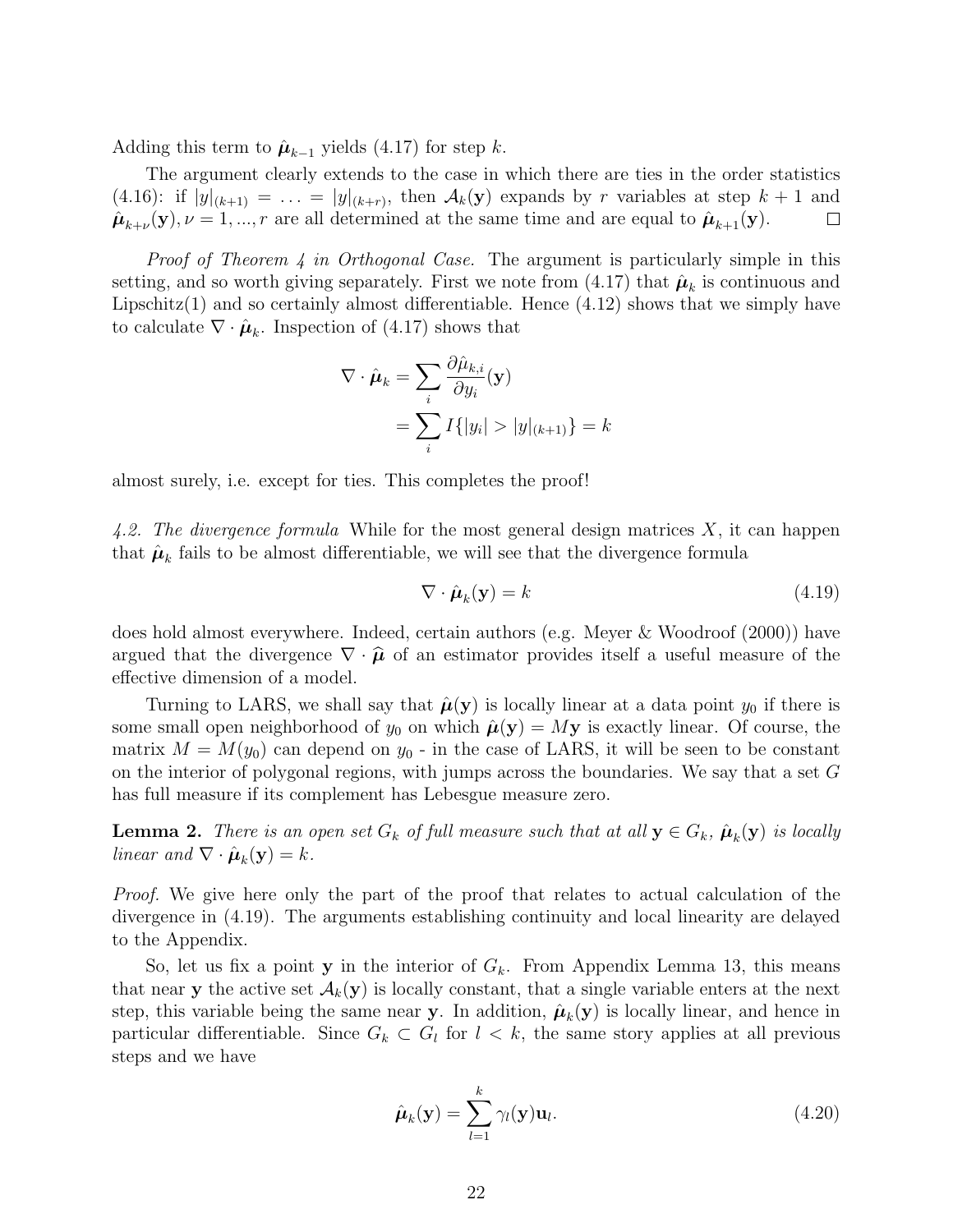Differentiating the j<sup>th</sup> component of vector  $\hat{\boldsymbol{\mu}}_k(\mathbf{y})$  yields

$$
\frac{\partial \hat{\mu}_{k,j}}{\partial y_i}(\mathbf{y}) = \sum_{l=1}^k \frac{\partial \gamma_l(\mathbf{y})}{\partial y_i} u_{l,j}.
$$

In particular, for the divergence

$$
\nabla \cdot \hat{\boldsymbol{\mu}}_k(\mathbf{y}) = \sum_{i=1}^n \frac{\partial \hat{\mu}_{k,i}}{\partial y_i} = \sum_{l=1}^k \langle \nabla \gamma_l, \mathbf{u}_l \rangle,
$$
\n(4.21)

the brackets indicating inner product.

The active set is  $A_k = \{1, 2, ..., k\}$  and  $\mathbf{x}_{k+1}$  is the variable to enter next. For  $k \geq 2$ , write  $\delta_k = \mathbf{x}_l - \mathbf{x}_k$  for any choice  $l < k$  – as remarked in the "Conventions" in the appendix, the choice of l is immaterial (e.g.  $l = 1$  for definiteness). Let  $b_{k+1} = \langle \delta_{k+1}, \mathbf{u}_k \rangle$ , which is non-zero, as argued in the proof of Lemma 13. As shown in (9.4) in the Appendix, formula (2.13) can be rewritten

$$
\gamma_k(\mathbf{y}) = b_{k+1}^{-1} \langle \boldsymbol{\delta}_{k+1}, \mathbf{y} - \hat{\boldsymbol{\mu}}_{k-1} \rangle.
$$
 (4.22)

For  $k \geq 2$ , define the linear space of vectors equiangular with the active set

$$
\mathcal{L}_k = \mathcal{L}_k(\mathbf{y}) = \{\mathbf{u} : \langle \mathbf{x}_1, \mathbf{u} \rangle = \ldots = \langle \mathbf{x}_k, \mathbf{u} \rangle \text{ for } \mathbf{x}_1 \text{ with } l \in \mathcal{A}_k(\mathbf{y})\}.
$$

[We may drop the dependence on **y** since  $\mathcal{A}_k(\mathbf{y})$  is locally fixed.] Clearly dim  $\mathcal{L}_k = n - k + 1$ and

$$
\mathbf{u}_k \in \mathcal{L}_k, \qquad \mathcal{L}_{k+1} \subset \mathcal{L}_k. \tag{4.23}
$$

We shall now verify that for each  $k \geq 1$ ,

$$
\langle \nabla \gamma_k, \mathbf{u}_k \rangle = 1
$$
 and  $\langle \nabla \gamma_k, \mathbf{u} \rangle = 0$  for  $\mathbf{u} \in \mathcal{L}_{k+1}.$  (4.24)

Formula (4.21) shows that this suffices to prove Lemma 2.

First, for  $k = 1$  we have  $\gamma_1(\mathbf{y}) = b_2^{-1} \langle \mathbf{\delta}_2, \mathbf{y} \rangle$  and  $\langle \nabla \gamma_1, \mathbf{u} \rangle = b_2^{-1} \langle \mathbf{\delta}_2, \mathbf{u} \rangle$ , and that

$$
\langle \delta_2, \mathbf{u} \rangle = \langle \mathbf{x}_1 - \mathbf{x}_2, \mathbf{u} \rangle = \begin{cases} b_2 & \text{if } \mathbf{u} = \mathbf{u}_1 \\ 0 & \text{if } \mathbf{u} \in \mathcal{L}_2. \end{cases}
$$

Now for general  $k$ , combine  $(4.22)$  and  $(4.20)$ :

$$
b_{k+1}\gamma_k(\mathbf{y}) = \langle \boldsymbol{\delta}_{k+1}, \mathbf{y} \rangle - \sum_{l=1}^{k-1} \langle \boldsymbol{\delta}_{k+1}, \mathbf{u}_l \rangle \gamma_l(\mathbf{y}),
$$

and hence

$$
b_{k+1}\langle \nabla \gamma_k, \mathbf{u}\rangle=\langle \boldsymbol{\delta}_{k+1}, \mathbf{u}\rangle-\sum_{l=1}^{k-1}\langle \boldsymbol{\delta}_{k+1}, \mathbf{u}_l\rangle \langle \nabla \gamma_l, \mathbf{u}\rangle.
$$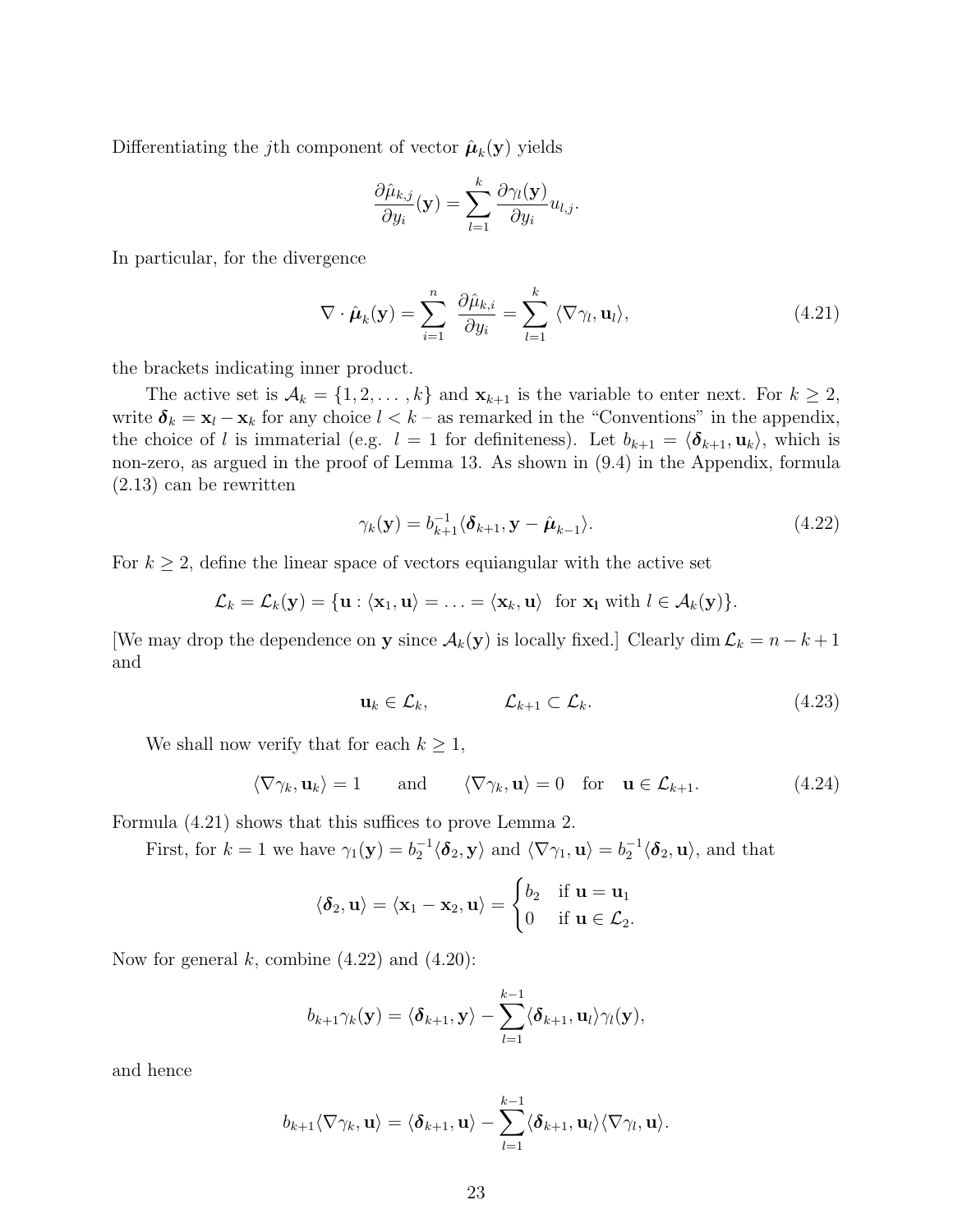From the definitions of  $b_{k+1}$  and  $\mathcal{L}_{k+1}$  we have

$$
\langle \boldsymbol{\delta}_{k+1}, \mathbf{u} \rangle = \langle \mathbf{x}_l - \mathbf{x}_{k+1} \rangle = \begin{cases} b_{k+1} & \text{if } \mathbf{u} = \mathbf{u}_k \\ 0 & \text{if } \mathbf{u} \in \mathcal{L}_{k+1}. \end{cases}
$$

Hence the truth of (4.24) for step k follows from its truth at step  $k-1$  because of the containment properties (4.23).  $\Box$ 

4.3. Proof of Theorem 4 To complete the proof of Theorem 4, we state the following regularity result, proved in the Appendix.

**Lemma 3.** Under the positive cone condition,  $\hat{\mu}_k(y)$  is continuous and almost differentiable

This guarantees that Stein's formula  $(4.12)$  is valid for  $\hat{\mu}_k$  under the positive cone condition, so the divergence formula of Lemma 2 then immediately yields Theorem 4.

**5. LARS and Lasso Properties** The LARS and Lasso algorithms are described more carefully in this Section, with an eye toward fully understanding their relationship. Theorem 1 of Section 3 will be verified. The latter material overlaps results in Osborne et al. (2000a), particularly in their section 4. Our point of view here allows the Lasso to be described as a quite simple modification of LARS, itself a variation of traditional Forward Selection methodology, and in this sense should be more accessible to statistical audiences. In any case we will stick to the language of regression and correlation rather than convex optimization, though some of the techniques are familiar from the optimization literature.

The results will be developed in a series of lemmas, eventually lending to a proof of Theorem 1 and its generalizations. The first three lemmas refer to attributes of the LARS procedure that are not specific to its Lasso modification.

Using notation as in  $(2.17)–(2.20)$ , suppose LARS has completed step  $k-1$ , giving estimate  $\hat{\mu}_{k-1}$  and active set  $\mathcal{A}_k$  for step k, with covariate  $\mathbf{x}_k$  the newest addition to the active set.

**Lemma 4.** If  $\mathbf{x}_k$  is the only addition to the active set at the end of step  $k-1$ , then the coefficient vector  $w_k = A_k \mathcal{G}_k^{-1} \mathbb{1}_k$  for the equiangular vector  $\mathbf{u}_k = X_k w_k$ , (2.6), has its kth component w<sub>kk</sub> agreeing in sign with the current correlation  $c_{kk} = \mathbf{x}'_k(\mathbf{y} - \hat{\boldsymbol{\mu}}_{k-1})$ . Moreover the regression vector  $\beta_k$  for  $\widehat{\mu}_k = X\beta_k$  has its kth component  $\beta_{kk}$  agreeing in sign with  $c_{kk}$ .

Lemma 4 says that new variables enter the LARS active set in the "correct" direction, a weakened version of the Lasso requirement (3.1). This will turn out to be a crucial connection for the LARS/Lasso relationship

*Proof.* The case  $k = 1$  is apparent. Note that since

$$
X'_{k}(\mathbf{y} - \widehat{\boldsymbol{\mu}}_{k-1}) = \widehat{C}_{k} \mathbf{1}_{k}
$$

(2.20), from (2.6) we have

$$
w_k = A_k \widehat{C}_k^{-1} \left[ (X_k' X_k)^{-1} X_k' (\mathbf{y} - \widehat{\boldsymbol{\mu}}_{k-1}) \right] := A_k \widehat{C}_k^{-1} w_k^*.
$$
 (5.1)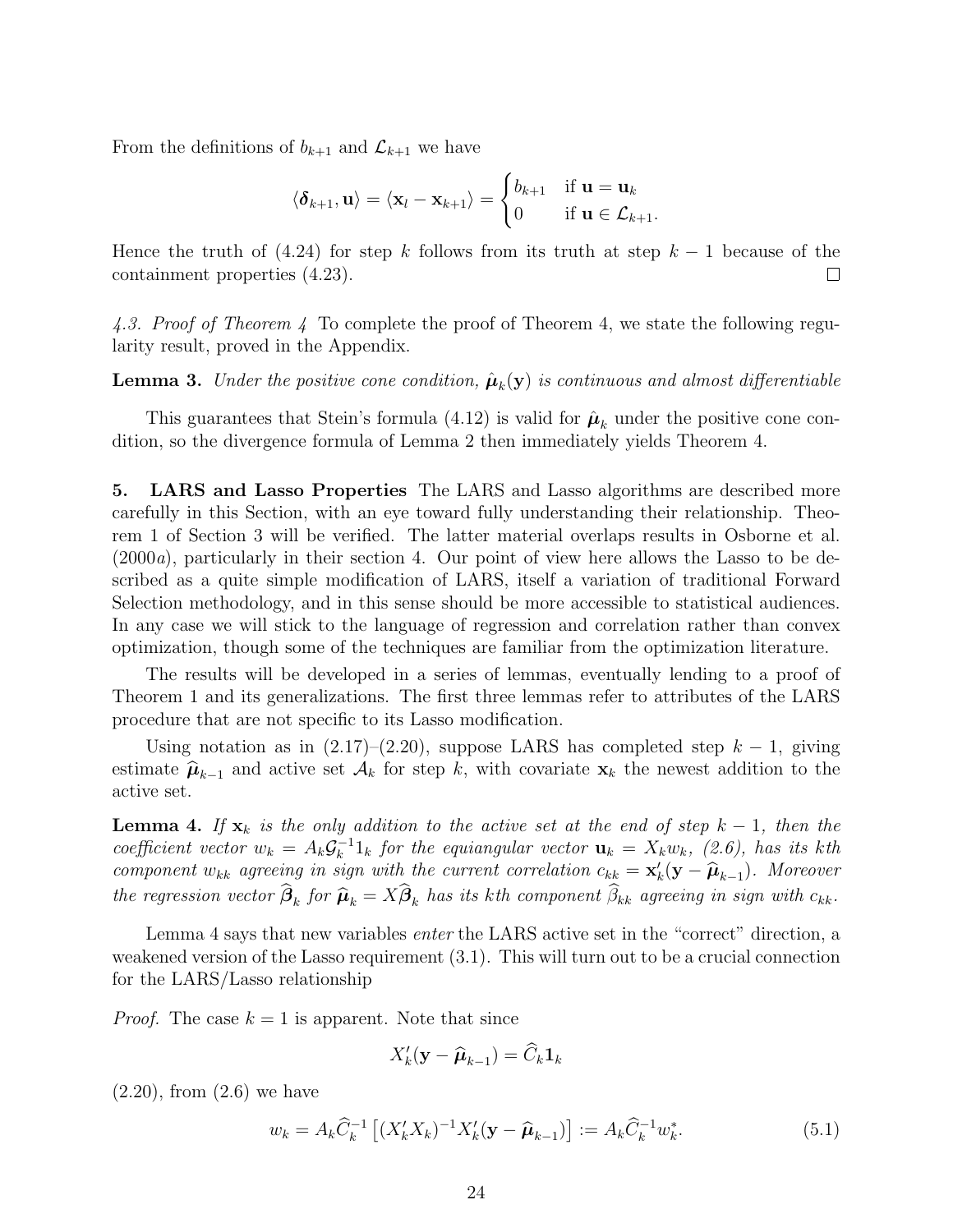The term in square braces is the least squares coefficient vector in the regression of the current residual on  $X_k$ , and the term preceding it is positive.

Note also that

$$
X'_{k}(\mathbf{y} - \bar{\mathbf{y}}_{k-1}) = (\mathbf{0}, \delta)' \quad \text{with } \delta > 0,
$$
\n
$$
(5.2)
$$

since  $X'_{k-1}(\mathbf{y}-\bar{\mathbf{y}}_{k-1}) = \mathbf{0}$  by definition (this  $\mathbf{0}$  has  $k-1$  elements), and  $c_k(\gamma) = \mathbf{x}'_k(\mathbf{y}-\gamma \mathbf{u}_{k-1})$ decreases more slowly in  $\gamma$  than  $c_j(\gamma)$  for  $j \in \mathcal{A}_{k-1}$ :

$$
c_k(\gamma) < c_j(\gamma) \text{ for } \gamma < \widehat{\gamma}_{k-1},
$$
\n
$$
c_k(\gamma) = c_j(\gamma) = \widehat{C}_k \text{ for } \gamma = \widehat{\gamma}_{k-1},
$$
\n
$$
c_k(\gamma) > c_j(\gamma) \text{ for } \widehat{\gamma}_{k-1} < \gamma < \overline{\gamma}_{k-1}.
$$
\n
$$
(5.3)
$$

Thus

$$
\widehat{w}_{k}^{*} = (X_{k}'X_{k})^{-1}X_{k}'(\mathbf{y} - \bar{\mathbf{y}}_{k-1} + \bar{\mathbf{y}}_{k-1} - \widehat{\boldsymbol{\mu}}_{k-1})
$$
\n(5.4)

$$
= (X'_{k}X_{k})^{-1} \begin{pmatrix} \mathbf{0} \\ \delta \end{pmatrix} + (X'_{k}X_{k})^{-1}X'_{k} [(\bar{\gamma}_{k-1} - \hat{\gamma}_{k-1})\mathbf{u}_{k-1}]
$$
(5.5)

The kth element of  $\hat{w}_k^*$  is positive, because it is in the first term in (5.5)  $((X_k'X_k)$  is positive definite), and in the second term it is 0 since  $\mathbf{u}_{k-1} \in \mathcal{L}(X_{k-1})$ .

This proves the first statement in Lemma 4. The second follows from

$$
\widehat{\beta}_{kk} = \widehat{\beta}_{k-1,k} + \widehat{\gamma}_k w_{kk},\tag{5.6}
$$

 $\Box$ 

and  $\beta_{k-1,k} = 0$ ,  $\mathbf{x}_k$  not being active before step k.

Our second lemma interprets the quantity  $A_{\mathcal{A}} = (1'\mathcal{G}_{\mathcal{A}}^{-1}1)^{-\frac{1}{2}}, (2.4), (2.5)$ . Let  $\mathcal{S}_{\mathcal{A}}$  indicate the extended simplex generated by the columns of  $X_{\mathcal{A}}$ ,

$$
\mathcal{S}_{\mathcal{A}} = \left\{ \mathbf{v} = \sum_{j \in \mathcal{A}} s_j \mathbf{x}_j P_j \; : \; \sum_{j \in \mathcal{A}} P_j = 1 \right\},\tag{5.7}
$$

"extended" meaning that the coefficients  $P_j$  are allowed to be negative.

**Lemma 5.** The point in  $S_A$  nearest the origin is

$$
\mathbf{v}_{\mathcal{A}} = A_{\mathcal{A}} \mathbf{u}_{\mathcal{A}} = A_{\mathcal{A}} X_{\mathcal{A}} w_{\mathcal{A}} \qquad (w_{\mathcal{A}} = A_{\mathcal{A}} \mathcal{G}_{\mathcal{A}}^{-1} 1_{\mathcal{A}}), \tag{5.8}
$$

with length  $\|\mathbf{v}_\mathcal{A}\| = A_\mathcal{A}$ . If  $\mathcal{A} \subseteq \mathcal{B}$  then  $A_\mathcal{A} \geq A_\mathcal{B}$ , the largest possible value being  $A_\mathcal{A} = 1$ for  $A$  a singleton.

*Proof.* For any  $\mathbf{v} \in \mathcal{S}_{A}$ , the squared distance to the origin is  $||X_{A}P||^{2} = P'\mathcal{G}_{A}P$ . Introducing a Lagrange multiplier to enforce the summation constraint, we differentiate

$$
P' \mathcal{G}_{\mathcal{A}} P - \lambda (1'_{\mathcal{A}} P - 1), \tag{5.9}
$$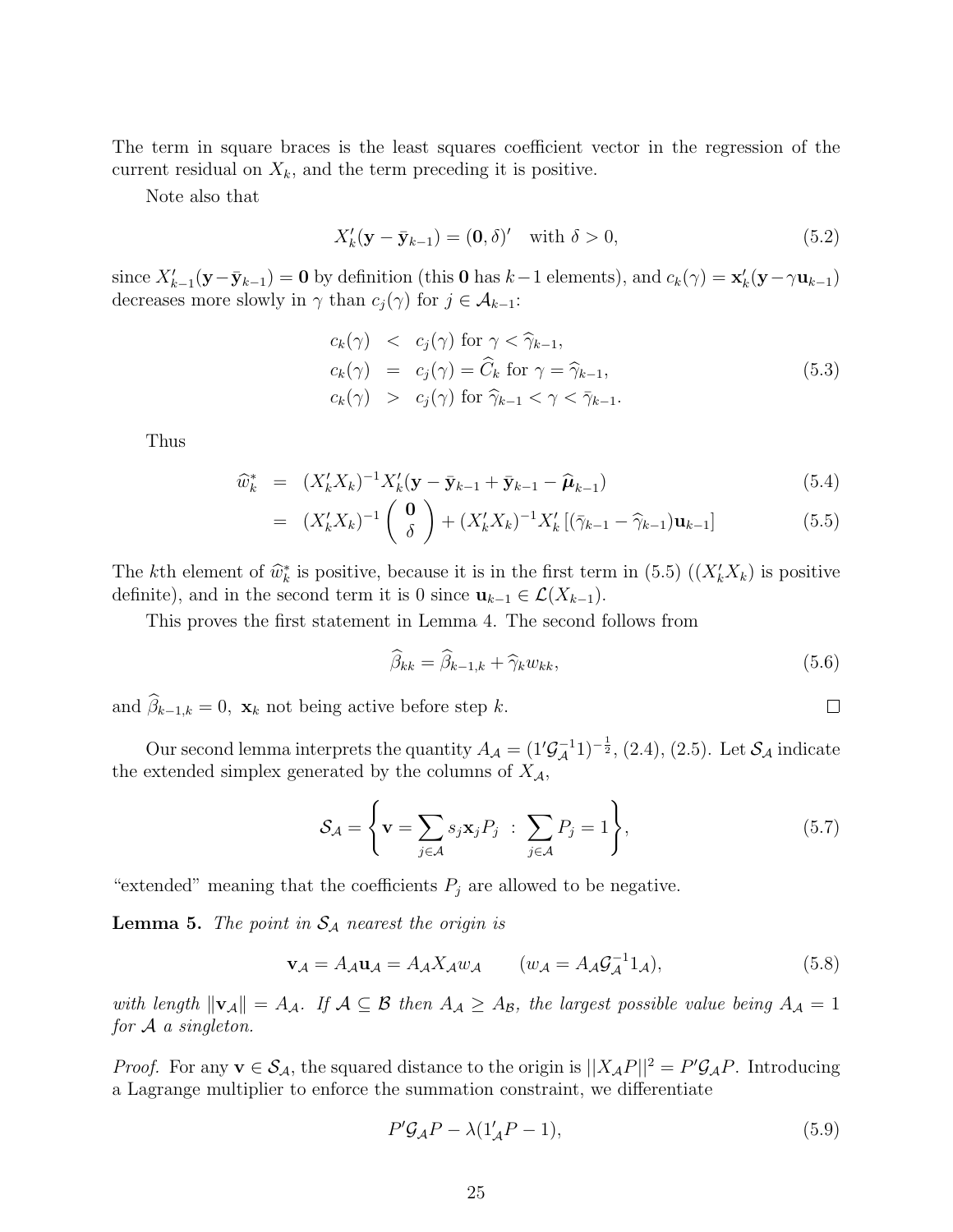and find that the minimizing  $P_{\mathcal{A}} = \lambda \mathcal{G}_{\mathcal{A}}^{-1}1_{\mathcal{A}}$ . Summing we get  $\lambda 1'_{\mathcal{A}} \mathcal{G}_{\mathcal{A}}^{-1}1_{\mathcal{A}} = 1$ , and hence

$$
P_{\mathcal{A}} = A_{\mathcal{A}}^2 \mathcal{G}_{\mathcal{A}}^{-1} 1_{\mathcal{A}} = A_{\mathcal{A}} w_{\mathcal{A}};
$$
\n(5.10)

Hence  $\mathbf{v}_{\mathcal{A}} = X_{\mathcal{A}} P_{\mathcal{A}} \in \mathcal{S}_{\mathcal{A}}$ , and

$$
\|\mathbf{v}_{\mathcal{A}}\|^2 = P'_{\mathcal{A}} \mathcal{G}_{\mathcal{A}}^{-1} P_{\mathcal{A}} = A_{\mathcal{A}}^4 \mathbf{1}'_{\mathcal{A}} \mathcal{G}_{\mathcal{A}}^{-1} \mathbf{1}_{\mathcal{A}} = A_{\mathcal{A}}^2,\tag{5.11}
$$

verifying (5.8). If  $A \subseteq B$  then  $S_A \subseteq S_B$ , so the nearest distance  $A_B$  must be equal or less than the nearest distance  $A_A$ .  $A_A$  obviously equals 1 if and only if A has only one member.  $\Box$ the nearest distance  $A_{\mathcal{A}}$ .  $A_{\mathcal{A}}$  obviously equals 1 if and only if  $\mathcal A$  has only one member.

The LARS algorithm and its various modifications proceed in piecewise linear steps. For  $m$ -vectors  $\boldsymbol{\beta}$  and **d**, let

$$
\boldsymbol{\beta}(\gamma) = \widehat{\boldsymbol{\beta}} + \gamma \mathbf{d} \quad \text{and} \quad S(\gamma) = \|\mathbf{y} - X\boldsymbol{\beta}(\gamma)\|^2. \tag{5.12}
$$

**Lemma 6.** Letting  $\hat{\mathbf{c}} = X'(\mathbf{y} - X\boldsymbol{\beta})$  be the current correlation vector at  $\hat{\boldsymbol{\mu}} = X\boldsymbol{\beta}$ ,

$$
S(\gamma) - S(0) = -2\hat{\mathbf{c}}'\mathbf{d}\gamma + \mathbf{d}'X'X\mathbf{d}\gamma^2.
$$
 (5.13)

*Proof.*  $\mathcal{S}(\gamma)$  is a quadratic function of  $\gamma$ , with first two derivative at  $\gamma = 0$ 

$$
\dot{S}(0) = -2\hat{c}'\mathbf{d} \quad \text{and} \quad \ddot{S}(0) = 2\mathbf{d}'X'X\mathbf{d} \tag{5.14}
$$

 $\Box$ 

The remainder of this section concerns the LARS-Lasso relationship. Now  $\beta = \beta(t)$  will indicate a Lasso solution (1.5), and likewise  $\hat{\mu} = \hat{\mu}(t) = X\beta(t)$ . Because  $S(\beta)$  and  $T(\beta)$ are both convex functions of  $\beta$ , with S strictly convex, standard results show that  $\beta(t)$  and  $\hat{\boldsymbol{\mu}}(t)$  are unique and continuous functions of t.

For a given value of t let

$$
\mathcal{A} = \{j : \widehat{\beta}_j(t) \neq 0\}.
$$
\n(5.15)

We will show later that  $\mathcal A$  is also the active set that determines the equiangular direction **u**A, (2.6), for the LARS-Lasso computations.

We wish to characterize the track of the Lasso solutions  $\beta(t)$  or equivalently of  $\hat{\mu}(t)$  as t increases from 0 to its maximum effective value. Let  $\mathcal T$  be an open interval of the t axis, with infimum  $t_o$ , within which the set  $\mathcal A$  of non-zero Lasso coefficients  $\beta_j(t)$  remains constant.

**Lemma 7.** The Lasso estimates  $\hat{\boldsymbol{\mu}}(t)$  satisfy

$$
\widehat{\boldsymbol{\mu}}(t) = \widehat{\boldsymbol{\mu}}(t_o) + A_{\mathcal{A}}(t - t_o) \mathbf{u}_{\mathcal{A}} \tag{5.16}
$$

for  $t \in \mathcal{T}$ , where  $\mathbf{u}_{\mathcal{A}}$  is the equiangular vector  $X_{\mathcal{A}}w_{\mathcal{A}}, w_{\mathcal{A}} = A_{\mathcal{A}}\mathcal{G}_{\mathcal{A}}^{-1}1_{\mathcal{A}}, (2.7)$ .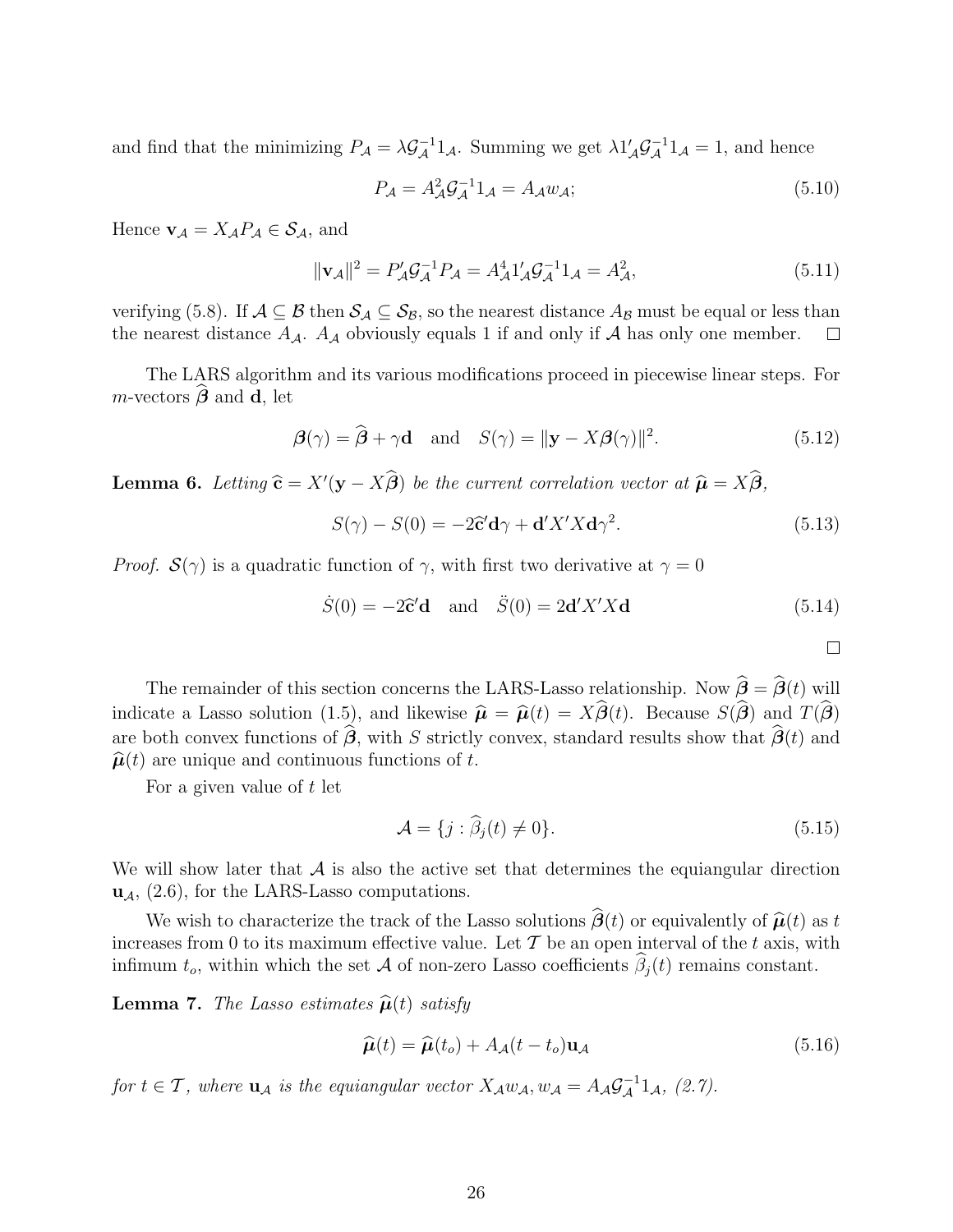*Proof.* The Lemma says that for t in  $\mathcal{T}, \hat{\boldsymbol{\mu}}(t)$  moves linearly along the equiangular vector  **determined by**  $A$ **. We can also state this in terms of the non-zero regression coefficients**  $\beta_{\mathcal{A}}(t),$ 

$$
\widehat{\beta}_{\mathcal{A}}(t) = \widehat{\beta}_{\mathcal{A}}(t_o) + S_{\mathcal{A}} A_{\mathcal{A}}(t - t_o) w_{\mathcal{A}},\tag{5.17}
$$

where  $S_{\mathcal{A}}$  is the diagonal matrix with diagonal elements  $s_j, j \in \mathcal{A}$ . ( $S_{\mathcal{A}}$  is needed in (5.17) because definitions (2.4), (2.10) require  $\hat{\boldsymbol{\mu}}(t) = X\boldsymbol{\beta}(t) = X_{\mathcal{A}}S_{\mathcal{A}}\beta_{\mathcal{A}}(t)$ .)

Since  $\beta(t)$  satisfies (1.5) and has non-zero set  $\mathcal{A}$ , it also minimizes

$$
S(\widehat{\beta}_{\mathcal{A}}) = \|\mathbf{y} - X_{\mathcal{A}} S_{\mathcal{A}} \widehat{\beta}_{\mathcal{A}}\|^2 \tag{5.18}
$$

subject to

$$
\sum_{\mathcal{A}} s_j \hat{\beta}_j = t \quad \text{and} \quad \text{sign}(\hat{\beta}_j) = s_j \quad \text{for} \quad j \in \mathcal{A}.
$$
 (5.19)

(The inequality in (1.5) can be replaced by  $T(\hat{\beta}) = t$  as long as t is less than  $\Sigma_{\hat{\beta}}|\hat{\beta}_j|$  for the full *m*-variable OLS solution  $\bar{\beta}_m$ .) Moreover the fact that the minimizing point  $\widehat{\beta}_{\mathcal{A}}(t)$  occurs strictly *inside* the simplex (5.19), combined with the strict convexity of  $S(\beta_{\mathcal{A}})$ , implies we can drop the second condition in (5.19) so that  $\beta_{\mathcal{A}}(t)$  solves

minimize
$$
\{S(\widehat{\beta}_{\mathcal{A}})\}
$$
 subject to  $\sum_{\mathcal{A}} s_j \widehat{\beta}_j = t.$  (5.20)

Introducing a Lagrange multiplier (5.20) becomes

minimize 
$$
\frac{1}{2} ||\mathbf{y} - X_{\mathcal{A}} S_{\mathcal{A}} \hat{\beta}_{\mathcal{A}}||^2 + \lambda \sum_{\mathcal{A}} s_j \hat{\beta}_j.
$$
 (5.21)

Differentiating we get

$$
-S_A X'_A(\mathbf{y} - X_A S_A \hat{\beta}_A) + \lambda S_A 1_A = 0.
$$
\n(5.22)

Consider two values  $t_1$  and  $t_2$  in T with  $t_0 < t_1 < t_2$ . Corresponding to each of these are values for the Lagrange multiplier  $\lambda$  such that  $\lambda_1 > \lambda_2$ , and solutions  $\beta_{\mathcal{A}}(t_1)$  and  $\beta_{\mathcal{A}}(t_2)$ . Inserting these into (5.22), differencing and premultiplying by  $S_A$  we get

$$
X'_{\mathcal{A}} X_{\mathcal{A}} S_{\mathcal{A}}(\widehat{\beta}_{\mathcal{A}}(t_2) - \widehat{\beta}_{\mathcal{A}}(t_1)) = (\lambda_1 - \lambda_2) 1_{\mathcal{A}}.
$$
\n(5.23)

Hence

$$
\widehat{\beta}_{\mathcal{A}}(t_2) - \widehat{\beta}_{\mathcal{A}}(t_1) = (\lambda_1 - \lambda_2) S_{\mathcal{A}} \mathcal{G}_{\mathcal{A}}^{-1} \mathbf{1}_{\mathcal{A}}.
$$
\n(5.24)

But  $s'_{\mathcal{A}}[(\beta_{\mathcal{A}}(t_2) - \beta_{\mathcal{A}}(t_1)] = t_2 - t_1$  according to the Lasso definition, so

$$
t_2 - t_1 = (\lambda_1 - \lambda_2)s'_{\mathcal{A}}S_{\mathcal{A}}\mathcal{G}_{\mathcal{A}}^{-1}1_{\mathcal{A}} = (\lambda_1 - \lambda_2)1'_{\mathcal{A}}\mathcal{G}_{\mathcal{A}}^{-1}1_{\mathcal{A}} = (\lambda_1 - \lambda_2)A_{\mathcal{A}}^{-2},
$$
(5.25)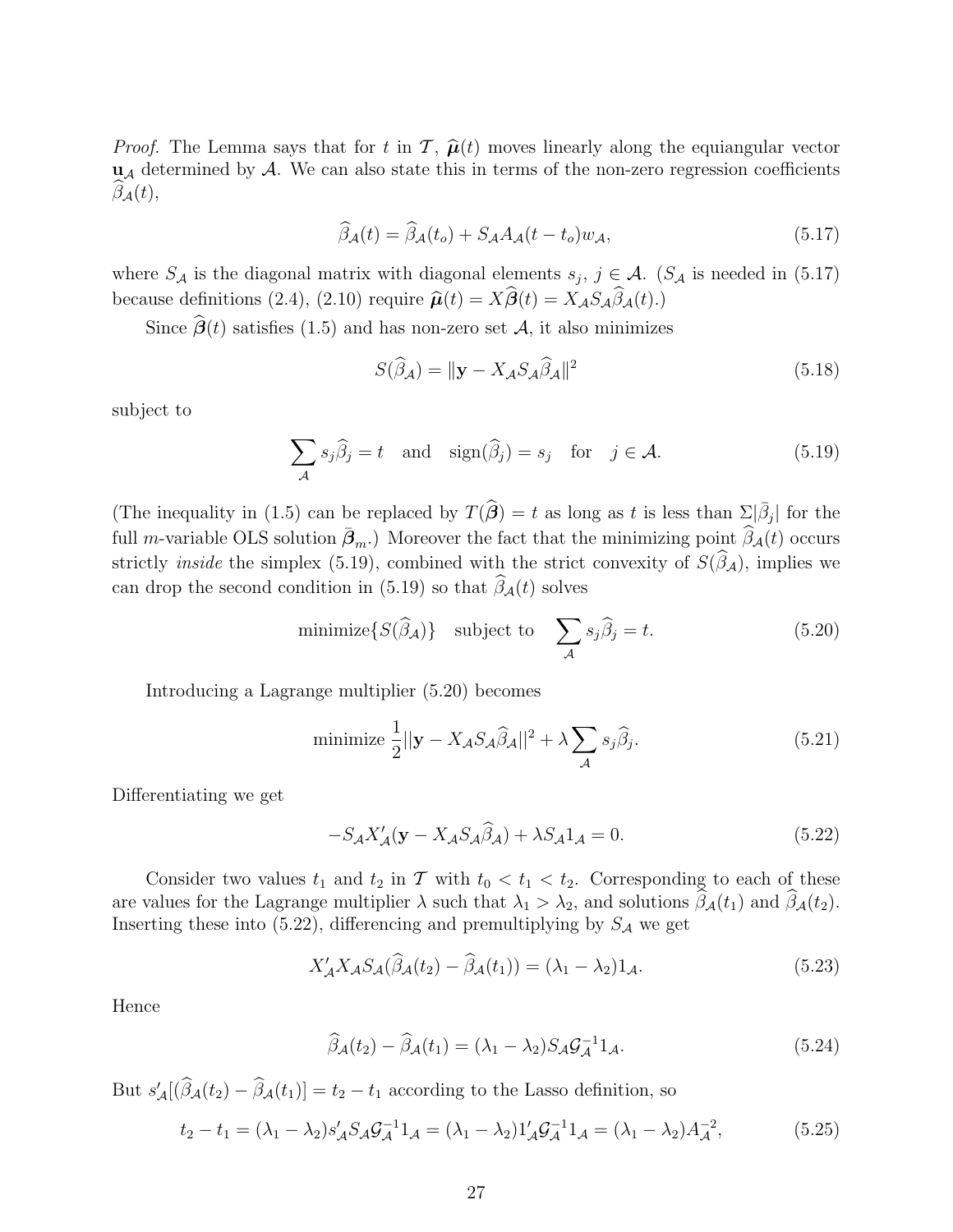and

$$
\widehat{\beta}_{\mathcal{A}}(t_2) - \widehat{\beta}_{\mathcal{A}}(t_1) = S_{\mathcal{A}} A_{\mathcal{A}}^2(t_2 - t_1) \mathcal{G}_{\mathcal{A}}^{-1} 1_{\mathcal{A}} = S_{\mathcal{A}} A_{\mathcal{A}}(t - t_1) w_{\mathcal{A}}.
$$
\n(5.26)

Letting  $t_2 = t$  and  $t_1 \rightarrow t_0$  gives (5.17) by the continuity of  $\beta(t)$ , and finally (5.16) Note: (5.16) implies that the maximum absolute correlation  $\hat{C}(t)$  equals  $\hat{C}(t_o) - A^2_{\mathcal{A}}(t-t_o)$ , so that  $C(t)$  is a piece-wise linear decreasing function of the Lasso parameter t.  $\Box$ 

The Lasso solution  $\beta(t)$  occurs on the surface of the diamond-shaped convex polytope

$$
\mathcal{D}(t) = \left\{ \boldsymbol{\beta} : \sum |\beta_j| \le t \right\},\tag{5.27}
$$

 $\mathcal{D}(t)$  increasing with t. Lemma 7 says that for  $t \in \mathcal{T}$ ,  $\mathcal{B}(t)$  moves linearly along edge A of the polytopes, the edge having  $\beta_j = 0$  for  $j \notin \mathcal{A}$ . Moreover the regression estimates  $\hat{\boldsymbol{\mu}}(t)$ move in the LARS equiangular direction  $\mathbf{u}_{\mathcal{A}}$ , (2.6). It remains to show that " $\mathcal{A}$ " changes according to the rules of Theorem 1, which is the purpose of the next three lemmas.

Lemma 8. A Lasso solution  $β$  has

$$
\widehat{c}_j = \widehat{C} \cdot sign(\widehat{\beta}_j) \quad \text{for} \quad j \in \mathcal{A}, \tag{5.28}
$$

where  $\hat{c}_j$  equals the current correlation  $\mathbf{x}'_j(\mathbf{y} - \hat{\boldsymbol{\mu}}) = \mathbf{x}'_j(\mathbf{y} - X\boldsymbol{\beta})$ . In particular, this implies that

$$
sign(\widehat{\beta}_j) = sign(\widehat{c}_j) \quad for \quad j \in \mathcal{A}.\tag{5.29}
$$

 $\Box$ 

Proof. This follows immediately from  $(5.22)$  by noting that the jth element of the left-hand side is  $\widehat{c}_j$ , and the right-hand side is  $\lambda \cdot \text{sign}(\beta_j)$  for  $j \in \mathcal{A}$ . Likewise  $\lambda = |\widehat{c}_j| = C$ .

**Lemma 9.** Within an interval  $\mathcal T$  of constant non-zero set  $\mathcal A$ , and also at  $t_o = \inf(\mathcal T)$  the Lasso current correlations  $c_j(t) = \mathbf{x}'_j(\mathbf{y} - \widehat{\boldsymbol{\mu}}(t))$  satisfy

$$
|c_j(t)| = \widehat{C}(t) \equiv \max\{|c_\ell(t)|\} \quad \text{for} \quad j \in \mathcal{A}
$$
  
and  

$$
|c_j(t)| \le \widehat{C}(t) \quad \text{for} \quad j \notin \mathcal{A}
$$
 (5.30)

*Proof.* (5.28) says that the  $|c_j(t)|$  have identical values, say  $C_t$ , for  $j \in \mathcal{A}$ . It remains to show that  $C_t$  has the extremum properties indicated in (5.30). For an *m*-vector **d** we define  $\mathcal{B}(\gamma) = \mathcal{B}(t) + \gamma \mathbf{d}$  and  $S(\gamma)$  as in (5.12), likewise  $T(\gamma) = \Sigma |\beta_j(\gamma)|$ , and

$$
R_t(d) = -\dot{S}(0)/\dot{T}(0). \tag{5.31}
$$

Again assuming  $\beta_j > 0$  for  $j \in \mathcal{A}$ , by redefinition of  $\mathbf{x}_j$  if necessary, (5.14) and (5.28) yield

$$
R_t(\mathbf{d}) = 2 \left[ \widehat{C}_t \sum_{\mathcal{A}} d_j + \sum_{\mathcal{A}^c} c_j(t) d_j \right] / \left[ \sum_{\mathcal{A}} d_j + \sum_{\mathcal{A}^c} |d_j| \right]. \tag{5.32}
$$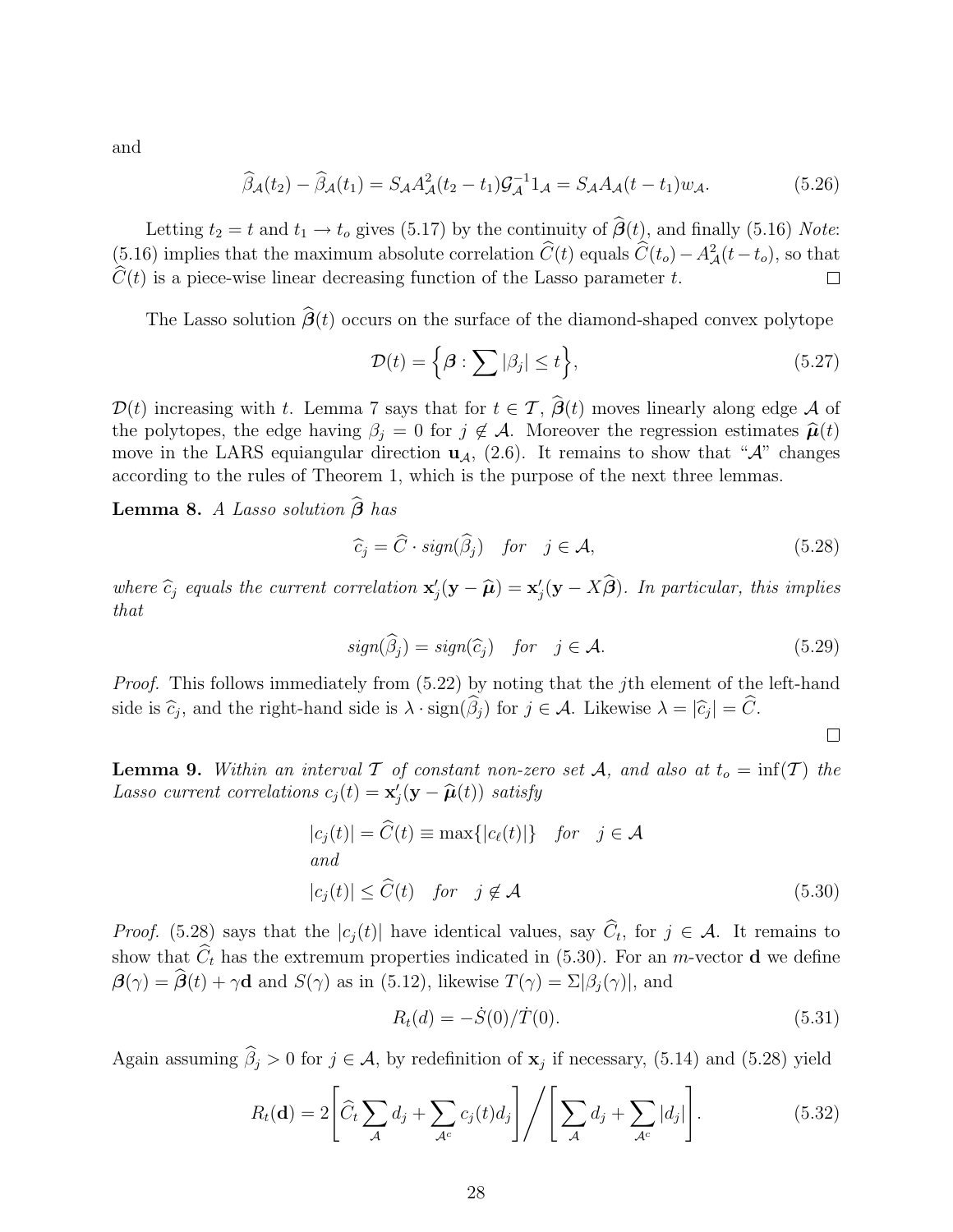If  $d_j = 0$  for  $j \notin \mathcal{A}$ , and  $\Sigma d_j \neq 0$ ,

$$
R_t(\mathbf{d}) = 2\widehat{C}_t,\tag{5.33}
$$

while if **d** has only component  $i$  non-zero we can make

$$
R_t(\mathbf{d}) = 2|c_j(t)|.\tag{5.34}
$$

According to Lemma 7 the Lasso solutions for  $t \in \mathcal{T}$  use  $d_{\mathcal{A}}$  proportional to  $w_{\mathcal{A}}$  with  $d_i = 0$  for  $j \notin \mathcal{A}$ , so

$$
R_t \equiv R_t(w_{\mathcal{A}}) \tag{5.35}
$$

is the downward slope of the curve  $(T, S(T))$  at  $T = t$ , and by the definition of the Lasso must maximize  $R_t(\mathbf{d})$ . This shows that  $C_t = C(t)$ , and verifies (5.30), which also holds at  $t_o = \inf(\mathcal{T})$  by the continuity of the current correlations.  $\Box$ 

We note that Lemmas 7–9 follow relatively easily from the Karush-Kuhn-Tucker conditions for optimality for the quadratic programming Lasso problem (Osborne et al. 2000a); we have chosen a more geometrical argument here to demonstrate the nature of the Lasso path.

Figure 8 shows the  $(T, S)$  curve corresponding to the Lasso estimates in Figure 1. The arrow indicates the tangent to the curve at  $t = 1000$ , which has downward slope  $R_{1000}$ . The argument above relies on the fact that  $R_t(\mathbf{d})$  cannot be greater than  $R_t$ , or else there would be  $(T, S)$  values lying below the optimal curve. Using Lemmas 3 and 4 it can be shown that the  $(T, S)$  curve is always convex, as in Figure 8, being a quadratic spline with  $\dot{S}(T) = -2\widehat{C}(T)$  and  $\ddot{S}(T) = 2A_{\mathcal{A}}^2$ .

We now consider in detail the choice of active set at a breakpoint of the piecewise linear Lasso path. Let  $t = t_o$  indicate such a point,  $t_o = \inf(\mathcal{T})$  as in Lemma 9, with Lasso regression vector  $\beta$ , prediction estimate  $\hat{\mu} = X\beta$ , current correlations  $\hat{\mathbf{c}} = X'(\mathbf{y} - \hat{\mu})$ ,  $s_j = \text{sign}(\hat{c}_j)$ , and maximum absolute correlation  $C$ . Define

$$
\mathcal{A}_1 = \{j : \widehat{\beta}_j \neq 0\}, \ \mathcal{A}_o = \{j : \widehat{\beta}_j = 0 \quad \text{and} \quad |\widehat{c}_j| = \widehat{C}\},\tag{5.36}
$$

 $\mathcal{A}_{10} = \mathcal{A}_1 \cup \mathcal{A}_o$  and  $\mathcal{A}_2 = \mathcal{A}_{10}^c$ , and take  $\mathcal{B}(\gamma) = \hat{\mathcal{B}} + \gamma \mathbf{d}$  for some *m*-vector **d**; also  $S(\gamma) =$  $\|\mathbf{y} - X\boldsymbol{\beta}(\gamma)\|^2$  and  $T(\gamma) = \Sigma|\beta_j(\gamma)|$ .

**Lemma 10.** The negative slope  $(5.31)$  at  $t_o$  is bounded by  $2C$ ,

$$
R(\mathbf{d}) = -\dot{S}(0)/\dot{T}(0) \le 2\hat{C},\tag{5.37}
$$

with equality only if  $d_j = 0$  for  $j \in \mathcal{A}_2$ . If so, the differences  $\Delta S = S(\gamma) - S(0)$  and  $\Delta T = T(\gamma) - T(0)$  satisfy

$$
\Delta S = -2\hat{C}\Delta T + L(\mathbf{d})^2 \cdot (\Delta T)^2 \tag{5.38}
$$

where

$$
L(\mathbf{d}) = \|X\mathbf{d}/d_+\|.\tag{5.39}
$$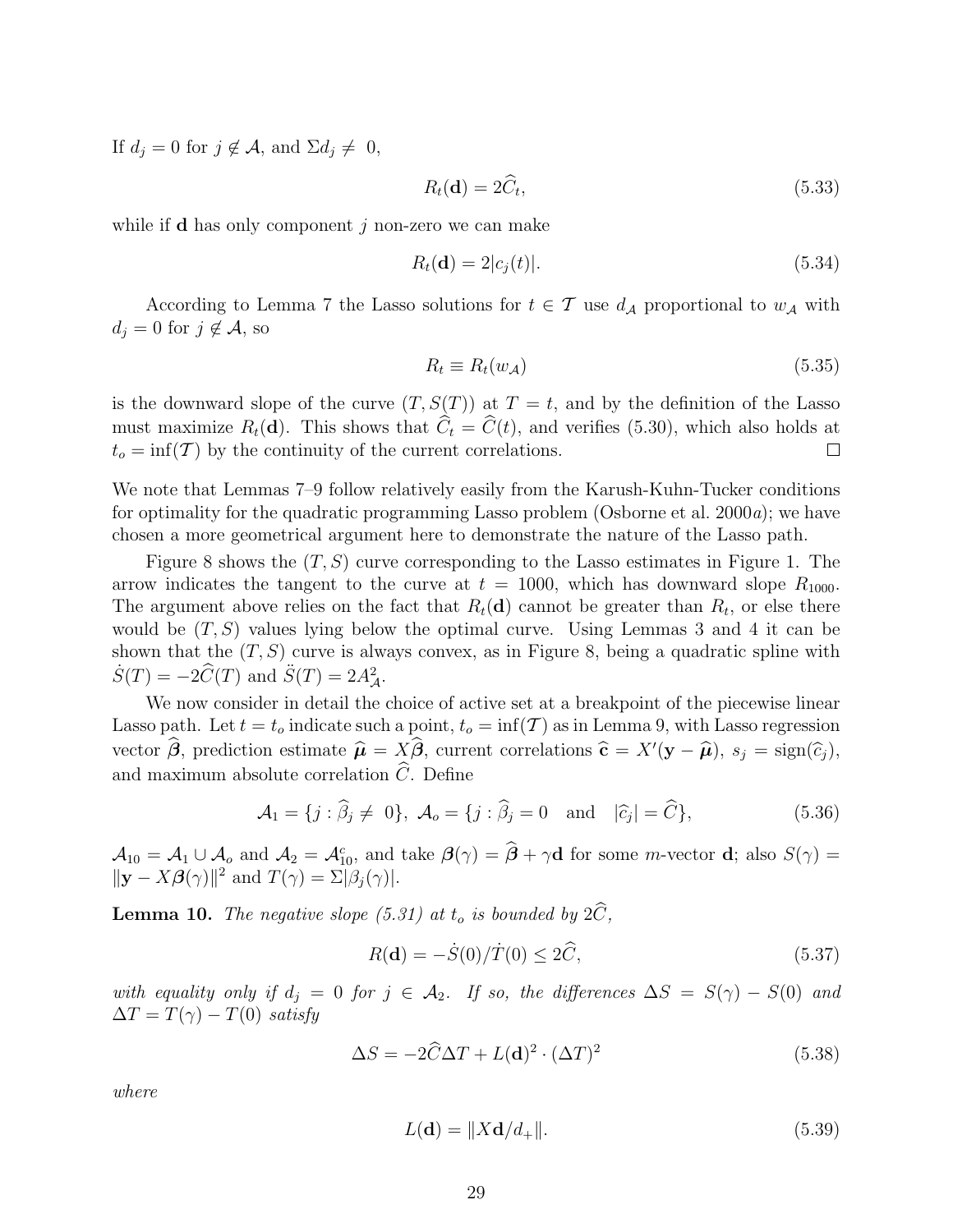

Figure 8. Plot of S versus T for Lasso applied to diabetes data; points indicate the 12 modified LARS steps of Figure 1; triangle is  $(T, S)$  boundary point at  $t = 1000$ ; dashed arrow is tangent at  $t = 1000$ , negative slope  $R_t$ , (5.31). The  $(T, S)$  curve is a decreasing, convex, quadratic spline.

*Proof.* We can assume  $\hat{c}_j \geq 0$  for all j, by redefinition if necessary, so  $\beta_j \geq 0$  according to Lemma 8. Proceeding as in (5.32)

$$
R(\mathbf{d}) = 2\widehat{C} \left[ \sum_{\mathcal{A}_{10}} d_j + \sum_{\mathcal{A}_2} (\widehat{c}_j / \widehat{C}) d_j \right] / \left[ \sum_{\mathcal{A}_1} d_j + \sum_{\mathcal{A}_0 \cup \mathcal{A}_2} |d_j| \right]. \tag{5.40}
$$

We need  $d_j \geq 0$  for  $j \in \mathcal{A}_o \cup \mathcal{A}_2$  in order to maximize (5.40), in which case

$$
R(\mathbf{d}) = 2\widehat{C} \left[ \sum_{\mathcal{A}_{10}} d_j + \sum_{\mathcal{A}_2} (\widehat{c}_j / \widehat{C}) d_j \right] / \left[ \sum_{\mathcal{A}_{10}} d_j + \sum_{\mathcal{A}_2} d_j \right]. \tag{5.41}
$$

This is  $\langle 2C \rangle$  unless  $d_j = 0$  for  $j \in \mathcal{A}_2$ , verifying (5.37), and also implying

$$
T(\gamma) = T(0) + \gamma \sum_{\mathcal{A}_{10}} d_j. \tag{5.42}
$$

The first term on the right side of (5.13) is then  $-2C(\Delta T)$  while the second term equals  $({\bf d}/d_+)'X'X({\bf d}/d_+)(\Delta T)^2 = L({\bf d})^2$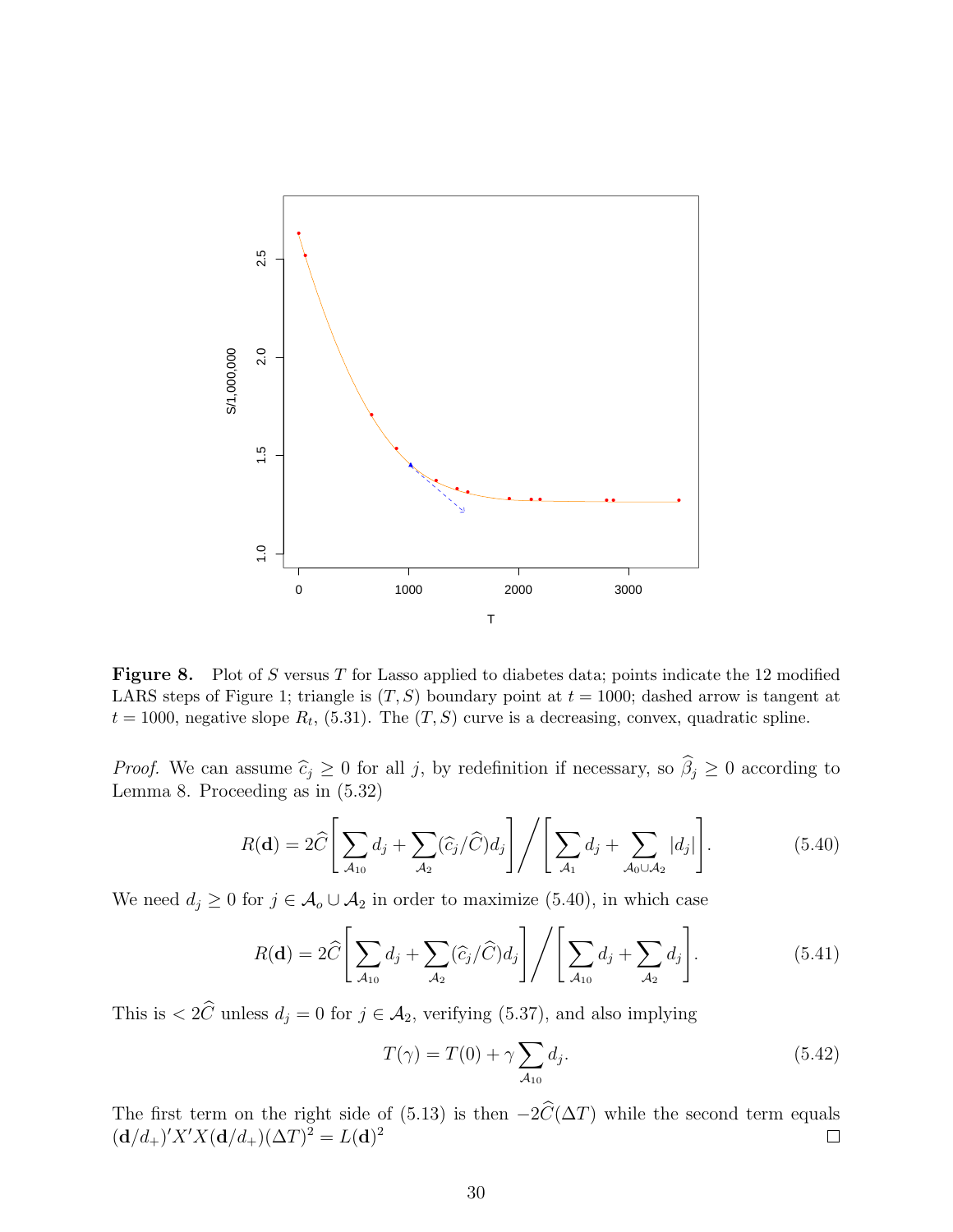Lemma 10 has an important consequence. Suppose that  $A$  is the current active set for the Lasso, as in (5.17), and that  $A \subseteq A_{10}$ . Then Lemma 5 says that  $L(\mathbf{d})$  is  $\geq A_{\mathcal{A}}$ , and (5.38) gives

$$
\Delta S \ge -2\hat{C} \cdot \Delta T + A_{\mathcal{A}}^2 \cdot (\Delta T)^2,\tag{5.43}
$$

with equality if **d** is chosen to give the equiangular vector  $\mathbf{u}_{\mathcal{A}}$ ,  $d_{\mathcal{A}} = S_{\mathcal{A}} w_{\mathcal{A}}$ ,  $d_{\mathcal{A}^c} = 0$ . The Lasso operates to minimize  $S(T)$  so we want  $\Delta S$  to be as negative as possible. Lemma 10 says that if the support of **d** is not confined to  $A_{10}$  then  $S(0)$  exceeds the optimum value  $-2\hat{C}$ ; if it is confined then  $\dot{S}(0) = -2\hat{C}$  but  $\ddot{S}(0)$  exceeds the minimum value  $2A_{\mathcal{A}}$  unless  $d_{\mathcal{A}}$ is proportional to  $S_A w_A$  as in (5.17)

Suppose that  $\beta$ , a Lasso solution, exactly equals a  $\beta$  obtained from the Lasso-modified LARS algorithm, henceforth called "LARS-Lasso", as at  $t = 1000$  in Figures 1 and 3. We know from Lemma 7 that subsequent Lasso estimates will follow a linear track determined by some subset  $\mathcal{A}, \mu(\gamma) = \hat{\mu} + \gamma \mathbf{u}_{\mathcal{A}},$  and so will the LARS-Lasso estimates, but to verify Theorem 1 we need to show that " $A$ " is the same set in both cases.

Lemmas 4-7 put four constraints on the Lasso choice of A. Define  $A_1$ ,  $A_0$ , and  $A_{10}$  as at (5.36).

**Constraint I**  $A_1 \subseteq A$ . This follows from Lemma 7 since for sufficiently small  $\gamma$  the subsequent Lasso coefficients (5.17)

$$
\widehat{\beta}_{\mathcal{A}}(\gamma) = \widehat{\beta}_{\mathcal{A}} + \gamma S_{\mathcal{A}} w_{\mathcal{A}} \tag{5.44}
$$

will have  $\beta_j(\gamma) \neq 0, j \in \mathcal{A}_1$ .

**Constraint II**  $A \subseteq A_{10}$ . Lemma 10, (5.37) shows that the Lasso choice **d** in  $\beta(\gamma) =$  $\beta + \gamma d$  must have its non-zero support in  $\mathcal{A}_{10}$ , or equivalently that  $\hat{\boldsymbol{\mu}}(\gamma) = \hat{\boldsymbol{\mu}} + \gamma \mathbf{u}_{\mathcal{A}}$  must have  $\mathbf{u}_A \in \mathcal{L}(X_{A_{10}})$ . [It is possible that  $\mathbf{u}_A$  happens to equal  $\mathbf{u}_B$  for some  $\mathcal{B} \supset \mathcal{A}_{10}$ , but that does not affect the argument below.]

**Constraint III**  $w_{\mathcal{A}} = A_{\mathcal{A}} \mathcal{G}_{\mathcal{A}}^{-1} 1_{\mathcal{A}}$  cannot have  $sign(w_j) \neq sign(\widehat{c}_j)$  for any coordinate  $j \in \mathcal{A}_o$ . If it does then  $sign(\beta_j(\gamma)) \neq sign(\widehat{c}_j(\gamma))$  for sufficiently small  $\gamma$ , violating Lemma 8.

**Constraint IV** Subject to Constraints I-III,  $A$  must minimize  $A_A$ . Follows from Lemma 10 as in  $(5.43)$ , and the requirement that the Lasso curve  $S(T)$  declines at the fastest possible rate.

Theorem 1 follows by induction: beginning at  $\beta_o = 0$ , we follow the LARS-Lasso algorithm and show that at every succeeding step it must continue to agree with the Lasso definition (1.5). First of all suppose that *β*, our hypothesized Lasso and LARS-Lasso solution, has occurred strictly within a LARS-Lasso step. Then  $A<sub>o</sub>$  is empty so that constraints I and II imply that A cannot change its current value: the equivalence between Lasso and LARS-Lasso must continue at least to the end of the step.

The one-at-a-time assumption of Theorem 1 says that at a LARS-Lasso break point,  $\mathcal{A}_o$  has exactly one member, say  $j_o$ , so  $\mathcal{A}$  must equal  $\mathcal{A}_1$  or  $\mathcal{A}_{10}$ . There are two cases: if  $j_o$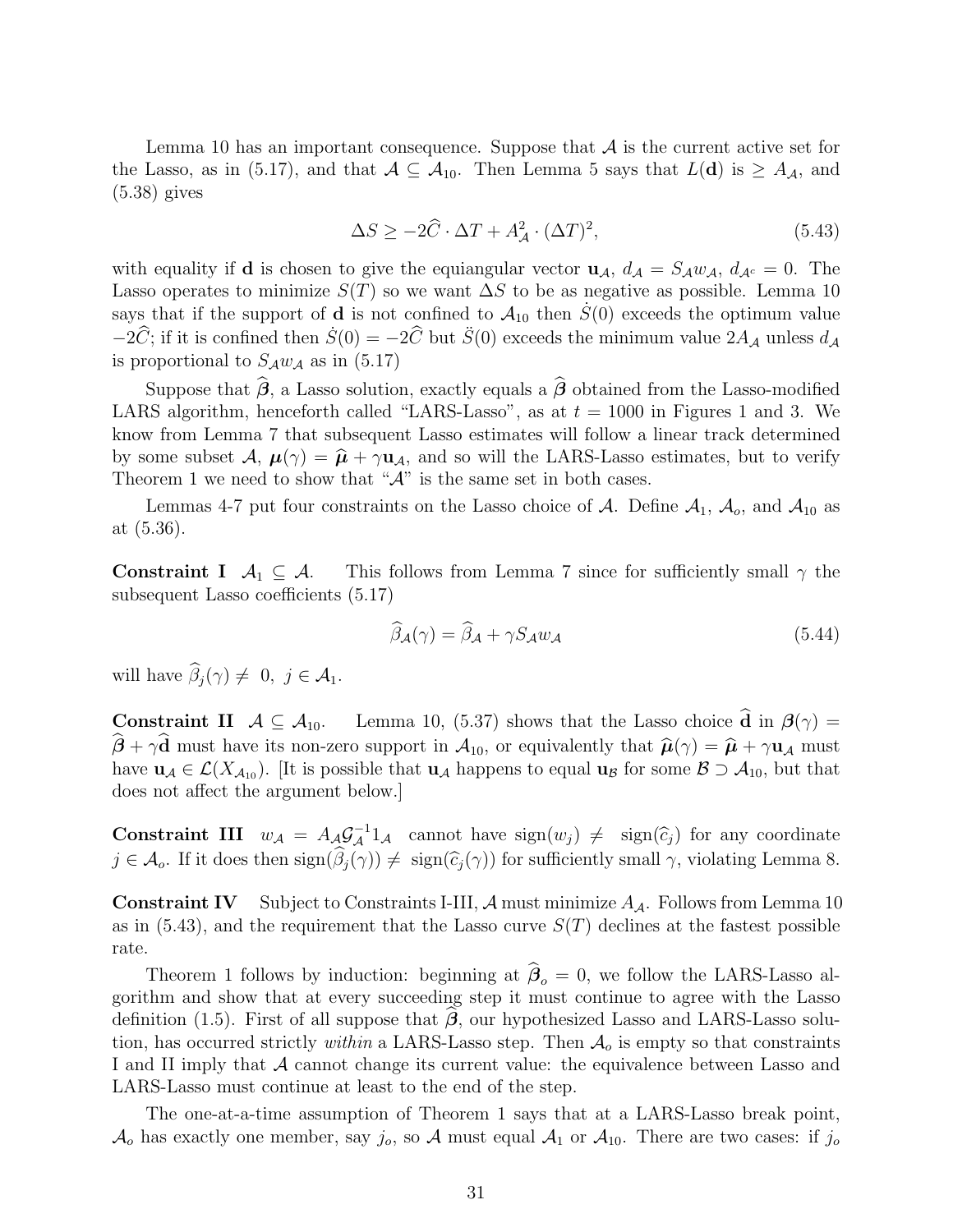has just been *added* to the set  $\{|\hat{c}_j| = C\}$  then Lemma 4 says that  $\text{sign}(w_{j_o}) = \text{sign}(\hat{c}_{j_o})$ , so that constraint III is not violated; the other three constraints and Lemma 5 imply that the Lasso choice  $A = A_{10}$  agrees with the LARS-Lasso algorithm. The other case has  $j_0$  deleted from the active set as at (3.6). Now the choice  $\mathcal{A} = \mathcal{A}_{10}$  is ruled out by Constraint III: it would keep  $w_A$  the same as in the previous LARS-Lasso step, and we know that that was stopped at (3.6) to prevent a sign contradiction at coordinate  $j_o$ . In other words,  $\mathcal{A} = \mathcal{A}_1$ , in accordance with the Lasso modification of LARS. This completes the proof of Theorem 1.

A LARS-Lasso algorithm is available even if the one-at-a-time condition does not hold, but at the expense of additional computation. Suppose for example two new members  $j_1$ and  $j_2$  are added to the set  $\{|\hat{c}_j| = C\}$ , so  $\mathcal{A}_o = \{j_1, j_2\}$ . It is possible but not certain that  $\mathcal{A}_{10}$  does not violate Constraint III, in which case  $\mathcal{A} = \mathcal{A}_{10}$ . However if it does violate III then both possibilities  $\mathcal{A} = \mathcal{A}_1 \cup \{j_1\}$  and  $\mathcal{A} = \mathcal{A}_1 \cup \{j_2\}$  must be examined to see which one gives the smaller value of  $A_{\mathcal{A}}$ . Since one-at-a-time computations, perhaps with some added **y** jitter, apply to all practical situations, the LARS algorithm described in Section 7 is not equipped to handle many-at-a-time problems.

**6. Stagewise Properties** The main goal of this section is to verify Theorem 2. Doing so also gives us a chance to make a more detailed comparison of the LARS and Stagewise procedures. Assume that  $\beta$  is a Stagewise estimate of the regression coefficients, for example as indicated at  $\Sigma|\beta_j| = 2000$  in the right panel of Figure 1, with prediction vector  $\hat{\boldsymbol{\mu}} = X\boldsymbol{\beta}$ , current correlations  $\hat{\mathbf{c}} = X'(\mathbf{y} - \hat{\boldsymbol{\mu}}), C = \max\{|\hat{c}_j|\}$ , and maximal set  $\mathcal{A} = \{j : |\hat{c}_j| = C\}$ . We must show that successive Stagewise estimates of *β* develop according to the modified LARS algorithm of Theorem 2, henceforth called "LARS-Stagewise". For convenience we can assume, by redefinition of  $\mathbf{x}_j$  as  $-\mathbf{x}_j$ , if necessary, that the signs  $s_j = \text{sign}(\widehat{c}_j)$  are all non-negative.

As in  $(3.8)$ – $(3.10)$  we suppose that the Stagewise procedure  $(1.7)$  has taken N additional  $\epsilon$ -steps forward from  $\hat{\boldsymbol{\mu}} = X\boldsymbol{\beta}$ , giving new prediction vector  $\hat{\boldsymbol{\mu}}(N)$ .

**Lemma 11.** For sufficiently small  $\epsilon$ , only  $j \in \mathcal{A}$  can have  $P_j = N_j/N > 0$ .

*Proof.* Letting  $N\epsilon \equiv \gamma$ ,  $\|\hat{\boldsymbol{\mu}}(N) - \hat{\boldsymbol{\mu}}\| \leq \gamma$  so that  $\hat{\mathbf{c}}(N) = X'(\mathbf{y} - \hat{\boldsymbol{\mu}}(N))$  satisfies  $|\widehat{c}_j(N) - \widehat{c}_j| = |\mathbf{x}'_j(\widehat{\boldsymbol{\mu}}(N) - \widehat{\boldsymbol{\mu}})| \le ||\mathbf{x}_j|| \cdot ||\widehat{\boldsymbol{\mu}}(N) - \widehat{\boldsymbol{\mu}}|| \le \gamma.$  (6.1)

For  $\gamma < \frac{1}{2} [\hat{C} - \max_{A^c} {\hat{c}_j}]$ , j in  $A^c$  cannot have maximal current correlation, and can never be involved in the N steps.  $\Box$ 

Lemma 11 says that we can write the developing Stagewise prediction vector as

$$
\hat{\boldsymbol{\mu}}(\gamma) = \hat{\boldsymbol{\mu}} + \gamma \mathbf{v} \quad \text{where} \quad \mathbf{v} = X_{\mathcal{A}} P_{\mathcal{A}}, \tag{6.2}
$$

 $P_{\mathcal{A}}$  a vector of length  $|\mathcal{A}|$ , with components  $N_j/N$  for  $j \in \mathcal{A}$ . The nature of the Stagewise procedure puts three constraints on **v**, the most obvious of which is

**Constraint I**  $\mathbf{v} \in \mathcal{S}_{\mathcal{A}}^{+}$ , the non-negative simplex

$$
\mathcal{S}_{\mathcal{A}}^{+} = \left\{ \mathbf{v} : \mathbf{v} = \sum_{j \in \mathcal{A}} \mathbf{x}_{j} P_{j}, \ P_{j} \ge 0, \ \sum_{j \in \mathcal{A}} P_{j} = 1 \right\}.
$$
 (6.3)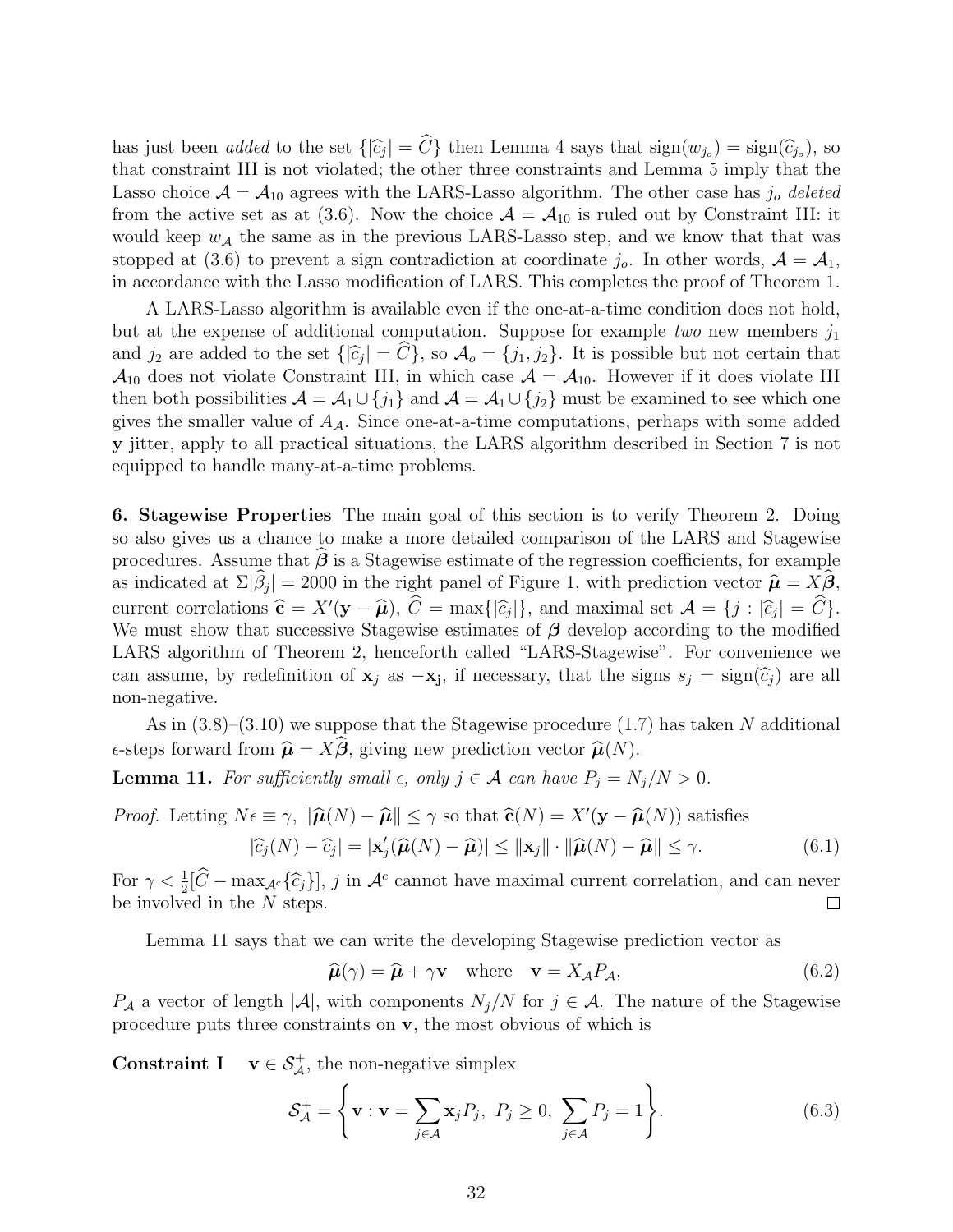Equivalently,  $\gamma \mathbf{v} \in C_A$ , the convex cone (3.12).

The Stagewise procedure, unlike LARS, is not required to use all of the maximal set  $\mathcal A$ as the active set, and can instead restrict the non-zero coordinates  $P_i$  to a subset  $\mathcal{B} \subseteq \mathcal{A}$ . Then **v**  $\in \mathcal{L}(X_{\mathcal{B}})$ , the linear space spanned by the columns of  $X_{\mathcal{B}}$ , but not all such vectors **v** are allowable Stagewise forward directions.

**Constraint II** v must be proportional to the equiangular vector  $\mathbf{u}_{\mathcal{B}}$ , (2.6), that is  $\mathbf{v} = \mathbf{v}_{\mathcal{B}}$ ,  $(5.8),$ 

$$
\mathbf{v}_{\mathcal{B}} = A_{\mathcal{B}}^2 X_{\mathcal{B}} \mathcal{G}_{\mathcal{B}}^{-1} 1_{\mathcal{B}} = A_{\mathcal{B}} \mathbf{u}_{\mathcal{B}}.
$$
(6.4)

Constraint II amounts to requiring that the current correlations in  $\beta$  decline at an equal rate: since

$$
\widehat{c}_j(\gamma) = \mathbf{x}'_j(\mathbf{y} - \widehat{\boldsymbol{\mu}} - \gamma \mathbf{v}) = \widehat{c}_j - \gamma \mathbf{x}'_j \mathbf{v},\tag{6.5}
$$

we need  $X'_{\mathcal{B}}\mathbf{v} = \lambda \mathbf{1}_{\mathcal{B}}$  for some  $\lambda > 0$ , implying  $\mathbf{v} = \lambda \mathcal{G}_{\mathcal{B}}^{-1} \mathbf{1}_{\mathcal{B}}$ ; choosing  $\lambda = A_{\mathcal{B}}^2$  satisfies Constraint II. Violating Constraint II makes the current correlations  $\hat{c}_j(\gamma)$  unequal so that the Stagewise algorithm as defined at (1.7) could not proceed in direction **v**.

Equation (6.4) gives  $X'_{\mathcal{B}} \mathbf{v}_{\mathcal{B}} = A_{\mathcal{B}}^2 \mathbf{1}_{\mathcal{B}}$ , or

$$
\mathbf{x}'_j \mathbf{v}_\mathcal{B} = A_\mathcal{B}^2 \quad \text{for} \quad j \in \mathcal{B}.\tag{6.6}
$$

**Constraint III** The vector  $\mathbf{v} = \mathbf{v}_B$  must satisfy

$$
\mathbf{x}'_j \mathbf{v}_\mathcal{B} \ge A_\mathcal{B}^2 \quad \text{for} \quad j \in \mathcal{A} - \mathcal{B}.\tag{6.7}
$$

Constraint III follows from (6.5). It says that the current correlations for members of  $\mathcal{A} = \{j : |\hat{c}_j| = C\}$  not in B must decline at least as quickly as those in B. If this were not true then  $\mathbf{v}_\mathcal{B}$  would not be an allowable direction for Stagewise development since variables in  $\mathcal{A}$  –  $\mathcal{B}$  would immediately re-enter (1.7).

To obtain strict inequality in (6.7), let  $\mathcal{B}_o \subset \mathcal{A} - \mathcal{B}$  be the set of indices for which  $\mathbf{x}'_j \mathbf{v}_\mathcal{B} = A_\mathcal{B}^2$ . It is easy to show that  $\mathbf{v}_{\mathcal{B}\cup\mathcal{B}_o} = \mathbf{v}_\mathcal{B}$ . In other words if we take  $\mathcal{B}$  to be the *largest* set having a given **v**<sub>B</sub> proportional to its equiangular vector, then  $\mathbf{x}'_j \mathbf{v}_\beta > A^2 \mathbf{v}_\beta$  for  $j \in \mathcal{A} - \mathcal{B}$ .

Writing  $\hat{\boldsymbol{\mu}}(\gamma) = \hat{\boldsymbol{\mu}} + \gamma \mathbf{v}$  as in (6.2) presupposes that the Stagewise solutions follow a piecewise linear track. However the presupposition can be reduced to one of piecewise differentiability by taking  $\gamma$  infinitesimally small. We can always express the family of Stagewise solutions as  $\beta(z)$ , where the real-valued parameter Z plays the role of T for the Lasso, increasing from 0 to some maximum value as  $\beta(z)$  goes from 0 to the full OLS estimate. (The choice  $Z = T$  used in Figure 1 may not necessarily yield a one-to-one mapping;  $Z = S(0) - S(\beta)$ , the reduction in residual squared error, always does.) We suppose that the Stagewise estimate  $\beta(z)$  is everywhere right differentiable with respect to z. Then the right derivative

$$
\widehat{\mathbf{v}} = d\widehat{\boldsymbol{\beta}}(z)/dz \tag{6.8}
$$

 $\sim$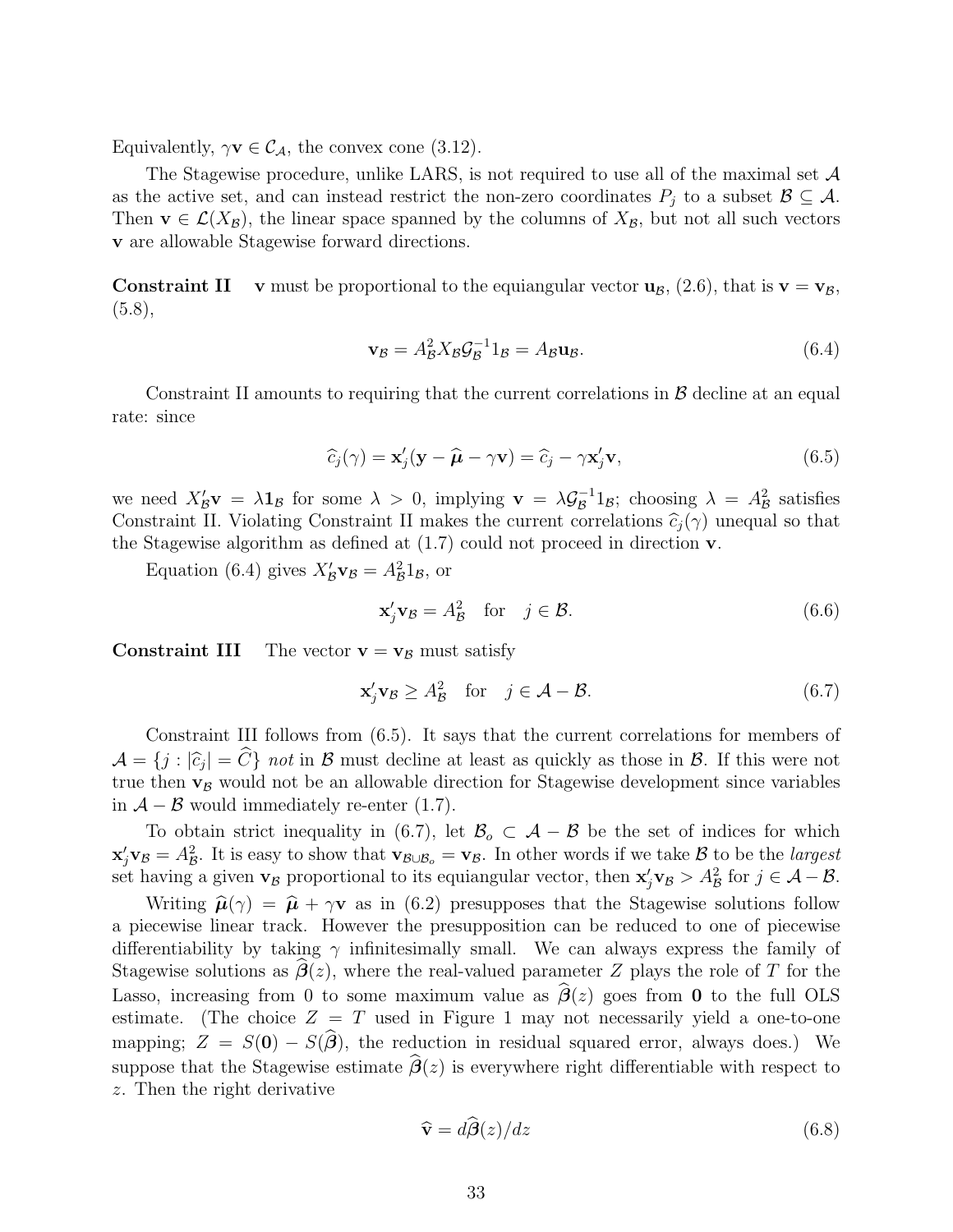must obey the three Constraints.

The definition of the idealized Stagewise procedure in Section 3.2, in which  $\epsilon \to 0$  in rule (1.7), is somewhat vague but the three Constraints apply to any reasonable interpretation. It turns out that the LARS-Stagewise algorithm satisfies the Constraints and is unique in doing so. This is the meaning of Theorem 2. (Of course the LARS-Stagewise algorithm is also supported by direct numerical comparisons with (1.7), as in Figure 1's right panel.)

If  $u_A \in C_A$  then  $v = v_A$  obviously satisfies the three constraints. The interesting situation for Theorem 2 is  $u_A \notin C_A$ , which we now assume to be the case. Any subset  $B \subset A$ determines a face of the convex cone of dimension  $|\mathcal{B}|$ , the face having  $P_i > 0$  in (3.12) for  $j \in \mathcal{B}$  and  $P_j = 0$  for  $j \in \mathcal{A} - \mathcal{B}$ . The orthogonal projection of  $\mathbf{u}_{\mathcal{A}}$  into the linear subspace  $\mathcal{L}(X_{\mathcal{B}})$ , say Proj<sub>B</sub>( $\mathbf{u}_{\mathcal{A}}$ ), is proportional to B's equiangular vector  $\mathbf{u}_{\mathcal{B}}$ : using (2.7),

$$
Proj_{\mathcal{B}}(\mathbf{u}_{\mathcal{A}}) = X_{\mathcal{B}}\mathcal{G}_{\mathcal{B}}^{-1}X_{\mathcal{B}}'\mathbf{u}_{\mathcal{A}} = X_{\mathcal{B}}\mathcal{G}_{\mathcal{B}}^{-1}A_{\mathcal{A}}1_{\mathcal{B}} = (A_{\mathcal{A}}/A_{\mathcal{B}}) \cdot \mathbf{u}_{\mathcal{B}},
$$
(6.9)

or equivalently

$$
Proj_{\mathcal{B}}(\mathbf{v}_{\mathcal{A}}) = (A_{\mathcal{A}}/A_{\mathcal{B}})^2 \mathbf{v}_{\mathcal{B}}.
$$
\n(6.10)

The nearest point to  $\mathbf{u}_\mathcal{A}$  in  $\mathcal{C}_\mathcal{A}$ , say  $\hat{\mathbf{u}}_\mathcal{A}$  is of the form  $\Sigma_\mathcal{A} \mathbf{x}_j P_j$  with  $P_j \geq 0$ . Therefore  $\hat{\mathbf{u}}_\mathcal{A}$ exists strictly within face  $\mathcal{B}$ , where  $\mathcal{B} = \{j : P_j > 0\}$ , and must equal Proj<sub> $\hat{\mathcal{B}}(\mathbf{u}_\mathcal{A})$ . According</sub> to (6.9),  $\hat{\mathbf{u}}_{\mathcal{A}}$  is proportional to  $\mathcal{B}$ 's equiangular vector  $\mathbf{u}_{\hat{\mathcal{B}}}$ , and also to  $\mathbf{v}_{\hat{\mathcal{B}}} = A_{\mathcal{B}} \mathbf{u}_{\mathcal{B}}$ . In other words  $\mathbf{v}_{\hat{\beta}}$  satisfies Constraint II, and it obviously also satisfies Constraint I. Figure 9 schematically illustrates the geometry.



**Figure 9.** The geometry of the LARS-Stagewise modification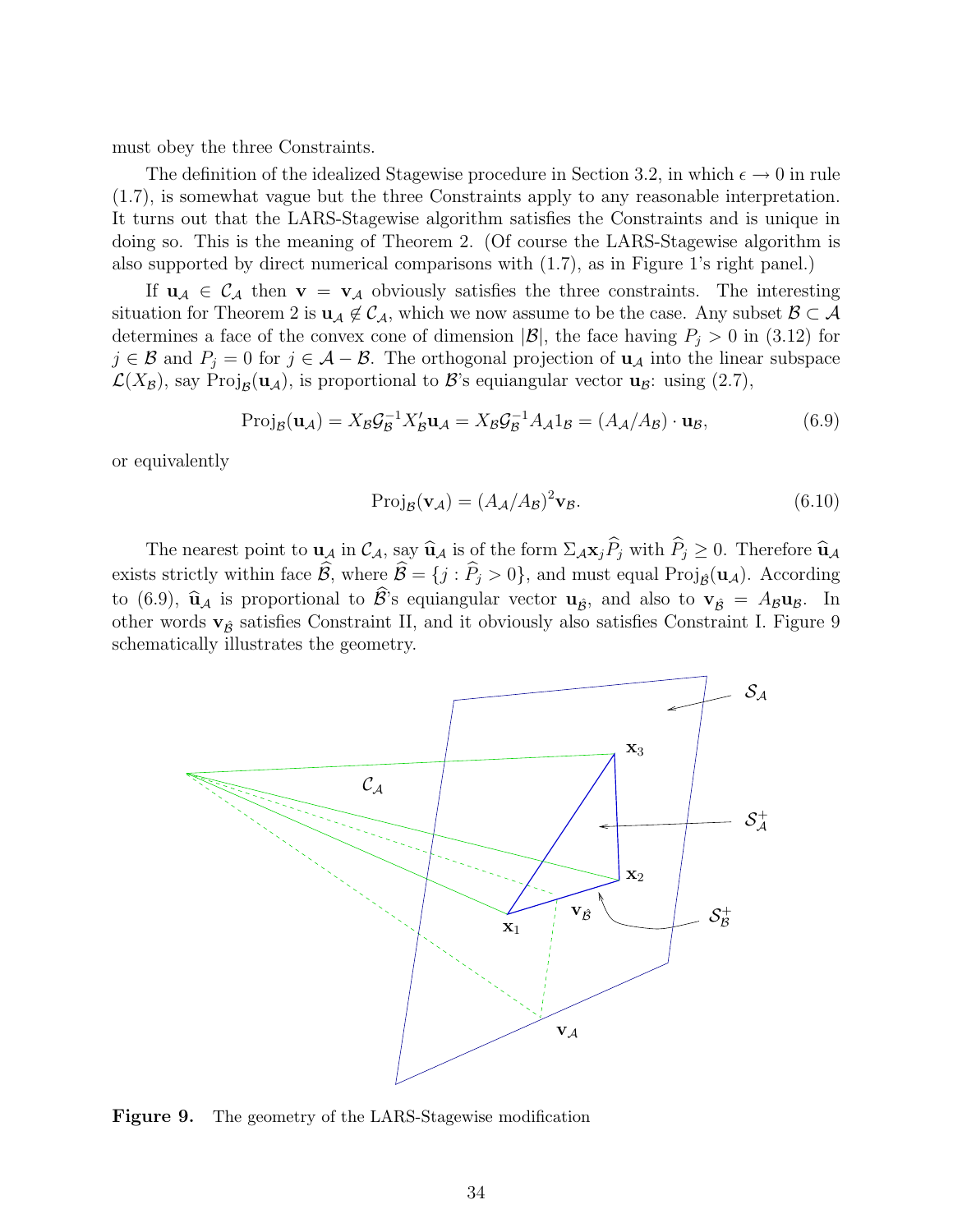**Lemma 12.**  $\mathbf{v}_{\hat{\beta}}$  satisfies Constraints I-III, and conversely if **v** satisfies the three Constraints then  $\mathbf{v} = \mathbf{v}_{\hat{\mathcal{B}}}$ .

*Proof.* Let  $\cos \equiv A_{\mathcal{A}}/A_{\mathcal{B}}$  and  $\sin = [1 - \cos^2]^{\frac{1}{2}}$ , the latter being greater than zero by Lemma 5. For any face  $\mathcal{B} \subset \mathcal{A}$ , (6.9) implies

$$
\mathbf{u}_{\mathcal{A}} = \mathbf{C}\mathbf{os} \cdot \mathbf{u}_{\mathcal{B}} + \mathbf{Sin} \cdot \mathbf{z}_{\mathcal{B}},\tag{6.11}
$$

where  $z_B$  is a unit vector orthogonal to  $\mathcal{L}(X_B)$ , pointing away from  $\mathcal{C}_A$ . By an *n*-dimensional coordinate rotation we can make  $\mathcal{L}(X_{\mathcal{B}}) = \mathcal{L}(\mathbf{c}_1, \mathbf{c}_1, \dots, \mathbf{c}_J), J = |\mathcal{B}|$ , the space of *n*-vectors with last  $n - J$  coordinates zero, and also

$$
\mathbf{u}_{\mathcal{B}} = (1, 0, 0, 0), \quad \mathbf{u}_{\mathcal{A}} = (\text{Cos}, 0, \text{Sin}, 0), \tag{6.12}
$$

the first **0** having length  $J - 1$ , the second **0** length  $(n - J - 1)$ . Then we can write

$$
\mathbf{x}_j = (A_{\mathcal{B}}, \mathbf{x}_{j_2}, 0, \mathbf{0}) \quad \text{for} \quad j \in \mathcal{B}, \tag{6.13}
$$

the first coordinate  $A_B$  being required since  $\mathbf{x}'_j \mathbf{u}_B = A_B$ , (2.7). Notice that  $\mathbf{x}'_j \mathbf{u}_A = \text{Cos } A_B =$  $A_{\mathcal{A}}$ , as also required by  $(2.7)$ .

For  $\ell \in \mathcal{A} - \mathcal{B}$  denote  $\mathbf{x}_{\ell}$  as

$$
\mathbf{x}_{\ell} = (x_{\ell_1}, \mathbf{x}_{\ell_2}, x_{\ell_3}, \mathbf{x}_{\ell_4}),\tag{6.14}
$$

so (2.7) yields

$$
A_{\mathcal{A}} = \mathbf{x}_{\ell}' \mathbf{u}_{\mathcal{A}} = \mathbf{C} \mathbf{o} \mathbf{s} \cdot x_{\ell_1} + \mathbf{S} \mathbf{in} \cdot x_{\ell_3}.
$$
 (6.15)

Now assume  $\mathcal{B} = \mathcal{B}$ . In this case a separating hyperplane  $\mathcal{H}$  orthogonal to  $\mathbf{z}_{\hat{\mathcal{B}}}$  in (6.11) passes between the convex cone  $\mathcal{C}_{\mathcal{A}}$  and  $\mathbf{u}_{\mathcal{A}}$ , through  $\mathbf{\hat{u}}_{\mathcal{A}} = \cos \cdot \mathbf{u}_{\hat{\mathcal{B}}},$  implying  $x_{\ell_3} \leq 0$  (that is,  $\mathbf{x}_{\ell}$ and  $\mathbf{u}_\mathcal{A}$  are on opposite sides of  $\mathcal{H}, x_{\ell_3}$  being negative since the corresponding coordinate of  $\mathbf{u}_{\mathcal{A}}$ , "Sin" in (6.12), is positive.) Equation (6.15) gives  $\cos \cdot x_{\ell_1} \geq A_{\mathcal{A}} = \cos \cdot A_{\hat{\mathcal{B}}}$  or

$$
\mathbf{x}_{\ell}' \mathbf{v}_{\beta} = x_{\ell}' (A_{\beta} \mathbf{u}_{\beta}) = A_{\beta} x_{\ell_1} \ge A_{\beta}^2,\tag{6.16}
$$

verifying that Constraint III is satisfied.

Conversely suppose that **v** satisfies Constraints I-III so that  $\mathbf{v} \in \mathcal{S}_{\mathcal{A}}^{+}$  and  $\mathbf{v} = \mathbf{v}_{\mathcal{B}}$  for the non-zero coefficient set  $\mathcal{B}$ :  $\mathbf{v}_{\mathcal{B}} = \sum_{\mathcal{B}} \mathbf{x}_i P_i$ ,  $P_i > 0$ . Let  $\mathcal{H}$  be the hyperplane passing through Cos · **u**<sub>B</sub> orthogonally to **z**<sub>B</sub>, (6.9), (6.11). If **v**<sub>B</sub>  $\neq$  **v**<sub> $\hat{B}$ <sup></sup> then at least one of the vectors **x**<sub>l</sub>,</sub>  $\ell \in \mathcal{A}-\mathcal{B}$ , must lie on the same side of H as  $\mathbf{u}_{\mathcal{A}}$ , so that  $x_{\ell_3} > 0$  (or else H would be a separating hyperplane between  $\mathbf{u}_{\mathcal{A}}$  and  $\mathcal{C}_{\mathcal{A}}$ , and  $\mathbf{v}_{\mathcal{B}}$  would be proportional to  $\hat{\mathbf{u}}_{\mathcal{A}}$ ,. the nearest point to  $\mathbf{u}_{\mathcal{A}}$  in  $\mathcal{C}_{\mathcal{A}}$ , implying  $\mathbf{v}_{\mathcal{B}} = \mathbf{v}_{\hat{\mathcal{B}}})$ . Now (6.15) gives  $\text{Cos } \cdot x_{\ell_1} < A_{\mathcal{A}} = \text{Cos } \cdot A_{\mathcal{B}}$ , or

$$
\mathbf{x}_{\ell}' \mathbf{v}_{\mathcal{B}} = \mathbf{x}_{\ell}' (A_{\mathcal{B}} \mathbf{u}_{\mathcal{B}}) = A_{\mathcal{B}} x_{\ell_1} < A_{\mathcal{B}}^2. \tag{6.17}
$$

 $\Box$ 

This violates Constraint III, showing that **v** must equal  $\mathbf{v}_{\hat{\beta}}$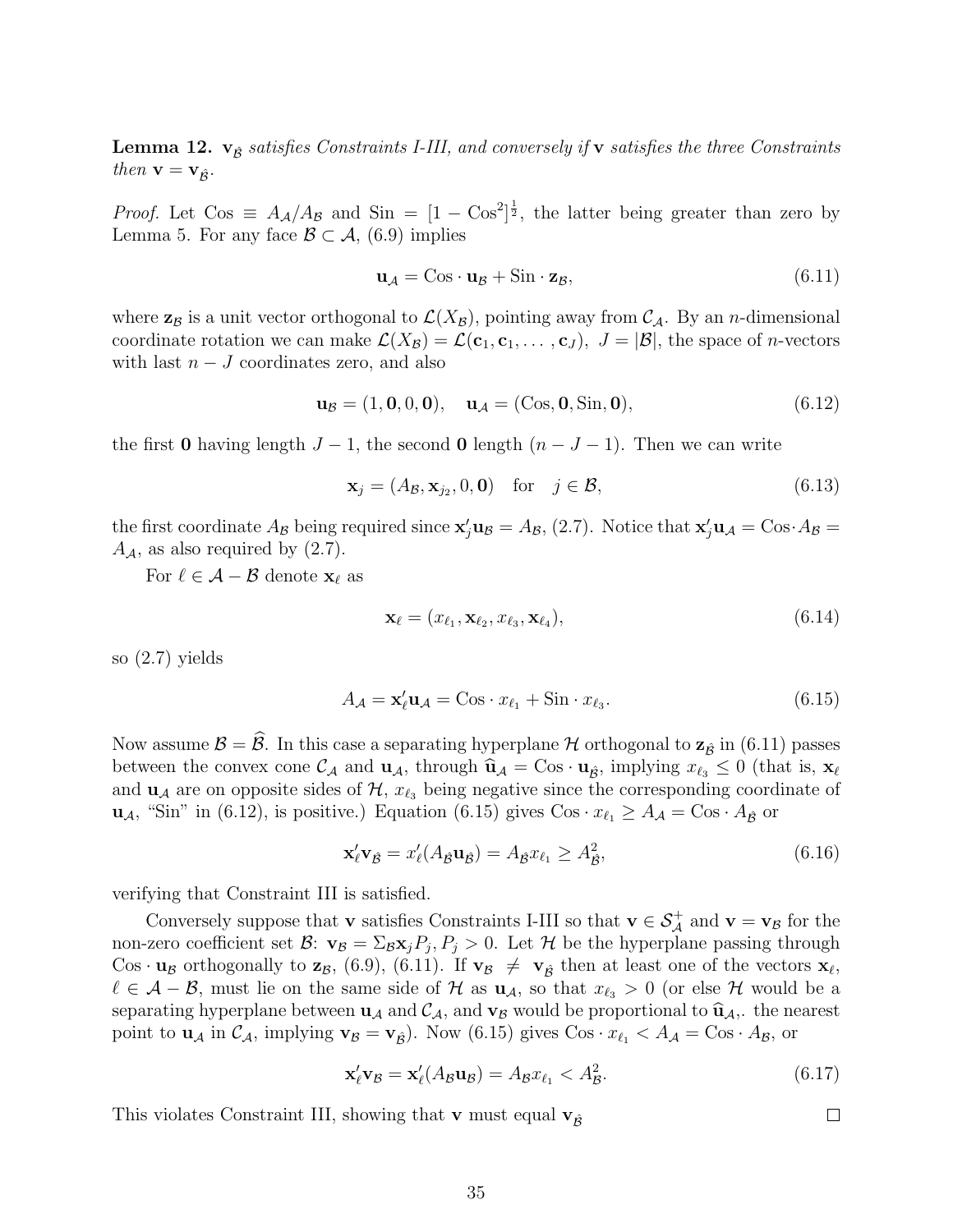Notice that the direction of advance  $\hat{\mathbf{v}} = \mathbf{v}_{\hat{B}}$  of the idealized Stagewise procedure is a function only of the current maximal set  $\mathcal{A} = \{j : |\hat{c}_j| = C\}$ , say  $\hat{\mathbf{v}} = \phi(\mathcal{A})$ . In the language of (6.7),

$$
\frac{d\widehat{\boldsymbol{\beta}}(z)}{dz} = \phi(\widehat{\mathcal{A}}). \tag{6.18}
$$

The LARS-Stagewise algorithm of Theorem 2 produces an evolving family of estimates *β*-that everywhere satisfies (6.18). This is true at every LARS-Stagewise breakpoint by the definition of the Stagewise Modification. It is also true between breakpoints. Let  $\mathcal{A}$ be the maximal set at the breakpoint, giving  $\hat{\mathbf{v}} = \mathbf{v}_{\hat{\mathcal{B}}} = \phi(\mathcal{A})$ . In the succeeding LARS-Stagewise interval  $\hat{\boldsymbol{\mu}}(\gamma) = \hat{\boldsymbol{\mu}} + \gamma \mathbf{v}_{\hat{\mathcal{B}}}$ , the maximal set is immediately reduced to  $\mathcal{B}$ , according to properties (6.6), (6.7) of  $\mathbf{v}_{\hat{\mathcal{B}}}$ ; at which it stays during the entire interval. However  $\phi(\mathcal{B}) =$  $\phi(\mathcal{A}) = \mathbf{v}_{\hat{\mathcal{B}}}$  since  $\mathbf{v}_{\hat{\mathcal{B}}} \in \mathcal{C}_{\hat{\mathcal{B}}}$ , so the LARS-Stagewise procedure, which continues in the direction  $\hat{\mathbf{v}}$  until a new member is added to the active set, continues to obey the idealized Stagewise equation (6.18).

All of this shows that the LARS-Stagewise algorithm produces a legitimate version of the idealized Stagewise track. The converse of Lemma 12says that there are no other versions, verifying Theorem 2.

The Stagewise procedure has its potential generality as an advantage over LARS and Lasso: it is easy to define forward Stagewise methods for a wide variety of non-linear fitting problems, as in Chapter 10 of Hastie et al. (2001), which begins with a Stagewise analysis to "Boosting". Comparisons with LARS and Lasso within the linear model framework, as at the end of Section (3.2), help us better understand Stagewise methodology. This Section's results permit further comparisons.

Consider proceeding forward from  $\hat{\boldsymbol{\mu}}$  along unit vector **u**,  $\hat{\boldsymbol{\mu}}(\gamma) = \hat{\boldsymbol{\mu}} + \gamma \mathbf{u}$ , two interesting choices being the LARS direction  $\mathbf{u}_{\hat{\mathcal{A}}}$  and the Stagewise direction  $\hat{\mathbf{\mu}}_{\hat{\mathcal{B}}}$ . For  $\mathbf{u} \in \mathcal{L}(X_{\hat{\mathcal{A}}})$ , the rate of change of  $S(\gamma) = ||\mathbf{y} - \hat{\boldsymbol{\mu}}(\gamma)||^2$  is

$$
-\left.\frac{\partial S(\gamma)}{\partial \gamma}\right|_o = 2\hat{C} \cdot \frac{\mathbf{u}'_A \cdot \mathbf{u}}{A_{\hat{A}}},\tag{6.19}
$$

(6.19) following quickly from (5.14). This shows that the LARS direction  $\mathbf{u}_{\hat{\mathcal{A}}}$  maximizes the instantaneous decrease in S. The ratio

$$
\frac{\partial S_{\text{Stage}}(\gamma)}{\partial \gamma} \bigg|_o / \frac{\partial S_{\text{LARS}}(\gamma)}{\partial \gamma} \bigg|_o = \frac{A_{\hat{A}}}{A_{\hat{B}}},\tag{6.20}
$$

equaling the quantity "Cos" in (6.15).

The comparison goes the other way for the maximum absolute correlation  $C(\gamma)$ . Proceeding as in  $(2.15)$ ,

$$
-\left.\frac{\partial\widehat{C}(\gamma)}{\partial\gamma}\right|_o = \min_{\hat{\mathcal{A}}} \{|x'_j \mathbf{u}|\}.
$$
\n(6.21)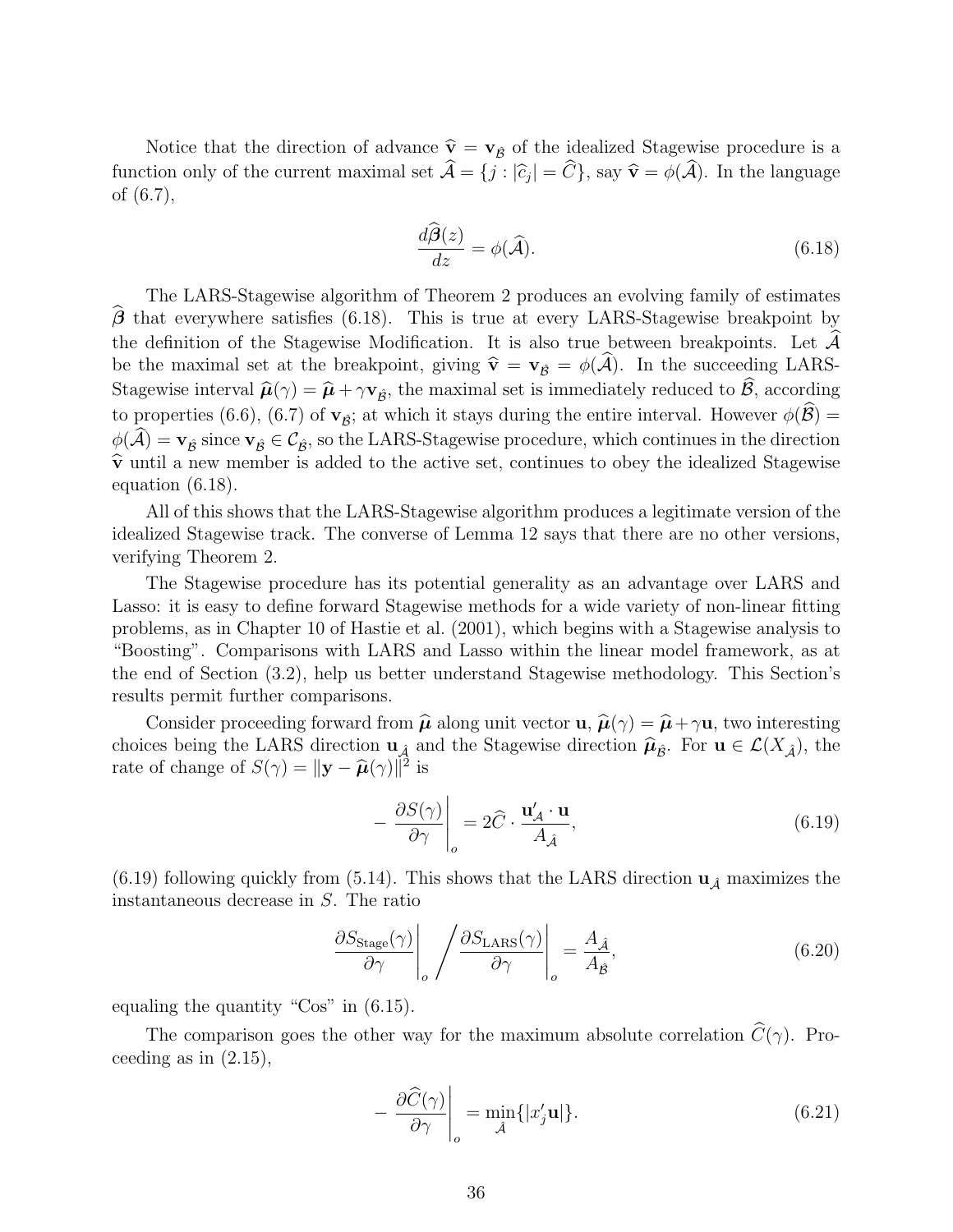The argument for Lemma 12, using Constraints II and III, shows that  $\mathbf{u}_{\hat{\beta}}$  maximizes (6.21) at  $A_{\hat{\mathcal{B}}}$ , and that

$$
\frac{\partial \widehat{C}_{\text{LARS}}(\gamma)}{\partial \gamma} \bigg|_o / \frac{\partial \widehat{C}_{\text{Stage}}(\gamma)}{\partial \gamma} \bigg|_o = \frac{A_{\hat{\mathcal{A}}}}{A_{\hat{\mathcal{B}}}}.\tag{6.22}
$$

The original motivation for the Stagewise procedure was to minimize residual squared error within a framework of parsimonious forward search. However (6.20) shows that Stagewise is less greedy than LARS in this regard, it being more accurate to describe Stagewise as striving to minimize the maximum absolute residual correlation.

**7. Computations** The entire sequence of steps in the LARS algorithm with  $m < n$  variables requires  $O(m^3 + nm^2)$  computations—the cost of a least squares fit on m variables.

In detail, at the kth of m steps, we compute  $m - k$  inner products  $c_{jk}$  of the non-active  $\mathbf{x}_i$  with the current residuals to identify the next active variable, and then invert the  $k \times k$ matrix  $\mathcal{G}_k = X'_k X_k$  to find the next LARS direction. We do this by updating the Cholesky factorization  $R_{k-1}$  of  $\mathcal{G}_{k-1}$  found at the previous step (Golub & Van Loan 1983). At the final step m, we have computed the Cholesky  $R = R_m$  for the full cross-product matrix, which is the dominant calculation for a least-squares fit. Hence the LARS sequence can be seen as a Cholesky factorization with a guided ordering of the variables.

The computations can be reduced further by recognizing that the inner products above can be updated at each iteration using the cross-product matrix  $X'X$  and the current directions. For  $m \gg n$ , this strategy is counter-productive and is not used.

For the lasso modification, the computations are similar, except that occasionally one has to drop a variable, and hence *downdate*  $R_k$  (costing at most  $O(m^2)$  operations per downdate). For the *stagewise* modification of LARS, we need to check at each iteration that the components of  $w$  are all positive. If not, one or more variables are dropped (using the *inner loop* of the NNLS algorithm described in Lawson & Hansen  $(1974)$ , again requiring downdating of  $R_k$ . With many correlated variables, the stagewise version can take many more steps than LARS because of frequent dropping and adding of variables, increasing the computations by a factors up to 5 or more in extreme cases.

The LARS algorithm (in any of the three states above), works gracefully for the case where there are many more variables than observations:  $m \gg n$ . In this case LARS terminates at the saturated least-squares fit after  $n-1$  variables have entered the active set (at a cost of  $O(n^3)$  operations). (This number is  $n-1$  rather than n, because the columns of X have been mean centered, and hence it has row-rank  $n - 1$ ). We make a few more remarks about the  $m \gg n$  case in the *lasso* state:

- The LARS algorithm continues to provide LASSO solutions along the way, and the final solution highlights the fact that a LASSO fit can have no more than  $n-1$  (mean centered) variables with non-zero coefficients.
- Although the model involves no more than  $n-1$  variables at any time, the number of different variables ever to have entered the model during the entire sequence can be—and typically is—greater than  $n-1$ .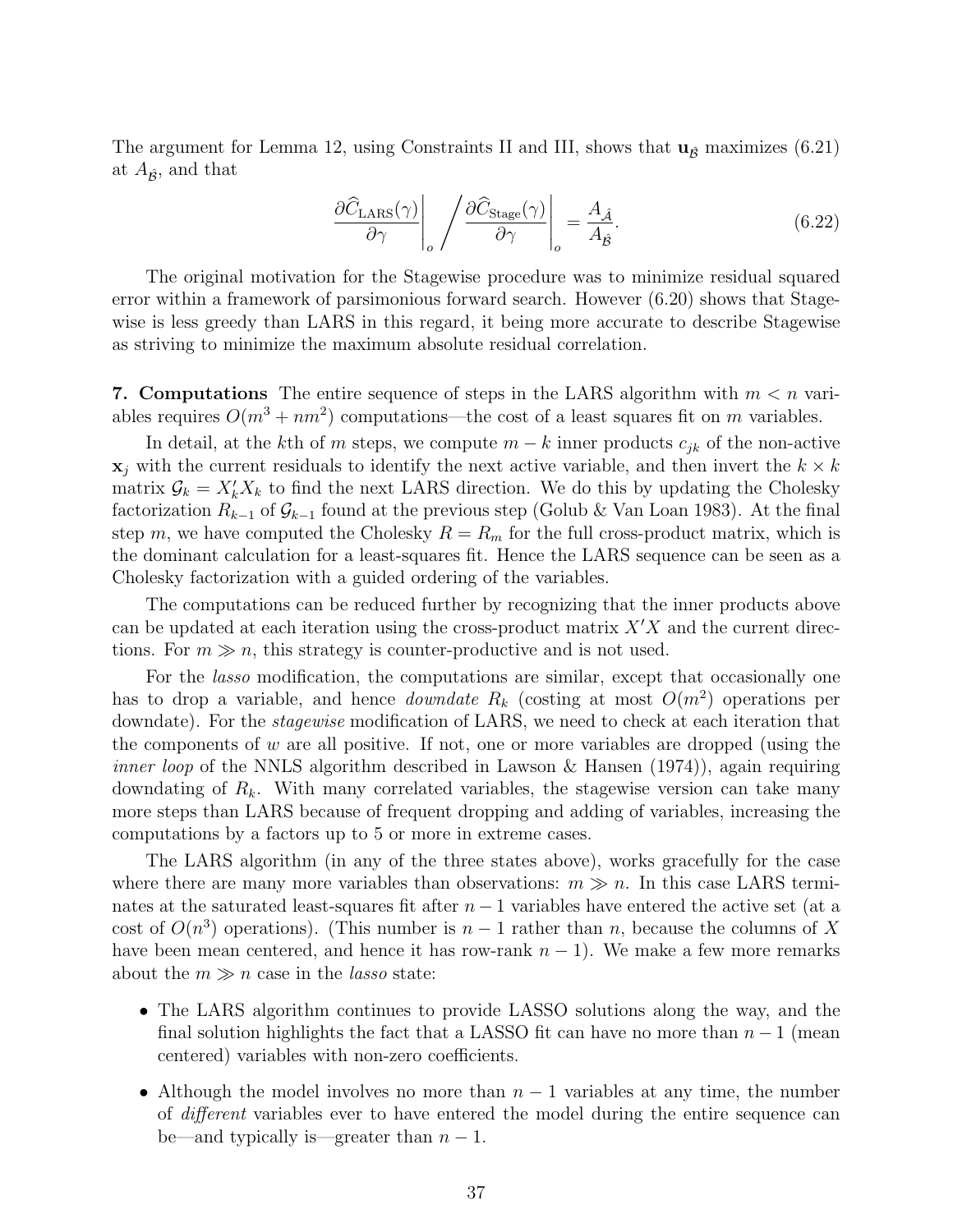- The model sequence, particularly near the saturated end, tends to be quite variable with respect to small changes in **y**.
- The estimation of  $\sigma^2$  may have to depend on an auxilliary method such as nearest neighbors (since the final model is saturated.) We have not investigated the accuracy of the simple approximation formula  $(4.12)$  for the case  $m>n$ .

A documented S-plus implementation of LARS and associated functions is available from www-stat.stanford.edu/∼hastie/Papers; the diabetes data also appears there.

**8. Boosting procedures** One motivation for studying the forward stagewise algorithm is its usefulness in adaptive fitting for data mining. In particular, Forward Stagewise ideas are used in "Boosting", an important class of fitting methods for data mining introduced by Freund & Schapire (1997). These methods are one of the hottest topics in the area of machine learning, and one of the most effective prediction methods in current use. Boosting can use any adaptive fitting procedure as its " base learner" (model fitter): trees are a popular choice, as implemented in CART (Breiman, Friedman, Olshen & Stone 1984).

Friedman, Hastie & Tibshirani (2000) and Friedman (2001) studied boosting and proposed a number of procedures, the most relevant to this discussion being least-squares boosting. This procedure works by successive fitting of regression trees to the current residuals. Specifically we start with the residual  $\mathbf{r} = \mathbf{y}$  and the fit  $\hat{\mathbf{y}} = 0$ . We fit a tree in  $\mathbf{x}_1, \mathbf{x}_2, \dots, \mathbf{x}_m$ to the response **y** giving a fitted tree  $t_1$  (an *n*-vector of fitted values). Then we update  $\hat{y}$  to  $\hat{\mathbf{y}} + \epsilon \cdot \mathbf{t}_1$ , **r** to  $\mathbf{y} - \hat{\mathbf{y}}$  and continue for many iterations. Here  $\epsilon$  is a small positive constant. Empirical studies show that small values of  $\epsilon$  work better than  $\epsilon = 1$ : in fact, for prediction accuracy "the smaller the better". The only drawback in taking very small values of  $\epsilon$  is computational slowness.

A major research question has been why boosting works so well, and specifically why is-shrinkage so important? To understand boosted trees in the present context, we think of our predictors not as our original variables  $\mathbf{x}_1, \mathbf{x}_2, \ldots, \mathbf{x}_m$ , but instead as the set of all trees **t**<sup>k</sup> that could be fit to our data. There is a strong similarity between least-squares boosting and Forward Stagewise regression as defined earlier. Fitting a tree to the current residual is a numerical way of finding the "predictor" most correlated with the residual. Note however that the greedy algorithms used in CART don't search among all possible trees, but only a subset of them. In addition the set of all trees, including a parametrization for the predicted values in the terminal nodes, is infinite. Nevertheless one can define idealized versions of least-squares boosting that look much like Forward Stagewise regression.

Hastie et al. (2001) noted the the striking similarity between Forward Stagewise regression and the Lasso, and conjectured that this may help explain the success of the Forward Stagewise process used in least-squares boosting. That is, in some sense least squares boosting may be carrying out a Lasso fit on the infinite set of tree predictors. Note that direct computation of the Lasso via the LARS procedure would not be feasible in this setting because the number of trees is infinite and one could not compute the optimal step length. But Forward Stagewise regression is feasible because it only need find the the most correlated predictor among the infinite set, where it approximates by numerical search.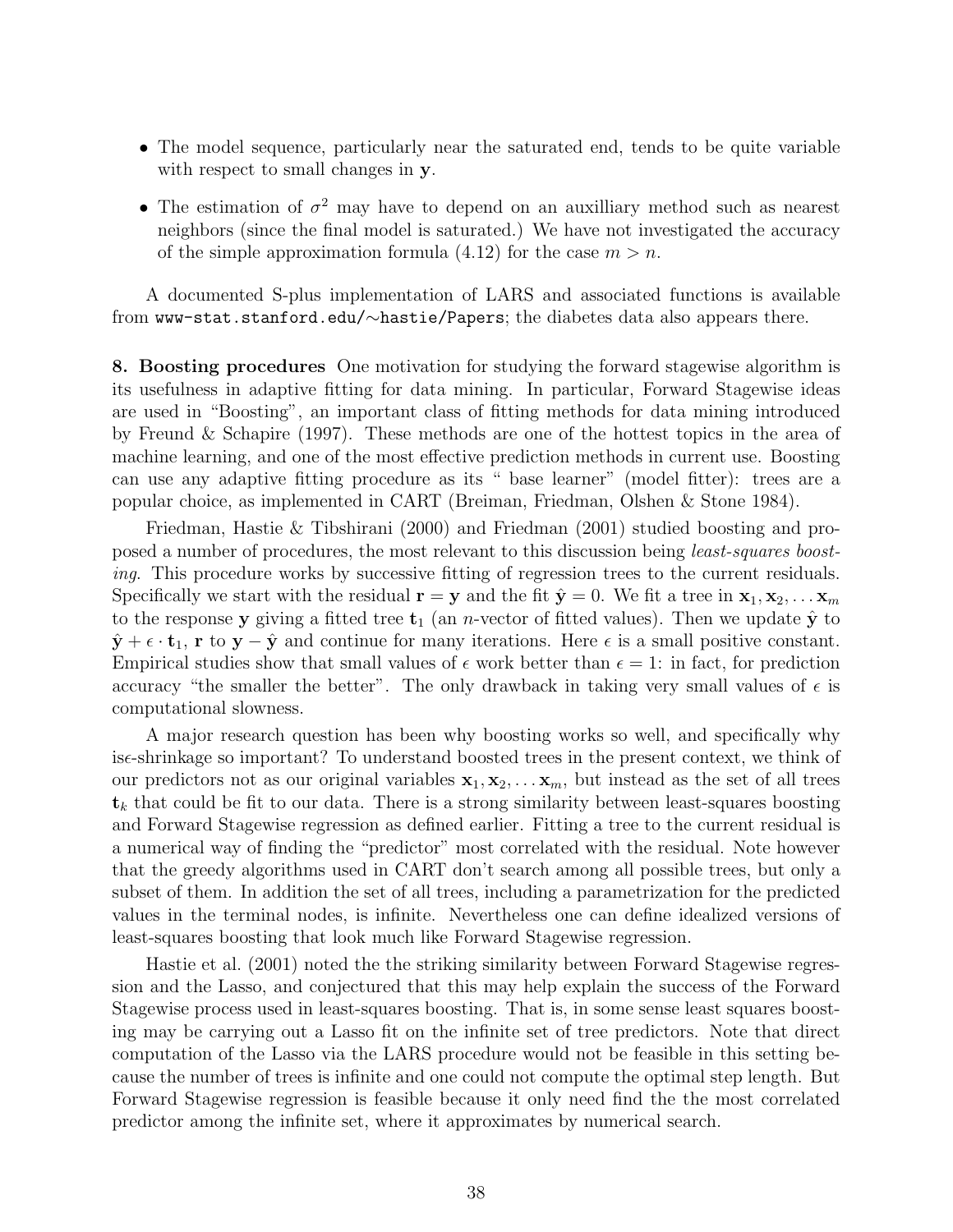In this paper we have established the connection between the Lasso and Forward stagewise regression. We are now thinking about how these results can help to understand and improve boosting procedures. One such idea is a modified form of Forward Stagewise: we find the best tree as usual, but rather than taking a small step in only that tree, we take a small least squares step in all trees currently in our model. One can show that for small stepsizes this procedure approximates LARS; its advantage is that it can be carried out on an infinite set of predictors such as trees.

### **9. Appendix**

9.1. Local linearity and Lemma 2. Conventions. We write  $\mathbf{x}_l$  with subscript l for members of the active set  $\mathcal{A}_k$ . Thus  $\mathbf{x}_l$  denotes the *l*th variable to enter, being an abuse of notation for  $s_l \mathbf{x}_{j(l)} = \text{sgn}(\hat{c}_{j(l)}) \mathbf{x}_{j(l)}$ . Expressions  $\mathbf{x}'_l(\mathbf{y} - \hat{\boldsymbol{\mu}}_{k-1}(\mathbf{y})) = \hat{C}_k(\mathbf{y})$  and  $\mathbf{x}'_l \mathbf{u}_k = A_k$  clearly do not depend on which  $\mathbf{x}_l \in \mathcal{A}_k$  we choose.

By writing  $j \notin A_k$ , we intend that both **x**<sub>j</sub> and  $-\mathbf{x}_j$  are candidates for inclusion at the next step. One could think of negative indices  $-j$  corresponding to "new" variables  $\mathbf{x}_{-j} = -\mathbf{x}_j$ .

The active set  $\mathcal{A}_k(\mathbf{y})$  depends on the data **y**. When  $\mathcal{A}_k(\mathbf{y})$  is the same for all **y** in a neighborhood of **y**<sub>0</sub>, we say that  $\mathcal{A}_k(\mathbf{y})$  is locally fixed (at  $\mathcal{A}_k = \mathcal{A}_k(\mathbf{y}_0)$ ).

A function  $g(y)$  is locally Lipschitz at **y** if for all sufficiently small vectors  $\Delta y$ ,

$$
\|\Delta g\| = \|g(\mathbf{y} + \Delta \mathbf{y}) - g(\mathbf{y})\| \le L \|\Delta \mathbf{y}\|.
$$
\n(9.1)

If the constant L applies for all **y**, we say that g is uniformly locally Lipschitz  $(L)$ , and the word "locally" may be dropped.

**Lemma 13.** For each k,  $0 \leq k \leq m$ , there is an open set  $G_k$  of full measure on which  $\mathcal{A}_k(\mathbf{y})$  and  $\mathcal{A}_{k+1}(\mathbf{y})$  are locally fixed, differ by one, and  $\hat{\boldsymbol{\mu}}_k(\mathbf{y})$  is locally linear. The sets  $G_k$ are decreasing as k increases.

*Proof.* The argument is by induction. The induction hypothesis states that for each  $y_0 \in$  $G_{k-1}$  there is a small ball  $B(\mathbf{y}_0)$  on which (a) the active sets  $\mathcal{A}_{k-1}(\mathbf{y})$  and  $\mathcal{A}_k(\mathbf{y})$  are fixed and equal to  $\mathcal{A}_{k-1}$  and  $\mathcal{A}_k$  respectively, (b)  $|\mathcal{A}_k \setminus \mathcal{A}_{k-1}| = 1$  so that the same single variable enters locally at stage  $k - 1$ , and (c)  $\hat{\boldsymbol{\mu}}_{k-1}(\mathbf{y}) = M\mathbf{y}$  is linear. We construct a set  $G_k$  with the same property.

Fix a point **y**<sub>0</sub> and the corresponding ball  $B(\mathbf{y}_0) \subset G_{k-1}$ , on which  $\mathbf{y} - \hat{\boldsymbol{\mu}}_{k-1}(\mathbf{y}) =$ **y** − M**y** = R**y**, say. For indices  $j_1, j_2 \notin \mathcal{A}$ , let  $N(j_1, j_2)$  be the set of **y** for which there exists a  $\gamma$  such that

$$
w'(R\mathbf{y} - \gamma \mathbf{u}_k) = \mathbf{x}'_{j_1}(R\mathbf{y} - \gamma \mathbf{u}_k) = \mathbf{x}'_{j_2}(R\mathbf{y} - \gamma \mathbf{u}_k)
$$
(9.2)

Setting  $\delta_1 = \mathbf{x}_l - \mathbf{x}_{j_1}$ , the first equality may be written  $\delta'_1 R \mathbf{y} = \gamma \delta'_1 \mathbf{u}_k$  and so when  $\delta'_1 \mathbf{u}_k \neq 0$ determines

$$
\gamma = \delta_1'R\mathbf{y}/\delta_1'\mathbf{u}_k =: \eta_1'\mathbf{y}.
$$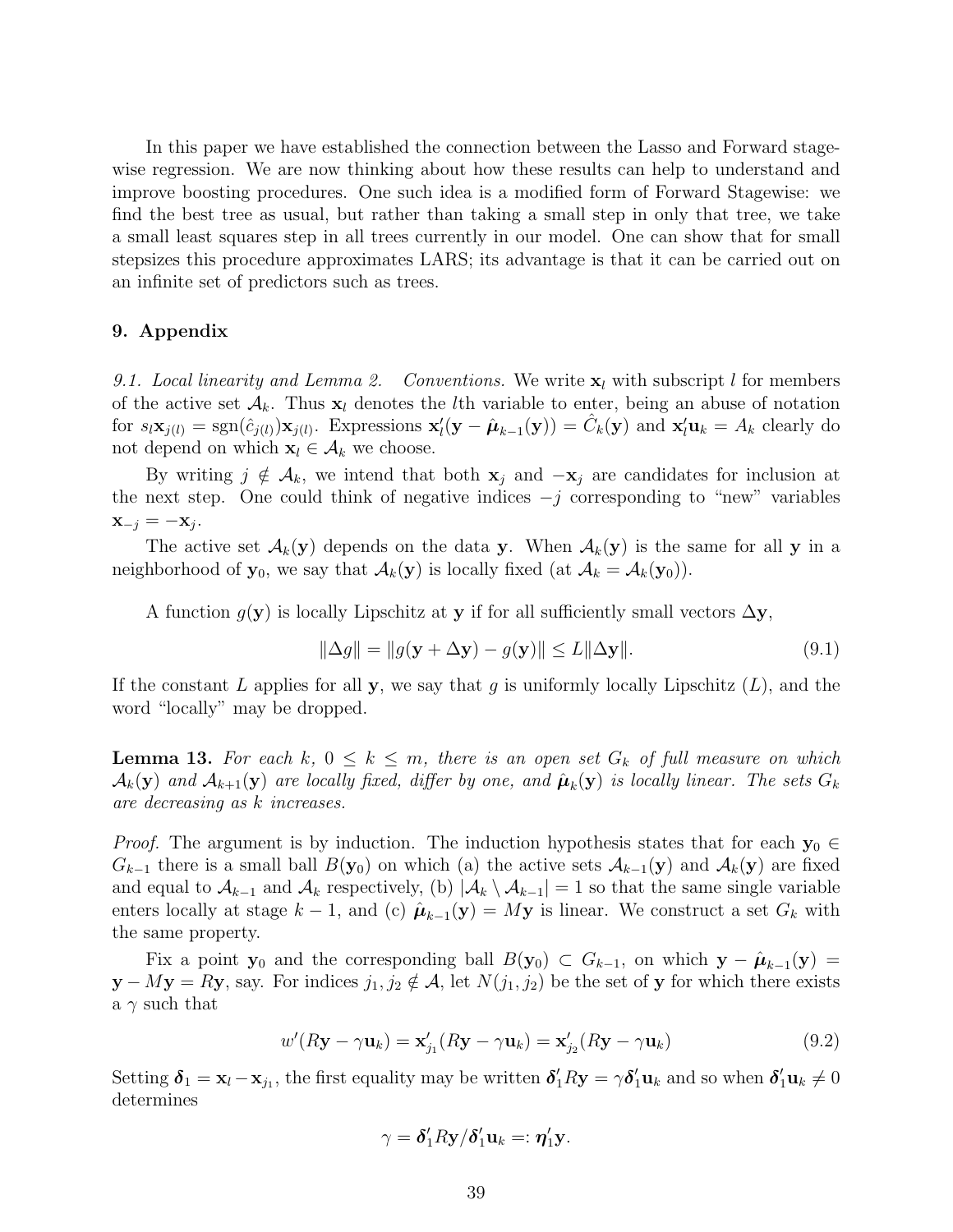(If  $\delta_1' \mathbf{u}_k = 0$ , there are no qualifying **y**, and  $N(j_1, j_2)$  is empty.) Now using the second equality and setting  $\delta_2 = \mathbf{x}_l - \mathbf{x}_{j_2}$ , we see that  $N(j_1, j_2)$  is contained in the set of **y** for which

$$
\delta_2'R\mathbf{y} = \eta_1'\mathbf{y} \; \delta_2'\mathbf{u}_k
$$

In other words, setting  $\boldsymbol{\eta}_2 = R' \boldsymbol{\delta}_2 - (\boldsymbol{\delta}_2' \mathbf{u}_k) \boldsymbol{\eta}_1$ , we have

$$
N(j_1, j_2) \subset \{\mathbf{y} : \pmb{\eta}_2' \mathbf{y} = 0\}.
$$

If we define

$$
N(\mathbf{y}_0) = \bigcup \{ N(j_1, j_2) : j_1, j_2 \notin \mathcal{A}, j_1 \neq j_2 \},\
$$

it is evident that  $N(\mathbf{y}_0)$  is a finite union of hyperplanes and hence closed. For  $\mathbf{y} \in B(\mathbf{y}_0)$  $N(\mathbf{y}_0)$ , a unique new variable joins the active set at step k. Near each such **y** the "joining" variable is locally the same and  $\gamma_k(\mathbf{y})\mathbf{u}_k$  is locally linear.

We then define  $G_k \subset G_{k-1}$  as the union of such sets  $B(\mathbf{y})\setminus N(\mathbf{y})$  over  $\mathbf{y} \in G_{k-1}$ . Thus  $G_k$ is open and on  $G_k$ ,  $\mathcal{A}_{k+1}(\mathbf{y})$  is locally constant and  $\hat{\boldsymbol{\mu}}_k(\mathbf{y})$  is locally linear. Thus properties (a)- (c) hold for  $G_k$ .

The same argument works for the initial case  $k = 0$ : since  $\hat{\mu}_0 = 0$ , there is no circularity. Finally, since the intersection of  $G_k$  with any compact set is covered by a finite number of  $B(y_i) \setminus N(y_i)$ , it is clear that  $G_k$  has full measure.  $\Box$ 

**Lemma 14.** Suppose that for **y** near **y**<sub>0</sub>,  $\hat{\mu}_{k-1}(\mathbf{y})$  is continuous (resp. linear) and that  $\mathcal{A}_k(\mathbf{y}) = \mathcal{A}_k$ . Suppose also that at  $\mathbf{y}_0$ ,  $\mathcal{A}_{k+1}(\mathbf{y}_0) = \mathcal{A} \cup \{k+1\}$ .

Then for **y** near **y**<sub>0</sub>,  $\mathcal{A}_{k+1}(\mathbf{y}) = \mathcal{A}_k \cup \{k+1\}$  and  $\hat{\gamma}_k(\mathbf{y})$  and hence  $\hat{\boldsymbol{\mu}}_k(\mathbf{y})$  are continuous (resp. linear) and uniformly Lipschitz.

*Proof.* Consider first the situation at  $\mathbf{y}_0$ , with  $C_k$  and  $\hat{c}_{kj}$  defined in (2.18) and (2.17) respectively. Since  $k + 1 \notin \mathcal{A}_k$ , we have  $|\hat{C}_k(\mathbf{y}_0)| > \hat{c}_{k,k+1}(\mathbf{y}_0)$ , and  $\hat{\gamma}_k(\mathbf{y}_0) > 0$  satisfies

$$
\hat{C}_k(\mathbf{y}_0) - \hat{\gamma}_k(\mathbf{y}_0) A_k \begin{Bmatrix} = \\ > \end{Bmatrix} \hat{c}_{k,j}(\mathbf{y}_0) - \hat{\gamma}_k(\mathbf{y}_0) a_{k,j} \text{ as } \begin{Bmatrix} j = k+1 \\ j > k+1 \end{Bmatrix}.
$$
 (9.3)

In particular, it must be that  $A_k \neq a_{k,k+1}$ , and hence

$$
\hat{\gamma}_k(\mathbf{y}_0) = \frac{\hat{C}_k(\mathbf{y}_0) - \hat{c}_{k,k+1}(\mathbf{y}_0)}{A_k - a_{k,k+1}} > 0.
$$

Call an index j admissible if  $j \notin A_k$  and  $a_{k,j} \neq A_k$ . For **y** near **y**<sub>0</sub>, this property is independent of  $\mathbf{y}$ . For admissible  $j$ , define

$$
R_{k,j}(\mathbf{y}) = \frac{\hat{C}_k(\mathbf{y}) - \hat{c}_{k,j}(\mathbf{y})}{A_k - a_{k,j}},
$$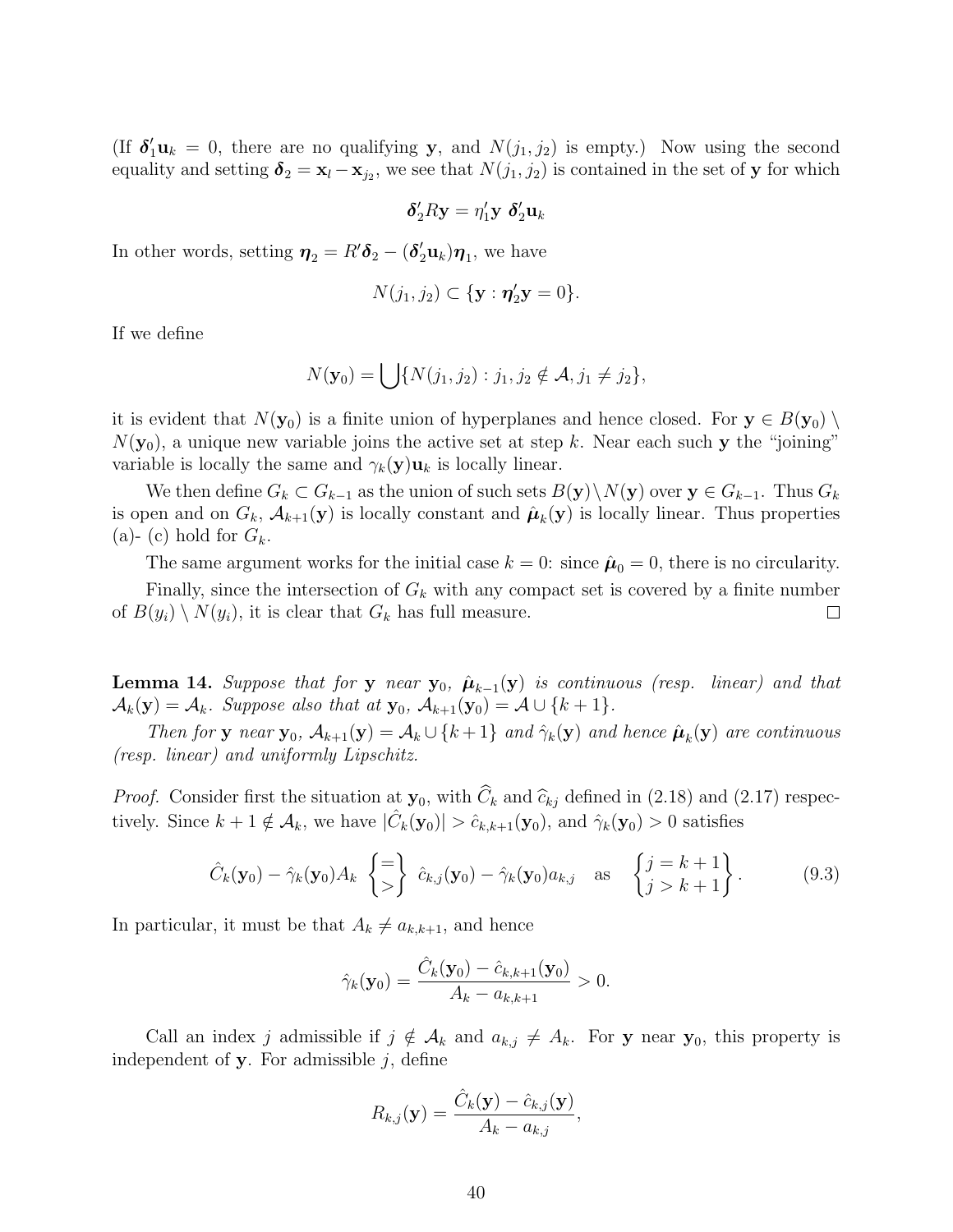which is continuous (resp. linear) near  $y_0$  from the assumption on  $\hat{\mu}_{k-1}$ . By definition,

$$
\hat{\gamma}_k(\mathbf{y}) = \min_{j \in \mathcal{P}_k(\mathbf{y})} R_{k,j}(\mathbf{y}),
$$

where

$$
\mathcal{P}_k(\mathbf{y}) = \{ j \text{ admissible and } R_{k,j}(\mathbf{y}) > 0. \}
$$

For admissible j,  $R_{k,j}(\mathbf{y}_0) \neq 0$ , and near  $\mathbf{y}_0$  the functions  $\mathbf{y} \to R_{k,j}(\mathbf{y})$  are continuous and of fixed sign. Thus, near  $y_0$  the set  $\mathcal{P}_k(y)$  stays fixed at  $\mathcal{P}_k(y_0)$  and (9.3) implies that

$$
R_{k,k+1}(\mathbf{y}) < R_{k,j}(\mathbf{y}) \qquad \qquad j > k+1, j \in \mathcal{P}_k(\mathbf{y}).
$$

Consequently, for **y** near **y**<sub>0</sub>, only variable  $k + 1$  joins the active set, and so  $A_{k+1}(\mathbf{y}) =$  $\mathcal{A}_k \cup \{k+1\}$ , and

$$
\hat{\gamma}_k(\mathbf{y}) = R_{k,k+1}(\mathbf{y}) = \frac{(\mathbf{x}_l - \mathbf{x}_{k+1})'(\mathbf{y} - \hat{\boldsymbol{\mu}}_{k-1}(\mathbf{y}))}{(\mathbf{x}_l - \mathbf{x}_{k+1})'\mathbf{u}_k}
$$
(9.4)

This representation shows that both  $\hat{\gamma}_k(\mathbf{y})$  and hence  $\hat{\boldsymbol{\mu}}_k(\mathbf{y}) = \hat{\boldsymbol{\mu}}_{k-1}(\mathbf{y}) + \hat{\gamma}_k(\mathbf{y})\mathbf{u}_k$  are continuous (resp. linear) near  $y_0$ .

To show that  $\hat{\gamma}_k$  is locally Lipschitz at **y**, we set  $\delta = \mathbf{w} - \mathbf{x}_{k+1}$ , and write, using notation from  $(9.1)$ ,

$$
\Delta \hat{\gamma}_k = \frac{\boldsymbol{\delta}'(\Delta \mathbf{y} - \Delta \hat{\boldsymbol{\mu}}_{k-1})}{\boldsymbol{\delta}' \mathbf{u}_k}.
$$

As **y** varies, there is a finite list of vectors  $(\mathbf{x}_l, \mathbf{x}_{k+1}, \mathbf{u}_k)$  that can occur in the denominator term  $\boldsymbol{\delta}'{\bf u}_k$ , and since all such terms are positive (as observed below  $(9.3)$ ), they have a uniform positive lower bound,  $a_{min}$  say. Since  $\|\boldsymbol{\delta}\| \leq 2$  and  $\hat{\boldsymbol{\mu}}_{k-1}$  is Lipschitz  $(L_{k-1})$  by assumption, we conclude that

$$
\frac{|\Delta\hat{\gamma}_k|}{\|\Delta\mathbf{y}\|} \le 2a_{min}^{-1}(1 + L_{k-1}) =: L_k
$$

## 9.2. Consequences of the Positive Cone Condition

**Lemma 15.** Suppose that  $|\mathcal{A}_+| = |\mathcal{A}| + 1$  and that  $X_{\mathcal{A}_+} = [X_{\mathcal{A}} \mathbf{x}_+]$  (where  $\mathbf{x}_+ = s_j \mathbf{x}_j$  for some  $j \notin \mathcal{A}$ ). Let  $P_{\mathcal{A}} = X_{\mathcal{A}} G_{\mathcal{A}}^{-1} X_{\mathcal{A}}'$  denote projection on span $(X_{\mathcal{A}})$ , so that  $a = \mathbf{x}'_+ P_{\mathcal{A}} \mathbf{x}_+ < 1$ . The the +-component of  $G_{\mathcal{A}+}^{-1}1_{\mathcal{A}+}$  is

$$
(G_{\mathcal{A}+}^{-1}1_{\mathcal{A}+})_{+} = (1-a)^{-1} \left(1 - \frac{\mathbf{x}'_{+} \mathbf{u}_{\mathcal{A}}}{A_{\mathcal{A}}}\right).
$$
\n(9.5)

Consequently, under the positive cone condition (4.11),

$$
\mathbf{x}'_+ \mathbf{u}_\mathcal{A} < A_\mathcal{A}.\tag{9.6}
$$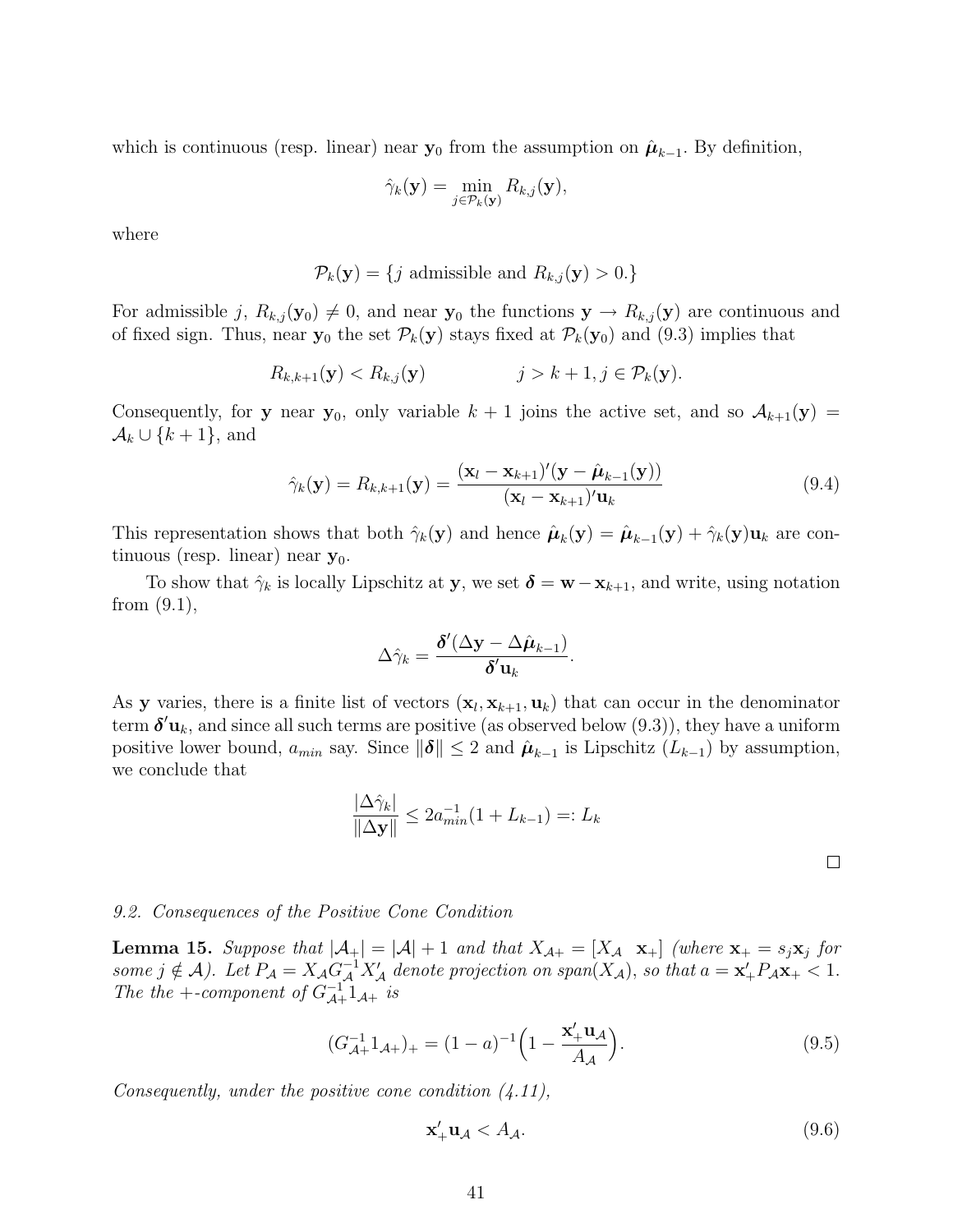*Proof.* Write  $G_{\mathcal{A}+}$  as a partitioned matrix

$$
G_{\mathcal{A}+} = \begin{pmatrix} X'X & X'\mathbf{x}_+ \\ \mathbf{x}'_+X & \mathbf{x}'_+\mathbf{x}_+ \end{pmatrix} = \begin{pmatrix} A & B \\ B' & D \end{pmatrix}.
$$

Applying the formula for the inverse of a partitioned matrix, (e.g. Rao (1973, page 33)),

$$
(G_{\mathcal{A}+}^{-1}1_{\mathcal{A}+})_{+} = -E^{-1}F'1 + E^{-1},
$$

where

$$
E = D - B'A^{-1}B = 1 - \mathbf{x}'_+P_A\mathbf{x}_+, F = A^{-1}B = G_A^{-1}X'\mathbf{x}_+
$$

from which (9.5) follows. The positive cone condition implies that  $G_{\mathcal{A}+}^{-1}1_{\mathcal{A}+} > 0$ , and so (9.6) is immediate.

9.3. Global continuity and Lemma 3 We shall call **y**<sup>0</sup> a multiple point at step k if two or more variables enter at the same time. Lemma 14 shows that such points form a set of measure zero, but they can and do cause discontinuities in  $\hat{\mu}_{k+1}$  at  $\mathbf{y}_0$  in general. We will see however that the positive cone condition prevents such discontinuities.

We confine our discussion to double points, hoping that these arguments will be sufficent to establish the same pattern of behavior at points of multiplicity three or higher. In addition, by renumbering, we shall suppose that indices  $k + 1$  and  $k + 2$  are those that are added at double point  $\mathbf{y}_0$ . Similarly, for convenience only, we assume that  $\mathcal{A}_k(\mathbf{y})$  is constant near  $\mathbf{y}_0$ . Our task then is to show that for **y** near a double point **y**<sub>0</sub> that both  $\hat{\mu}_k(\mathbf{y})$  and  $\hat{\mu}_{k+1}(\mathbf{y})$  are continuous and uniformly locally Lipschitz.

**Lemma 16.** Suppose that  $\mathcal{A}_k(\mathbf{y}) = \mathcal{A}_k$  is constant near  $\mathbf{y}_0$  and that  $\mathcal{A}_{k+}(\mathbf{y}_0) = \mathcal{A}_k \cup \{k+1\}$ 1,  $k + 2$ . Then for **y** near **y**<sub>0</sub>,  $\mathcal{A}_{k+}(y) \setminus \mathcal{A}_k$  can only be one of three possibilities, namely  ${k + 1}, {k + 2}$  or  ${k + 1, k + 2}$ . In all cases  $\hat{\mu}_k(y) = \hat{\mu}_{k-1}(y) + \hat{\gamma}_k(y)u_k$  as usual, and both  $\gamma_k(\mathbf{y})$  and  $\hat{\boldsymbol{\mu}}_k(\mathbf{y})$  are continuous and locally Lipschitz.

*Proof.* We use notation and tools from the proof of Lemma 14. Since  $y_0$  is a double point and the positivity set  $\mathcal{P}_k(\mathbf{y}) = \mathcal{P}_k$  near  $\mathbf{y}_0$ , we have

$$
0 < R_{k,k+1}(\mathbf{y}_0) = R_{k,k+2}(\mathbf{y}_0) < R_{k,j}(\mathbf{y}_0) \quad \text{for } j \in \mathcal{P}_k \setminus \{k+1, k+2\}.
$$

Continuity of  $R_{k,j}$  implies that near  $y_0$  we still have

$$
0 < R_{k,k+1}(\mathbf{y}), R_{k,k+2}(\mathbf{y}) < \min\{R_{k,j}(\mathbf{y});\ j \in \mathcal{P}_k \setminus \{k+1, k+2\}\}.
$$

Hence  $\mathcal{A}_{k+} \setminus \mathcal{A}_k$  must equal  $\{k+1\}$  or  $\{k+2\}$  or  $\{k+1, k+2\}$  according as  $R_{k,k+1}(\mathbf{y})$  is less than, greater than, or equal to  $R_{k,k+2}(\mathbf{y})$ . The continuity of

$$
\hat{\gamma}_k(\mathbf{y}) = \min\{R_{k,k+1}(\mathbf{y}), R_{k,k+2}(\mathbf{y})\}
$$

is immediate, and the local Lipschitz property follows from the arguments of Lemma 14.  $\Box$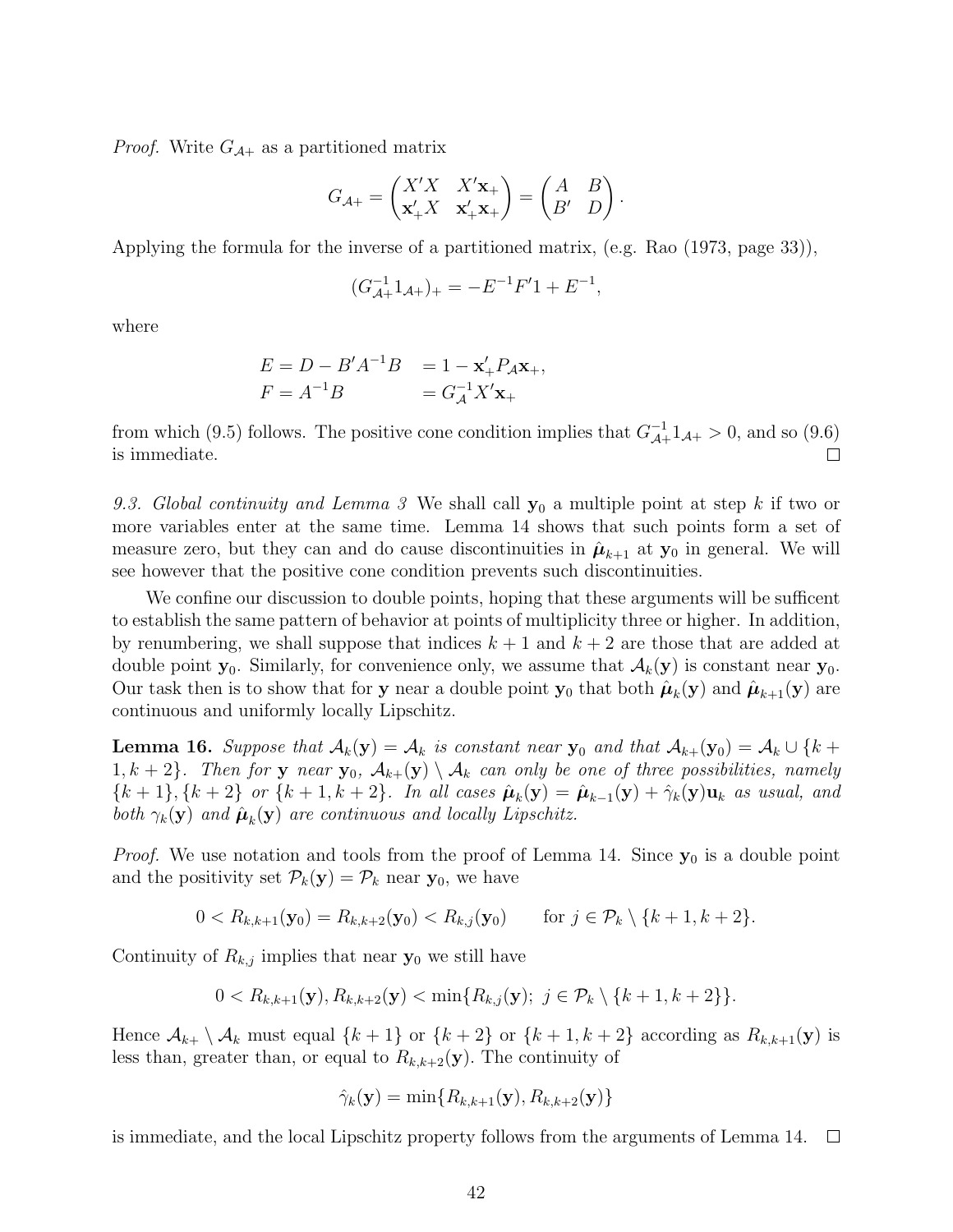**Lemma 17.** Assume the conditions of Lemma 16 and in addition that the positive cone condition (4.11) holds. Then  $\hat{\mu}_{k+1}(\mathbf{y})$  is continuous and locally Lipschitz near  $\mathbf{y}_0$ .

*Proof.* Since  $y_0$  is a double point, the property  $(9.3)$  holds, but now with equality when  $j = k + 1$  or  $k + 2$  and strict inequality otherwise. In other words, there exists  $\delta_0 > 0$  for which

$$
\hat{C}_{k+1}(\mathbf{y}_0) - \hat{c}_{k+1,j}(\mathbf{y}_0) \begin{cases} = 0 & \text{if } j = k+2, \\ \ge \delta_0 & \text{if } j > k+2. \end{cases}
$$

Consider a neighborhood  $B(\mathbf{y}_0)$  of  $\mathbf{y}_0$  and let  $N(\mathbf{y}_0)$  be the set of double points in  $B(\mathbf{y}_0)$ , i.e. those for which  $\mathcal{A}_{k+1}(\mathbf{y}) \setminus \mathcal{A}_k = \{k+1, k+2\}$ . We make the convention that at such double points  $\hat{\mu}_{k+1}(\mathbf{y}) = \hat{\mu}_k(\mathbf{y})$ : at other points **y** in  $B(\mathbf{y}_0)$ ,  $\hat{\mu}_{k+1}(\mathbf{y})$  is defined by  $\hat{\boldsymbol{\mu}}_k(\mathbf{y}) + \hat{\gamma}_{k+1}(\mathbf{y})\mathbf{u}_{k+1}$  as usual.

Now consider those **y** near **y**<sub>0</sub> for which  $\mathcal{A}_{k+1}(\mathbf{y}) \setminus \mathcal{A}_k = \{k+1\}$ , and so, from the previous lemma,  $\mathcal{A}_{k+2}(\mathbf{y}) \setminus \mathcal{A}_{k+1} = \{k+2\}$ . For such **y**, continuity and the local Lipschitz property for  $\hat{\boldsymbol{\mu}}_k$  imply that

$$
\hat{C}_{k+1}(\mathbf{y}) - \hat{c}_{k+1,j}(\mathbf{y}) \begin{cases} = O(\|\mathbf{y} - \mathbf{y}_0\|) & \text{if } j = k+2, \\ > \delta_0/2 & \text{if } j > k+2. \end{cases}
$$

It is at this point that we use the positive cone condition (via Lemma 15) to guarantee that  $A_{k+1} > a_{k+1,k+2}$ . Also, since  $\mathcal{A}_{k+1}(\mathbf{y}) \setminus \mathcal{A}_k = \{k+1\}$ , we have

$$
\hat{C}_{k+1}(\mathbf{y}) > \hat{c}_{k+1,k+2}(\mathbf{y}).
$$

These two facts together show that  $k + 2 \in \mathcal{P}_{k+1}(\mathbf{y})$  and hence that

$$
\hat{\gamma}_{k+1}(\mathbf{y}) = \frac{\hat{C}_{k+1}(\mathbf{y}) - \hat{c}_{k+1,k+2}(\mathbf{y})}{A_{k+1} - a_{k+1,k+2}} = O(||\mathbf{y} - \mathbf{y}_0||)
$$

is continuous and locally Lipschitz. In particular, as **y** approaches  $N(\mathbf{y}_0)$ , we have  $\hat{\gamma}_{k+1}(\mathbf{y}) \to$ 0.  $\Box$ 

Remark A.1 We say that a function  $g : \mathbb{R}^n \to \mathbb{R}$  is almost differentiable if it is absolutely continuous on almost all line segments parallel to the co-ordinate axes, and its partial derivatives (which consequently exist a.e.) are locally integrable. This definition of almost differentiability appears superficially to be weaker than that given by Stein, but it is in fact precisely the property used in his proof. Furthermore, this definition is equivalent to the standard definition of weak differentiability used in analysis.

*Proof of Lemma 3.* We have shown explicitly that  $\hat{\mu}_k(y)$  is continuous and uniformly locally Lipschitz near single and double points. Similar arguments extend the property to points of multiplicity three and higher, and so all points **y** are covered. Finally, absolute continuity of  $\mathbf{y} \to \hat{\boldsymbol{\mu}}_k(\mathbf{y})$  on line segments is a simple consequence of the uniform Lipschitz property, and so  $\hat{\mu}_k$  is almost differentiable.  $\Box$